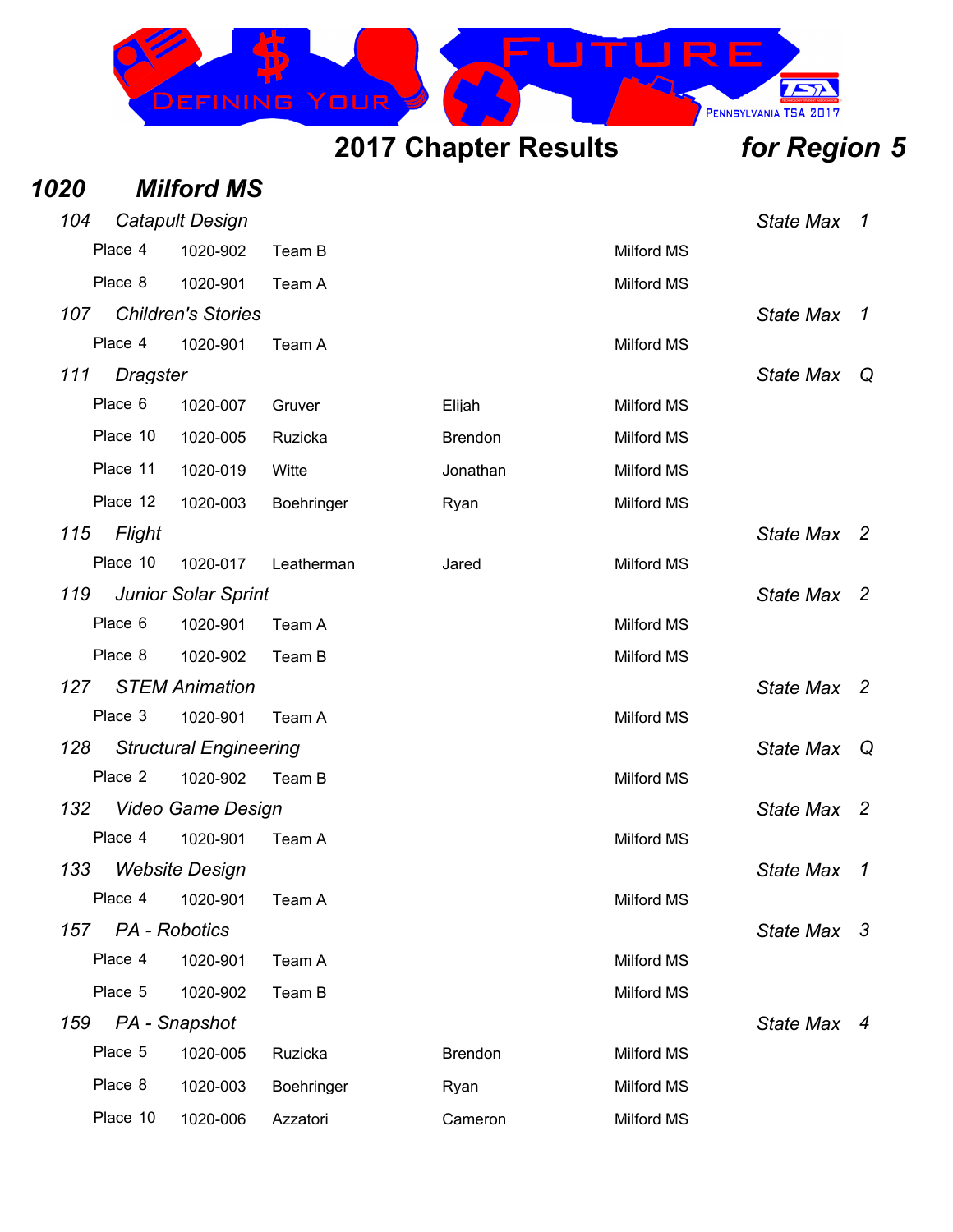

| 1028 |                    | <b>Strayer MS</b>          |               |             |                   |                  |                          |
|------|--------------------|----------------------------|---------------|-------------|-------------------|------------------|--------------------------|
| 101  |                    | Biotechnology              |               |             |                   | <b>State Max</b> | $\mathcal I$             |
|      | Place 4            | 1028-901                   | Team A        |             | <b>Strayer MS</b> |                  |                          |
| 102  |                    | <b>CAD Foundations</b>     |               |             |                   | <b>State Max</b> | - 2                      |
|      | Place 4            | 1028-052                   | Schwartz      | Lucas       | <b>Strayer MS</b> |                  |                          |
|      | Place 6            | 1028-051                   | Santiago      | <b>Drew</b> | <b>Strayer MS</b> |                  |                          |
| 103  | <b>Career Prep</b> |                            |               |             |                   | State Max 2      |                          |
|      | Place 1            | 1028-038                   | Lucabaugh     | Ella        | <b>Strayer MS</b> |                  |                          |
|      | Place 3            | 1028-049                   | Roth          | Caleb       | <b>Strayer MS</b> |                  |                          |
|      | Place 6            | 1028-058                   | Tran          | Kathy       | <b>Strayer MS</b> |                  |                          |
| 104  |                    | <b>Catapult Design</b>     |               |             |                   | <b>State Max</b> | $\mathcal I$             |
|      | Place 2            | 1028-901                   | Team A        |             | <b>Strayer MS</b> |                  |                          |
|      | Place 3            | 1028-902                   | Team B        |             | <b>Strayer MS</b> |                  |                          |
| 107  |                    | <b>Children's Stories</b>  |               |             |                   | <b>State Max</b> | $\mathcal I$             |
|      | Place 2            | 1028-902                   | Team B        |             | <b>Strayer MS</b> |                  |                          |
|      | Place 3            | 1028-901                   | Team A        |             | <b>Strayer MS</b> |                  |                          |
| 110  |                    | <b>Digital Photography</b> |               |             |                   | <b>State Max</b> | $\mathcal I$             |
|      | Place 1            | 1028-050                   | Russell       | Claire      | <b>Strayer MS</b> |                  |                          |
|      | Place 3            | 1028-056                   | Slotterbach   | Evan        | <b>Strayer MS</b> |                  |                          |
|      | Place 5            | 1028-006                   | Beil          | Hannah      | <b>Strayer MS</b> |                  |                          |
| 111  | <b>Dragster</b>    |                            |               |             |                   | <b>State Max</b> | Q                        |
|      | Place 1            | 1028-007                   | Bender        | Kyle        | <b>Strayer MS</b> |                  |                          |
|      | Place 2            | 1028-036                   | Litvinchuk    | Daniel      | <b>Strayer MS</b> |                  |                          |
|      | Place 3            | 1028-053                   | Sicher        | Abby        | <b>Strayer MS</b> |                  |                          |
|      | Place 4            | 1028-034                   | Kreuz         | Kelly       | <b>Strayer MS</b> |                  |                          |
|      | Place 5            | 1028-051                   | Santiago      | <b>Drew</b> | <b>Strayer MS</b> |                  |                          |
|      | Place 7            | 1028-027                   | Hunsberger    | Austin      | <b>Strayer MS</b> |                  |                          |
|      | Place 8            | 1028-009                   | <b>Borzio</b> | Zachary     | <b>Strayer MS</b> |                  |                          |
| 115  | Flight             |                            |               |             |                   | <b>State Max</b> | $\overline{\phantom{a}}$ |
|      | Place 1            | 1028-041                   | Moyer         | Dylan       | <b>Strayer MS</b> |                  |                          |
|      | Place 2            | 1028-053                   | Sicher        | Abby        | <b>Strayer MS</b> |                  |                          |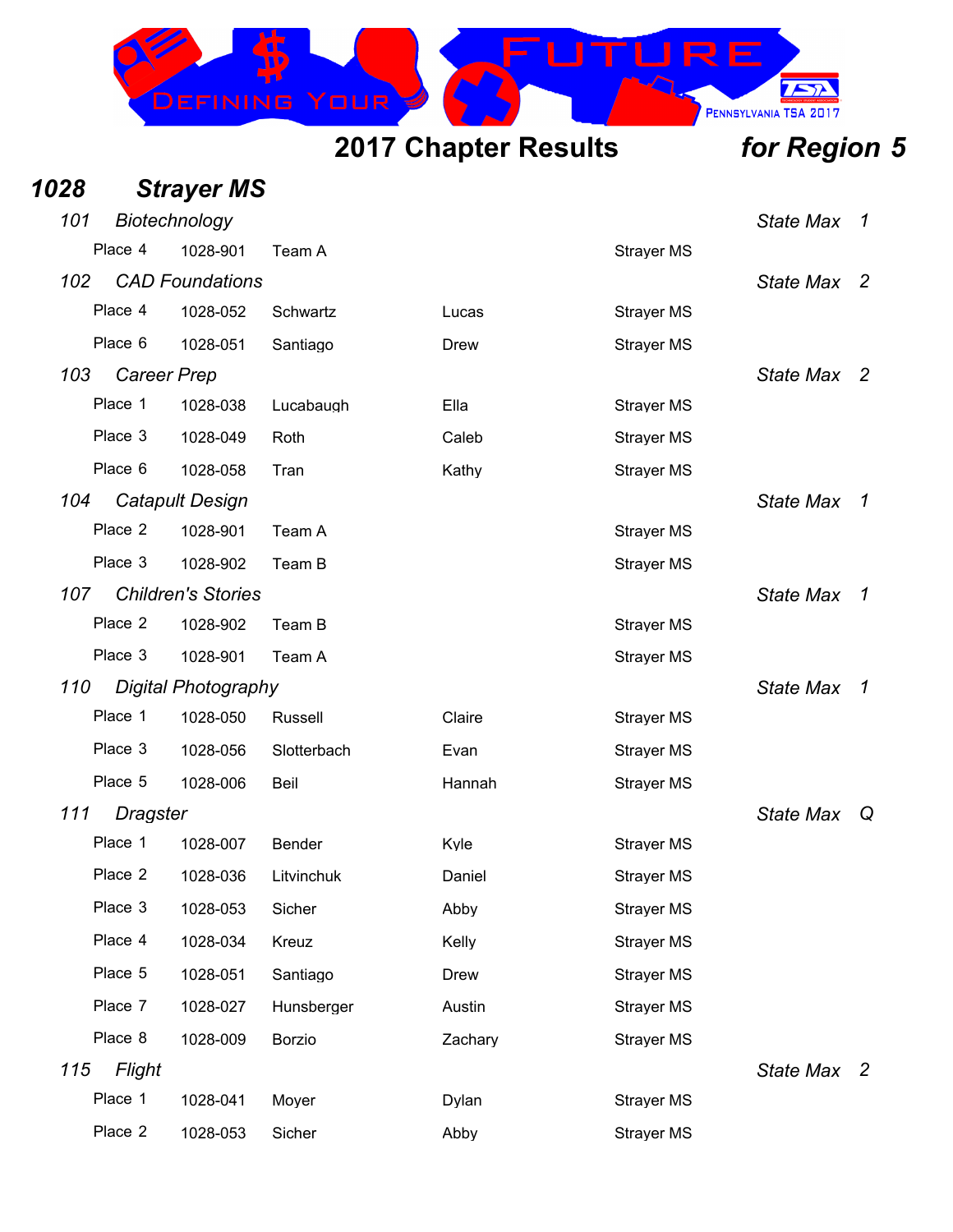

|     | Place 3  |                                   |           |         |                   |                  |                     |
|-----|----------|-----------------------------------|-----------|---------|-------------------|------------------|---------------------|
|     |          | 1028-049                          | Roth      | Caleb   | <b>Strayer MS</b> |                  |                     |
|     | Place 4  |                                   |           |         |                   |                  |                     |
|     |          | 1028-054                          | Sicher    | Kayla   | <b>Strayer MS</b> |                  |                     |
|     | Place 8  | 1028-040                          | Mory      | Emily   | <b>Strayer MS</b> |                  |                     |
|     | Place 11 | 1028-007                          | Bender    | Kyle    | <b>Strayer MS</b> |                  |                     |
| 116 |          | <b>Forensic Technology</b>        |           |         |                   | State Max 2      |                     |
|     | Place 3  | 1028-901                          | Team A    |         | <b>Strayer MS</b> |                  |                     |
| 118 |          | <b>Inventions and Innovations</b> |           |         |                   | <b>State Max</b> | -2                  |
|     | Place 1  | 1028-902                          | Team B    |         | <b>Strayer MS</b> |                  |                     |
|     | Place 4  | 1028-901                          | Team A    |         | <b>Strayer MS</b> |                  |                     |
|     | Place 5  | 1028-903                          | Team C    |         | <b>Strayer MS</b> |                  |                     |
| 119 |          | <b>Junior Solar Sprint</b>        |           |         |                   | State Max 2      |                     |
|     | Place 2  | 1028-901                          | Team A    |         | <b>Strayer MS</b> |                  |                     |
|     | Place 4  | 1028-902                          | Team B    |         | <b>Strayer MS</b> |                  |                     |
| 120 |          | <b>Leadership Strategies</b>      |           |         |                   | <b>State Max</b> | Q                   |
|     | Place 4  | 1028-901                          | Team A    |         | <b>Strayer MS</b> |                  |                     |
| 122 |          | <b>Medical Technology Issues</b>  |           |         |                   | State Max 2      |                     |
|     | Place 1  | 1028-902                          | Team B    |         | <b>Strayer MS</b> |                  |                     |
|     | Place 3  |                                   |           |         |                   |                  |                     |
|     |          | 1028-901                          | Team A    |         | <b>Strayer MS</b> |                  |                     |
| 124 |          | <b>Prepared Speech</b>            |           |         |                   | <b>State Max</b> | Q                   |
|     | Place 3  | 1028-028                          | Jeffery   | Madison | <b>Strayer MS</b> |                  |                     |
| 125 |          | <b>Problem Solving</b>            |           |         |                   | <b>State Max</b> | Q                   |
|     | Place 3  | 1028-901                          | Team A    |         | <b>Strayer MS</b> |                  |                     |
| 126 |          | <b>Promotional Marketing</b>      |           |         |                   | <b>State Max</b> | $\boldsymbol{\tau}$ |
|     | Place 1  | 1028-038                          | Lucabaugh | Ella    | <b>Strayer MS</b> |                  |                     |
| 128 |          | <b>Structural Engineering</b>     |           |         |                   | <b>State Max</b> | Q                   |
|     | Place 1  | 1028-904                          | Team D    |         | <b>Strayer MS</b> |                  |                     |
|     | Place 4  | 1028-902                          | Team B    |         | <b>Strayer MS</b> |                  |                     |
|     | Place 5  | 1028-903                          | Team C    |         | <b>Strayer MS</b> |                  |                     |
| 151 |          | <b>PA</b> - Calculator Robots     |           |         |                   | State Max 3      |                     |
|     | Place 3  | 1028-901                          | Team A    |         | <b>Strayer MS</b> |                  |                     |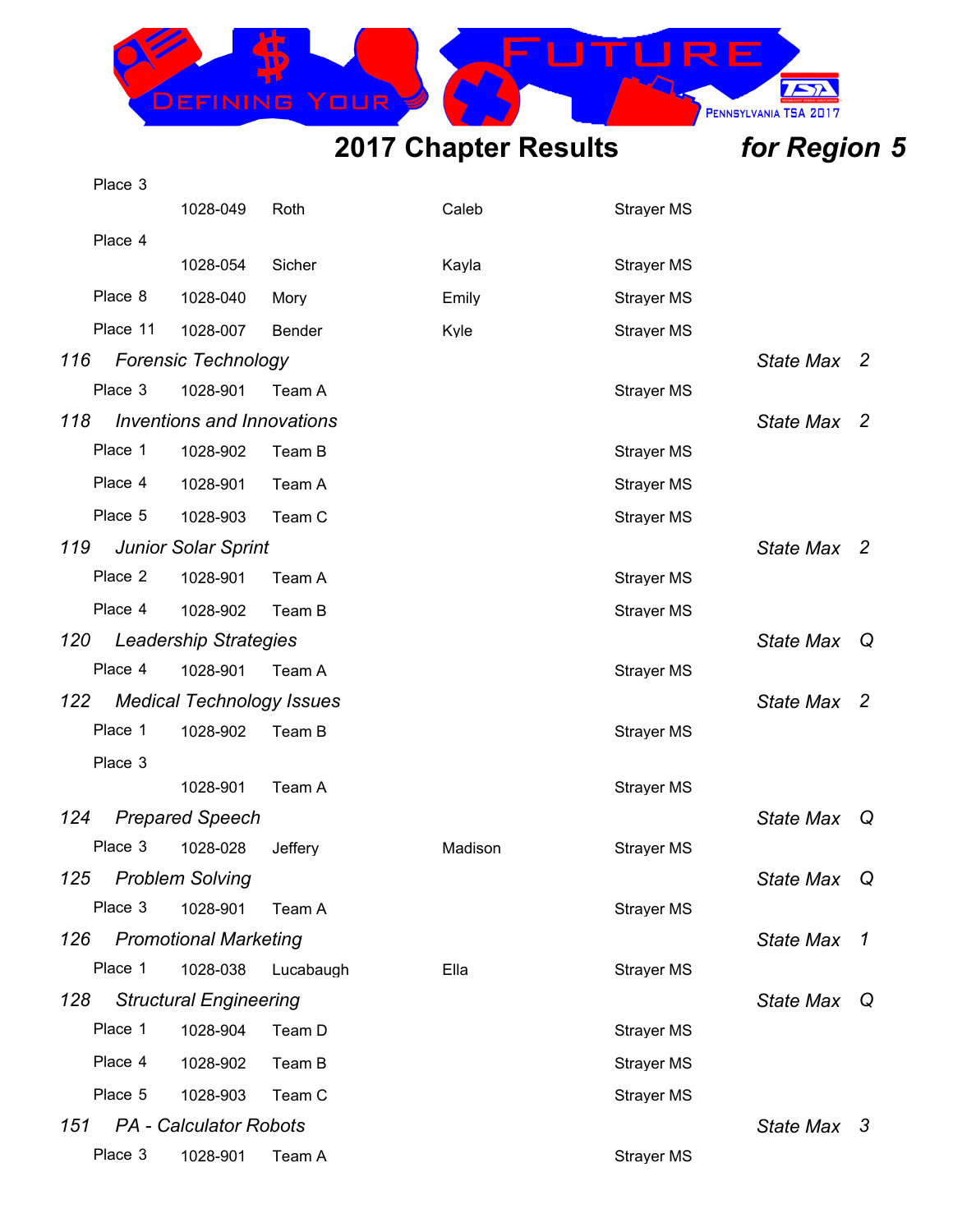

| 152 |               | PA - Delta Dart               |                                     |              |                   | <b>State Max</b> | - 5                     |
|-----|---------------|-------------------------------|-------------------------------------|--------------|-------------------|------------------|-------------------------|
|     | Place 1       | 1028-014                      | <b>DeVries</b>                      | Kayra        | <b>Strayer MS</b> |                  |                         |
|     | Place 7       | 1028-040                      | Mory                                | Emily        | <b>Strayer MS</b> |                  |                         |
| 157 | PA - Robotics |                               |                                     |              |                   | State Max 3      |                         |
|     | Place 1       | 1028-901                      | Team A                              |              | <b>Strayer MS</b> |                  |                         |
|     | Place 2       | 1028-903                      | Team C                              |              | <b>Strayer MS</b> |                  |                         |
|     | Place 3       | 1028-902                      | Team B                              |              | <b>Strayer MS</b> |                  |                         |
| 158 |               |                               | PA - Safety Illustration - Computer |              |                   | <b>State Max</b> | $\overline{1}$          |
|     | Place 1       | 1028-056                      | Slotterbach                         | Evan         | <b>Strayer MS</b> |                  |                         |
|     | Place 6       | 1028-035                      | Kwityn                              | Justin       | <b>Strayer MS</b> |                  |                         |
| 159 |               | PA - Snapshot                 |                                     |              |                   | <b>State Max</b> | $\overline{4}$          |
|     | Place 2       | 1028-042                      | Murray                              | Connor       | <b>Strayer MS</b> |                  |                         |
|     | Place 3       | 1028-025                      | Hilton                              | Elizabeth    | <b>Strayer MS</b> |                  |                         |
|     | Place 4       | 1028-056                      | Slotterbach                         | Evan         | <b>Strayer MS</b> |                  |                         |
|     | Place 6       | 1028-022                      | Harwick                             | Kyle         | <b>Strayer MS</b> |                  |                         |
|     | Place 7       | 1028-043                      | Musselman                           | <b>Brett</b> | <b>Strayer MS</b> |                  |                         |
| 171 |               | <b>Chapter Team - Written</b> |                                     |              |                   | <b>State Max</b> | $\overline{\mathbf{0}}$ |
|     | Place 7       | 1028-043                      | Musselman                           | <b>Brett</b> | <b>Strayer MS</b> |                  |                         |
| 182 |               | R5 - Design Build Test        |                                     |              |                   | State Max 0      |                         |
|     | Place 1       | 1028-901                      | Team A                              |              | <b>Strayer MS</b> |                  |                         |
|     | Place 3       | 1028-902                      | Team B                              |              | <b>Strayer MS</b> |                  |                         |
| 183 |               | R5 - Engineering Math         |                                     |              |                   | State Max 0      |                         |
|     | Place 8       |                               |                                     |              |                   |                  |                         |
|     |               | 1028-039                      | Maceri                              | Emily        | <b>Strayer MS</b> |                  |                         |
|     | Place 10      | 1028-032                      | Kozlusky                            | Thomas       | <b>Strayer MS</b> |                  |                         |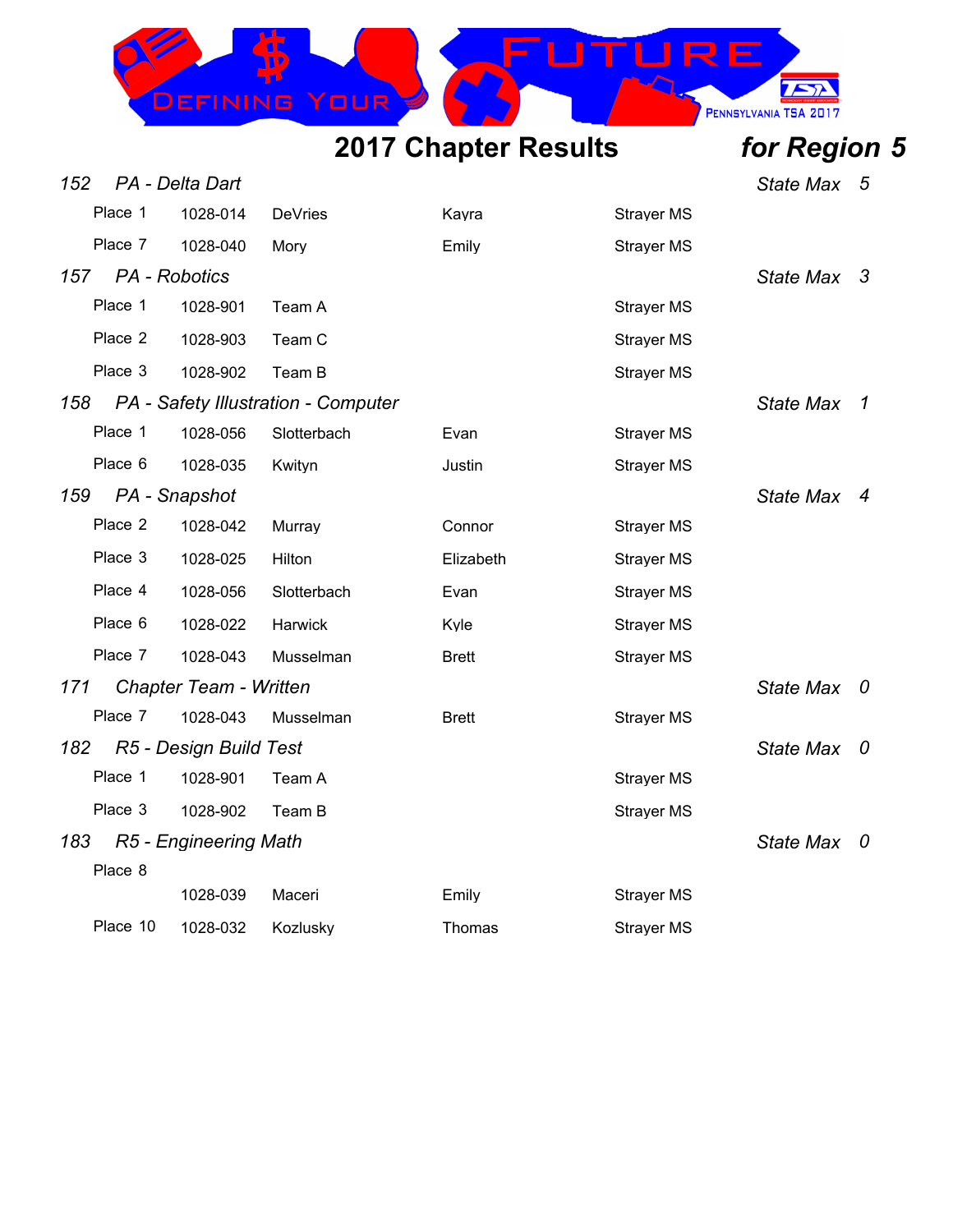

## *1047 Bala Cynwyd MS*

| 102 |                    | <b>CAD Foundations</b>           |            |          |                | <b>State Max</b> | $\overline{2}$           |
|-----|--------------------|----------------------------------|------------|----------|----------------|------------------|--------------------------|
|     | Place 7            | 1047-033                         | Richards   | Seth     | Bala Cynwyd MS |                  |                          |
| 103 | <b>Career Prep</b> |                                  |            |          |                | <b>State Max</b> | $\overline{2}$           |
|     | Place 4            | 1047-005                         | Aargaard   | Nina     | Bala Cynwyd MS |                  |                          |
|     | Place 5            | 1047-016                         | Frank      | Isaac    | Bala Cynwyd MS |                  |                          |
| 107 |                    | <b>Children's Stories</b>        |            |          |                | <b>State Max</b> | $\overline{1}$           |
|     | Place 1            | 1047-901                         | Team A     |          | Bala Cynwyd MS |                  |                          |
|     | Place 5            | 1047-903                         | Team C     |          | Bala Cynwyd MS |                  |                          |
|     | Place 6            | 1047-902                         | Team B     |          | Bala Cynwyd MS |                  |                          |
| 110 |                    | Digital Photography              |            |          |                | <b>State Max</b> | $\overline{1}$           |
|     | Place 7            | 1047-040                         | Sultanic   | Josh     | Bala Cynwyd MS |                  |                          |
|     | Place 8            | 1047-024                         | Huffman    | Mitchell | Bala Cynwyd MS |                  |                          |
| 112 |                    | <b>Electrical Applications</b>   |            |          |                | <b>State Max</b> | $\overline{\phantom{a}}$ |
|     | Place 1            | 1047-007                         | Blumenfeld | Max      | Bala Cynwyd MS |                  |                          |
|     | Place 3            | 1047-014                         | Eichen     | Matthew  | Bala Cynwyd MS |                  |                          |
|     | Place 4            | 1047-016                         | Frank      | Isaac    | Bala Cynwyd MS |                  |                          |
|     | Place 5            | 1047-009                         | Cengel     | Nathan   | Bala Cynwyd MS |                  |                          |
| 113 |                    | <b>Environmental Engineering</b> |            |          |                | <b>State Max</b> | $\overline{2}$           |
|     | Place 3            | 1047-901                         | Team A     |          | Bala Cynwyd MS |                  |                          |
| 115 | Flight             |                                  |            |          |                | <b>State Max</b> | $\overline{\phantom{a}}$ |
|     | Place 5            | 1047-034                         | Serota     | Maxwell  | Bala Cynwyd MS |                  |                          |
|     | Place 7            | 1047-026                         | King       | Evan     | Bala Cynwyd MS |                  |                          |
|     | Place 9            | 1047-008                         | Castello   | Jason    | Bala Cynwyd MS |                  |                          |
| 116 |                    | <b>Forensic Technology</b>       |            |          |                | State Max 2      |                          |
|     | Place 6            | 1047-901                         | Team A     |          | Bala Cynwyd MS |                  |                          |
| 118 |                    | Inventions and Innovations       |            |          |                | State Max 2      |                          |
|     | Place 3            | 1047-902                         | Team B     |          | Bala Cynwyd MS |                  |                          |
| 119 |                    | <b>Junior Solar Sprint</b>       |            |          |                | <b>State Max</b> | $\overline{2}$           |
|     | Place 5            | 1047-903                         | Team C     |          | Bala Cynwyd MS |                  |                          |
|     | Place 7            | 1047-901                         | Team A     |          | Bala Cynwyd MS |                  |                          |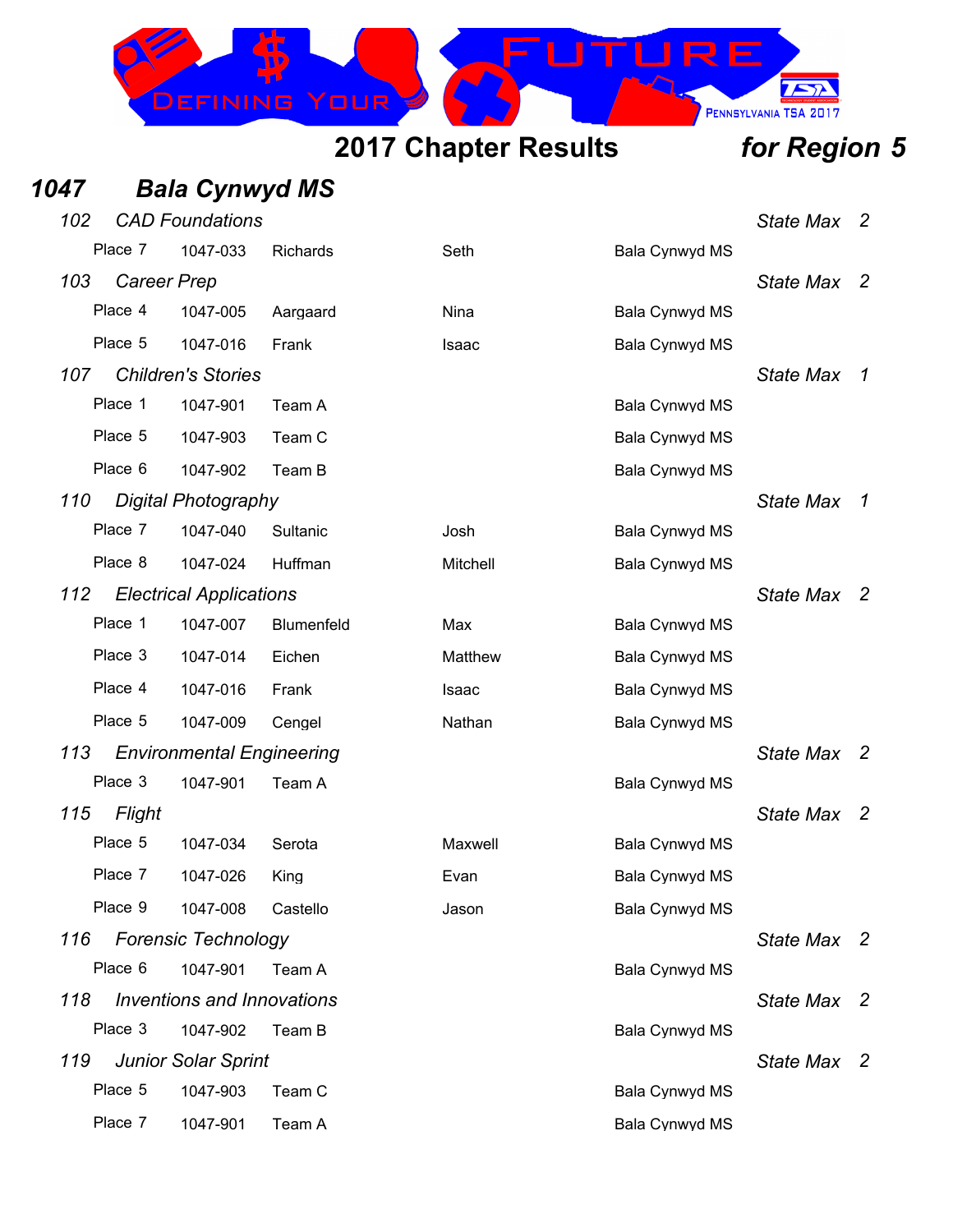

| 125 |          | <b>Problem Solving</b>        |                                     |              |                | <b>State Max</b> | Q   |
|-----|----------|-------------------------------|-------------------------------------|--------------|----------------|------------------|-----|
|     | Place 1  | 1047-901                      | Team A                              |              | Bala Cynwyd MS |                  |     |
| 126 |          | <b>Promotional Marketing</b>  |                                     |              |                | <b>State Max</b> | 1   |
|     | Place 4  | 1047-012                      | Cutler                              | Noa          | Bala Cynwyd MS |                  |     |
| 127 |          | <b>STEM Animation</b>         |                                     |              |                | <b>State Max</b> | -2  |
|     | Place 2  | 1047-902                      | Team B                              |              | Bala Cynwyd MS |                  |     |
|     | Place 4  | 1047-901                      | Team A                              |              | Bala Cynwyd MS |                  |     |
| 133 |          | <b>Website Design</b>         |                                     |              |                | <b>State Max</b> | 1   |
|     | Place 3  | 1047-903                      | Team C                              |              | Bala Cynwyd MS |                  |     |
| 152 |          | PA - Delta Dart               |                                     |              |                | <b>State Max</b> | - 5 |
|     | Place 5  | 1047-020                      | Gordon                              | Eli          | Bala Cynwyd MS |                  |     |
|     | Place 6  | 1047-024                      | Huffman                             | Mitchell     | Bala Cynwyd MS |                  |     |
|     | Place 11 | 1047-035                      | Shapiro                             | Jack         | Bala Cynwyd MS |                  |     |
| 158 |          |                               | PA - Safety Illustration - Computer |              |                | <b>State Max</b> | 1   |
|     | Place 2  | 1047-005                      | Aargaard                            | Nina         | Bala Cynwyd MS |                  |     |
|     | Place 4  | 1047-046                      | Zhang                               | Alex         | Bala Cynwyd MS |                  |     |
| 171 |          | <b>Chapter Team - Written</b> |                                     |              |                | <b>State Max</b> | 0   |
|     | Place 2  | 1047-036                      | Sharma                              | Dhaval       | Bala Cynwyd MS |                  |     |
|     | Place 3  | 1047-027                      | Kohler                              | <b>Boris</b> | Bala Cynwyd MS |                  |     |
|     | Place 4  | 1047-010                      | Cheng                               | Guanjie      | Bala Cynwyd MS |                  |     |
|     | Place 6  | 1047-017                      | Gao                                 | Phillip      | Bala Cynwyd MS |                  |     |
| 172 |          | <b>Tech Bowl - Written</b>    |                                     |              |                | <b>State Max</b> | U   |
|     | Place 1  | 1047-007                      | Blumenfeld                          | Max          | Bala Cynwyd MS |                  |     |
|     | Place 2  | 1047-029                      | Melendez                            | Octavio      | Bala Cynwyd MS |                  |     |
| 182 |          | R5 - Design Build Test        |                                     |              |                | State Max 0      |     |
|     | Place 2  | 1047-902                      | Team B                              |              | Bala Cynwyd MS |                  |     |
| 183 |          | R5 - Engineering Math         |                                     |              |                | State Max 0      |     |
|     | Place 1  | 1047-046                      | Zhang                               | Alex         | Bala Cynwyd MS |                  |     |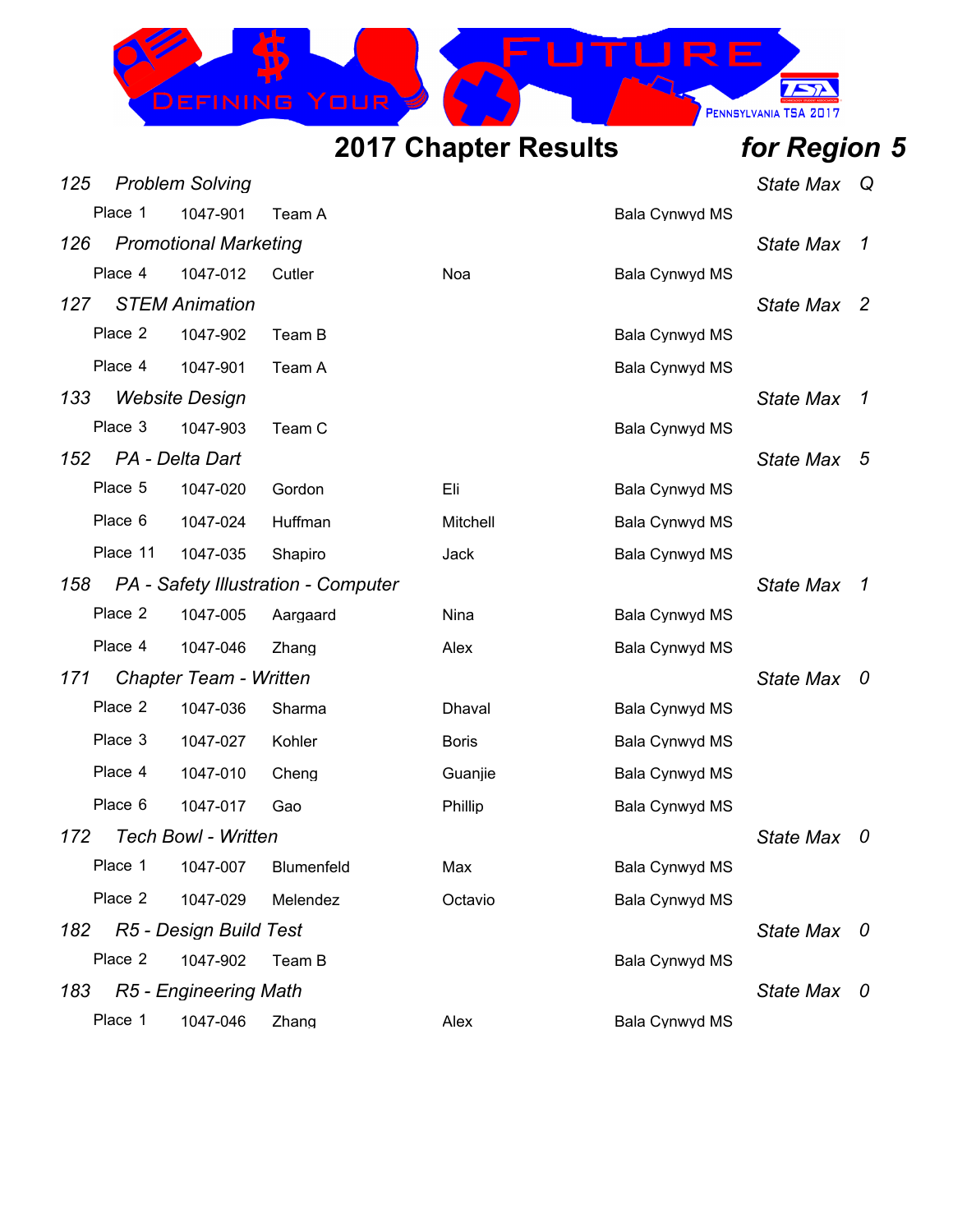

| 1049 |         | <b>Colonial MS</b>               |           |          |                    |                  |                     |
|------|---------|----------------------------------|-----------|----------|--------------------|------------------|---------------------|
| 101  |         | Biotechnology                    |           |          |                    | <b>State Max</b> | $\overline{1}$      |
|      | Place 1 | 1049-904                         | Team D    |          | <b>Colonial MS</b> |                  |                     |
|      | Place 2 | 1049-901                         | Team A    |          | <b>Colonial MS</b> |                  |                     |
| 102  |         | <b>CAD Foundations</b>           |           |          |                    | <b>State Max</b> | $\overline{2}$      |
|      | Place 8 | 1049-043                         | Phair     | Michael  | <b>Colonial MS</b> |                  |                     |
| 103  |         | <b>Career Prep</b>               |           |          |                    | <b>State Max</b> | -2                  |
|      | Place 2 | 1049-023                         | Freed     | Jocelyn  | <b>Colonial MS</b> |                  |                     |
| 104  |         | <b>Catapult Design</b>           |           |          |                    | <b>State Max</b> | $\mathcal I$        |
|      | Place 1 | 1049-903                         | Team C    |          | <b>Colonial MS</b> |                  |                     |
|      | Place 7 | 1049-901                         | Team A    |          | <b>Colonial MS</b> |                  |                     |
| 110  |         | Digital Photography              |           |          |                    | <b>State Max</b> | $\mathcal{I}$       |
|      | Place 4 | 1049-041                         | Moldovsky | Benjamin | <b>Colonial MS</b> |                  |                     |
| 113  |         | <b>Environmental Engineering</b> |           |          |                    | <b>State Max</b> | -2                  |
|      | Place 1 | 1049-901                         | Team A    |          | <b>Colonial MS</b> |                  |                     |
|      | Place 2 | 1049-902                         | Team B    |          | <b>Colonial MS</b> |                  |                     |
| 116  |         | <b>Forensic Technology</b>       |           |          |                    | <b>State Max</b> | $\overline{2}$      |
|      | Place 4 | 1049-902                         | Team B    |          | <b>Colonial MS</b> |                  |                     |
|      | Place 5 | 1049-903                         | Team C    |          | <b>Colonial MS</b> |                  |                     |
| 120  |         | <b>Leadership Strategies</b>     |           |          |                    | <b>State Max</b> | Q                   |
|      | Place 3 | 1049-902                         | Team B    |          | <b>Colonial MS</b> |                  |                     |
| 121  |         | <b>Mass Production</b>           |           |          |                    | <b>State Max</b> | 1                   |
|      | Place 2 | 1049-901                         | Team A    |          | <b>Colonial MS</b> |                  |                     |
| 122  |         | <b>Medical Technology Issues</b> |           |          |                    | <b>State Max</b> | - 2                 |
|      | Place 2 | 1049-903                         | Team C    |          | <b>Colonial MS</b> |                  |                     |
| 126  |         | <b>Promotional Marketing</b>     |           |          |                    | <b>State Max</b> | $\boldsymbol{\tau}$ |
|      | Place 3 | 1049-046                         | Shi       | Kevin    | <b>Colonial MS</b> |                  |                     |
| 133  |         | <b>Website Design</b>            |           |          |                    | <b>State Max</b> | 1                   |
|      | Place 1 | 1049-902                         | Team B    |          | <b>Colonial MS</b> |                  |                     |
|      | Place 2 | 1049-901                         | Team A    |          | <b>Colonial MS</b> |                  |                     |
|      | Place 6 | 1049-903                         | Team C    |          | <b>Colonial MS</b> |                  |                     |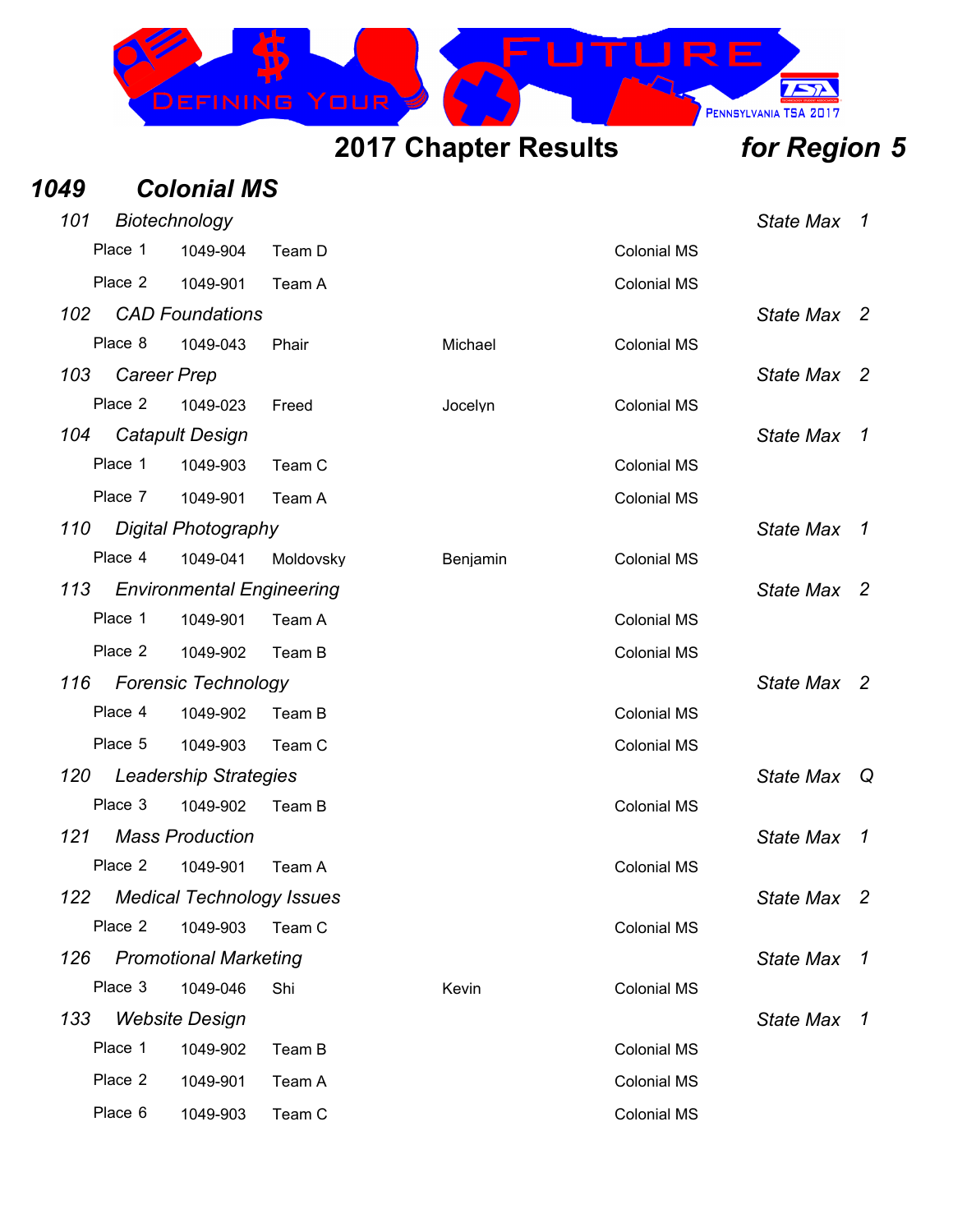

| 172 | Tech Bowl - Written<br><b>State Max</b>   |          |              |          |             |  |  |  |
|-----|-------------------------------------------|----------|--------------|----------|-------------|--|--|--|
|     | Place 6                                   | 1049-032 | Kav          | Caroline | Colonial MS |  |  |  |
|     | Place 8                                   | 1049-010 | <b>Brach</b> | Victoria | Colonial MS |  |  |  |
| 183 | R5 - Engineering Math<br><b>State Max</b> |          |              |          |             |  |  |  |
|     | Place 7                                   |          |              |          |             |  |  |  |
|     |                                           | 1049-007 | Beer         | Sevita   | Colonial MS |  |  |  |
|     | Place 9                                   | 1049-050 | Suchsland    | Dean     | Colonial MS |  |  |  |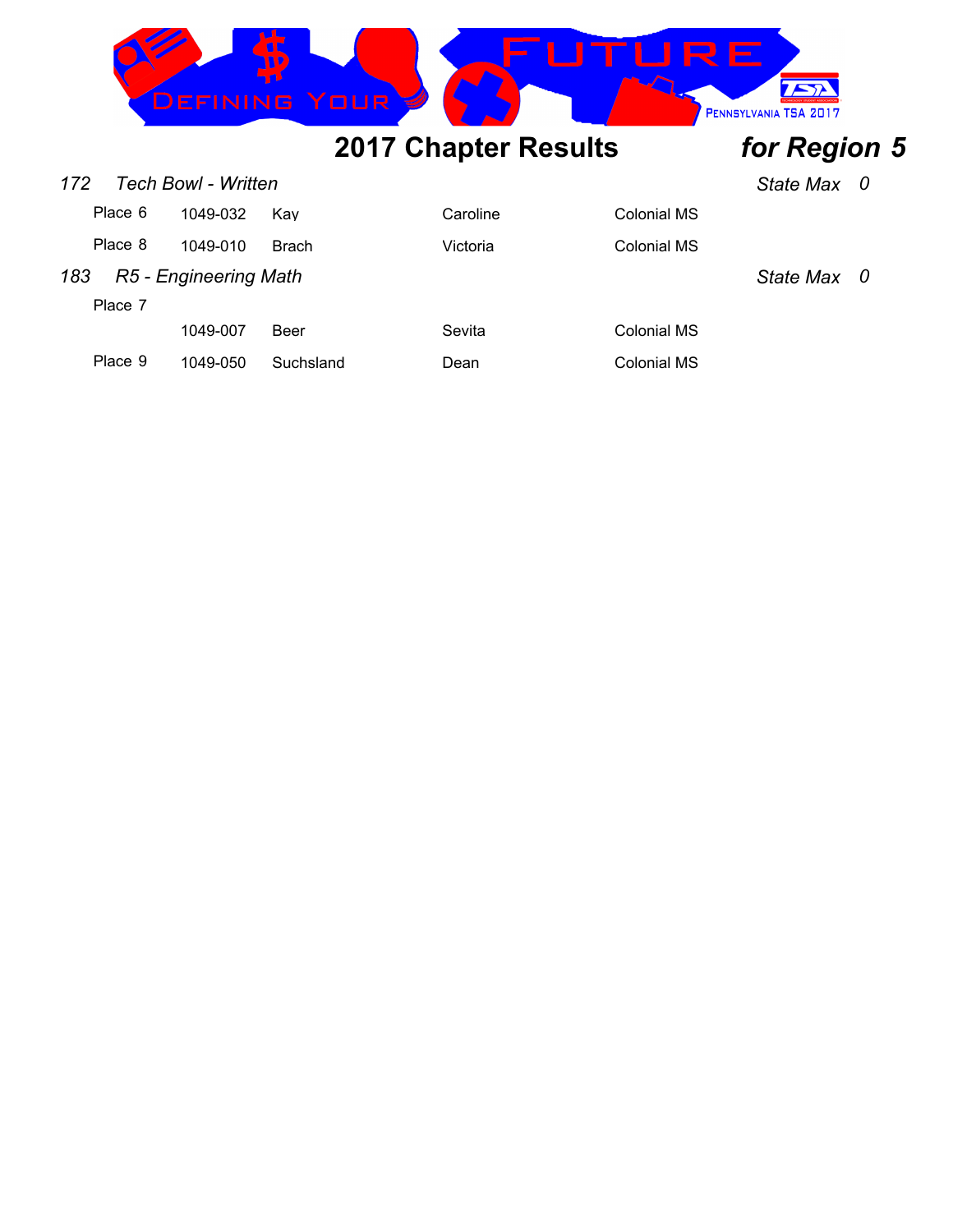INING

PENNSYLVANIA TSA 2017

### *1062 Welsh Valley MS 101 Biotechnology State Max 1* Place 3 1062-902 Team B Welsh Valley MS *102 CAD Foundations State Max 2* Place 1 1062-015 Boulware Sophie Welsh Valley MS Place 2 1062-024 Han Andrew Welsh Valley MS Place 3 1062-016 Braunfeld Noah Noah Welsh Valley MS Place 5 1062-007 Basner Bruno Bruno Welsh Valley MS *103 Career Prep State Max 2* Place 7 1062-011 Biglin Nicholas Nicholas Welsh Valley MS Place 8 1062-040 Nourizadeh Nina Nina Welsh Valley MS *105 Challenging Technology Issues State Max Q* Place 1 1062-902 Team B Welsh Valley MS Place 2 1062-901 Team A Welsh Valley MS Place 3 1062-903 Team C Network and Metal Welsh Valley MS *110 Digital Photography State Max 1* Place 2 1062-017 Catania Elias Elias Welsh Valley MS Place 6 1062-050 Solon Sofia Welsh Valley MS *111 Dragster State Max Q* Place 9 1062-034 Lienau Reese Welsh Valley MS *112 Electrical Applications State Max 2* Place 2 1062-015 Boulware Sophie Welsh Valley MS Place 6 1062-031 Lee Adam Welsh Valley MS *113 Environmental Engineering State Max 2* Place 4 1062-903 Team C Network and Metal Welsh Valley MS *115 Flight State Max 2* Place 6 1062-028 Kane Kyle Welsh Valley MS *116 Forensic Technology State Max 2* Place 1 1062-901 Team A Welsh Valley MS Place 2 1062-903 Team C Welsh Valley MS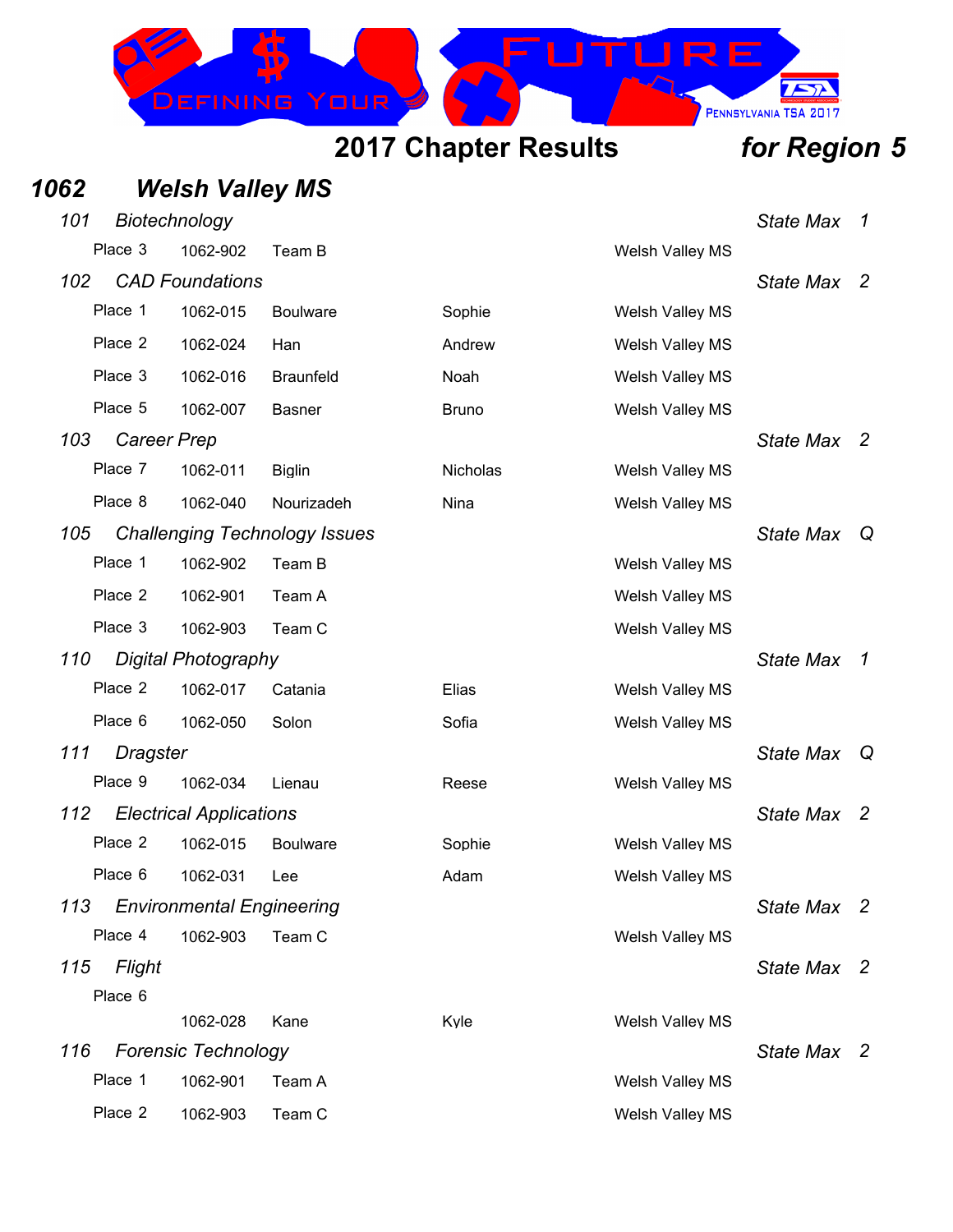

| 118 |         | Inventions and Innovations       |               |          |                        | <b>State Max</b> | $\mathbf{2}$   |
|-----|---------|----------------------------------|---------------|----------|------------------------|------------------|----------------|
|     | Place 2 | 1062-901                         | Team A        |          | Welsh Valley MS        |                  |                |
| 119 |         | <b>Junior Solar Sprint</b>       |               |          |                        | <b>State Max</b> | - 2            |
|     | Place 1 | 1062-901                         | Team A        |          | Welsh Valley MS        |                  |                |
|     |         | 120 Leadership Strategies        |               |          |                        | <b>State Max</b> | Q              |
|     | Place 1 | 1062-902                         | Team B        |          | Welsh Valley MS        |                  |                |
|     | Place 2 | 1062-903                         | Team C        |          | Welsh Valley MS        |                  |                |
| 121 |         | <b>Mass Production</b>           |               |          |                        | State Max 1      |                |
|     | Place 3 | 1062-902                         | Team B        |          | Welsh Valley MS        |                  |                |
|     | Place 4 | 1062-901                         | Team A        |          | Welsh Valley MS        |                  |                |
| 122 |         | <b>Medical Technology Issues</b> |               |          |                        | State Max 2      |                |
|     | Place 4 | 1062-902                         | Team B        |          | Welsh Valley MS        |                  |                |
| 124 |         | <b>Prepared Speech</b>           |               |          |                        | <b>State Max</b> | Q              |
|     | Place 1 | 1062-009                         | Beal          | Benjamin | <b>Welsh Valley MS</b> |                  |                |
|     | Place 2 | 1062-012                         | <b>Biglin</b> | Sammy    | Welsh Valley MS        |                  |                |
|     | Place 4 | 1062-055                         | Wright        | Julie    | Welsh Valley MS        |                  |                |
| 125 |         | <b>Problem Solving</b>           |               |          |                        | <b>State Max</b> | Q              |
|     | Place 2 | 1062-902                         | Team B        |          | Welsh Valley MS        |                  |                |
| 126 |         | <b>Promotional Marketing</b>     |               |          |                        | <b>State Max</b> | $\overline{1}$ |
|     | Place 2 | 1062-034                         | Lienau        | Reese    | Welsh Valley MS        |                  |                |
| 128 |         | <b>Structural Engineering</b>    |               |          |                        | <b>State Max</b> | Q              |
|     | Place 3 | 1062-905                         | Team E        |          | Welsh Valley MS        |                  |                |
|     |         | Place 6 1062-901                 | Team A        |          | Welsh Valley MS        |                  |                |
|     | Place 7 | 1062-903                         | Team C        |          | Welsh Valley MS        |                  |                |
|     | Place 8 | 1062-904                         | Team D        |          | Welsh Valley MS        |                  |                |
| 132 |         | <b>Video Game Design</b>         |               |          |                        | State Max 2      |                |
|     | Place 1 | 1062-902                         | Team B        |          | Welsh Valley MS        |                  |                |
|     | Place 2 | 1062-903                         | Team C        |          | Welsh Valley MS        |                  |                |
|     | Place 3 | 1062-901                         | Team A        |          | Welsh Valley MS        |                  |                |
| 133 |         | <b>Website Design</b>            |               |          |                        | State Max 1      |                |
|     | Place 5 | 1062-901                         | Team A        |          | Welsh Valley MS        |                  |                |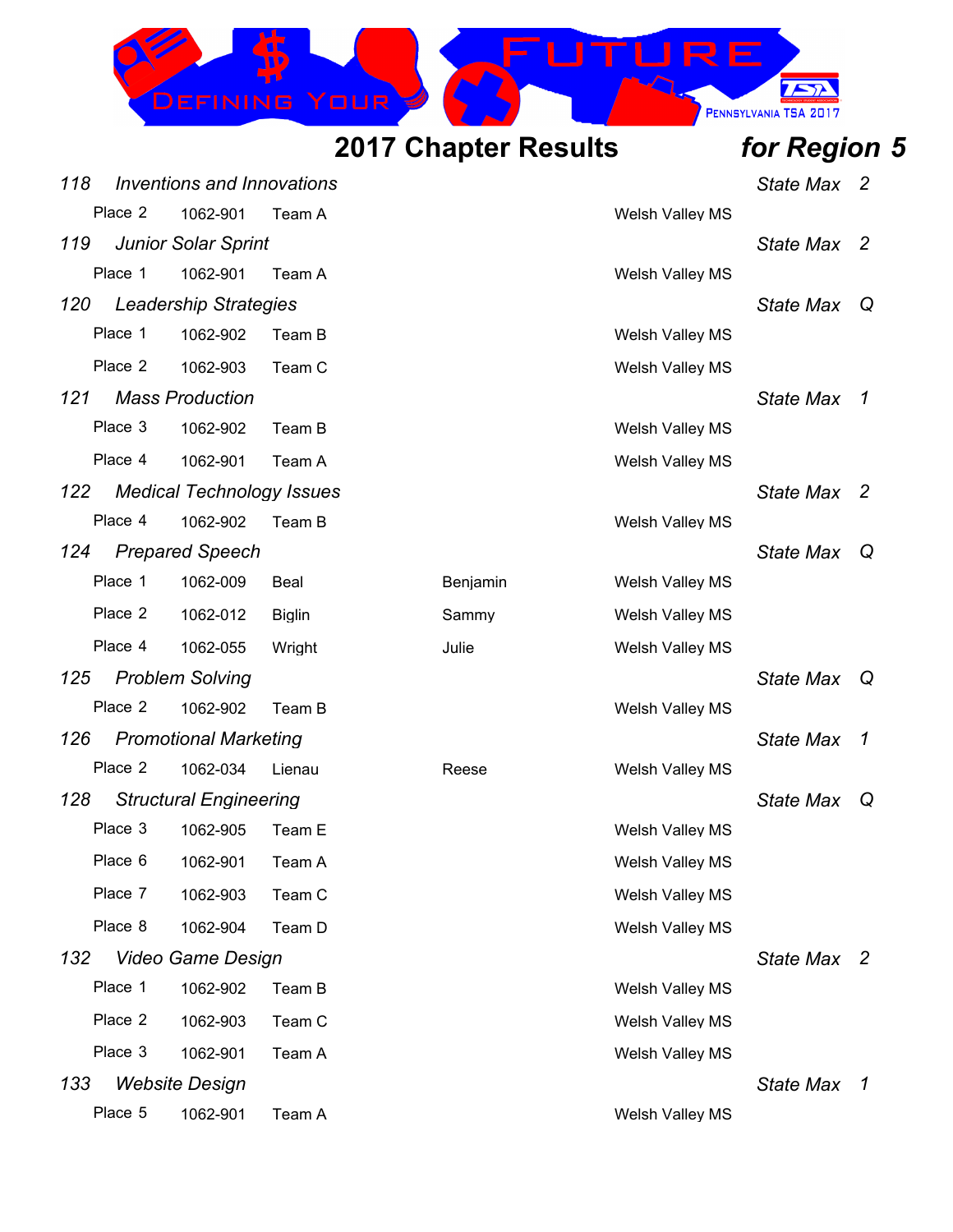

| 151 |               | <b>PA</b> - Calculator Robots |                                     |           |                        | <b>State Max</b> | 3                        |
|-----|---------------|-------------------------------|-------------------------------------|-----------|------------------------|------------------|--------------------------|
|     | Place 1       | 1062-903                      | Team C                              |           | Welsh Valley MS        |                  |                          |
|     | Place 4       | 1062-901                      | Team A                              |           | Welsh Valley MS        |                  |                          |
| 152 |               | PA - Delta Dart               |                                     |           |                        | <b>State Max</b> | - 5                      |
|     | Place 4       | 1062-044                      | Ridky                               | Annika    | Welsh Valley MS        |                  |                          |
|     | Place 8       | 1062-053                      | Weiss                               | Tyler     | <b>Welsh Valley MS</b> |                  |                          |
|     | Place 9       | 1062-060                      | Young                               | Wyatt     | Welsh Valley MS        |                  |                          |
|     | Place 10      | 1062-006                      | Atillasoy                           | Korgan    | Welsh Valley MS        |                  |                          |
| 157 | PA - Robotics |                               |                                     |           |                        | <b>State Max</b> | - 3                      |
|     | Place 6       | 1062-901                      | Team A                              |           | Welsh Valley MS        |                  |                          |
| 158 |               |                               | PA - Safety Illustration - Computer |           |                        | <b>State Max</b> | $\overline{1}$           |
|     | Place 3       | 1062-035                      | Lienau                              | Sam       | Welsh Valley MS        |                  |                          |
|     | Place 5       | 1062-052                      | Waniewski                           | Jacob     | Welsh Valley MS        |                  |                          |
| 159 |               | PA - Snapshot                 |                                     |           |                        | <b>State Max</b> | $\overline{4}$           |
|     | Place 1       | 1062-017                      | Catania                             | Elias     | Welsh Valley MS        |                  |                          |
| 171 |               | <b>Chapter Team - Written</b> |                                     |           |                        | <b>State Max</b> | - 0                      |
|     | Place 1       | 1062-012                      | <b>Biglin</b>                       | Sammy     | Welsh Valley MS        |                  |                          |
|     | Place 5       | 1062-008                      | Beal                                | Ari       | Welsh Valley MS        |                  |                          |
|     | Place 8       | 1062-055                      | Wright                              | Julie     | Welsh Valley MS        |                  |                          |
| 172 |               | <b>Tech Bowl - Written</b>    |                                     |           |                        | <b>State Max</b> | $\bm{0}$                 |
|     | Place 3       | 1062-008                      | Beal                                | Ari       | <b>Welsh Valley MS</b> |                  |                          |
|     | Place 4       | 1062-058                      | Yoon                                | Matthew   | Welsh Valley MS        |                  |                          |
|     | Place 5       | 1062-019                      | Devey                               | Hector    | Welsh Valley MS        |                  |                          |
|     | Place 7       | 1062-009                      | Beal                                | Benjamin  | <b>Welsh Valley MS</b> |                  |                          |
| 182 |               | R5 - Design Build Test        |                                     |           |                        | <b>State Max</b> | $\overline{\phantom{a}}$ |
|     | Place 4       | 1062-902                      | Team B                              |           | Welsh Valley MS        |                  |                          |
| 183 |               | R5 - Engineering Math         |                                     |           |                        | <b>State Max</b> | - 0                      |
|     | Place 2       | 1062-061                      | Zong                                | Jackie Ce | Welsh Valley MS        |                  |                          |
|     | Place 3       |                               |                                     |           |                        |                  |                          |
|     |               | 1062-015                      | <b>Boulware</b>                     | Sophie    | Welsh Valley MS        |                  |                          |
|     | Place 4       | 1062-059                      | Young                               | Albert    | Welsh Valley MS        |                  |                          |
|     | Place 5       | 1062-014                      | <b>Boulware</b>                     | Hana      | Welsh Valley MS        |                  |                          |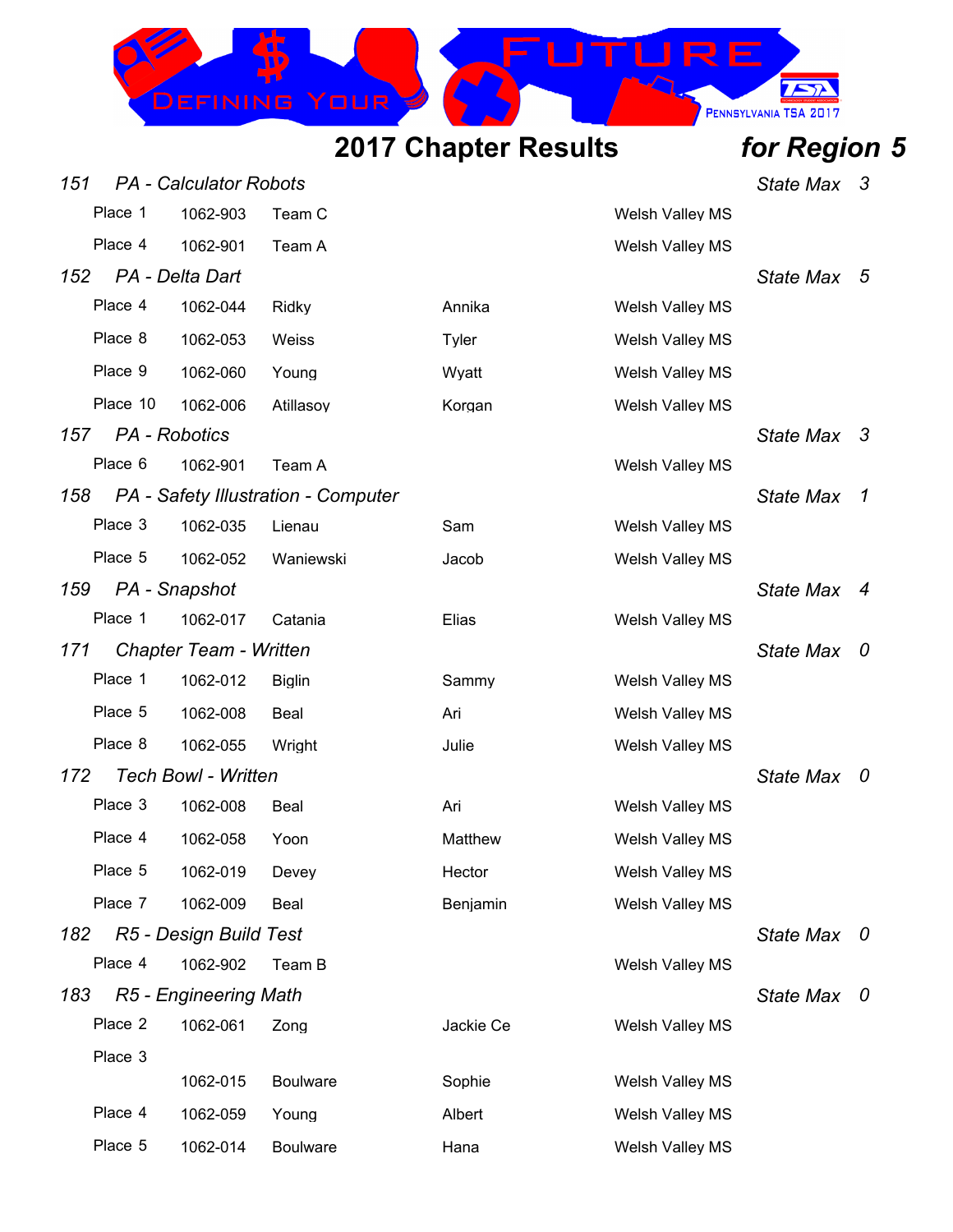

Place 11 1062-025 Hassman Waverly Waverly Welsh Valley MS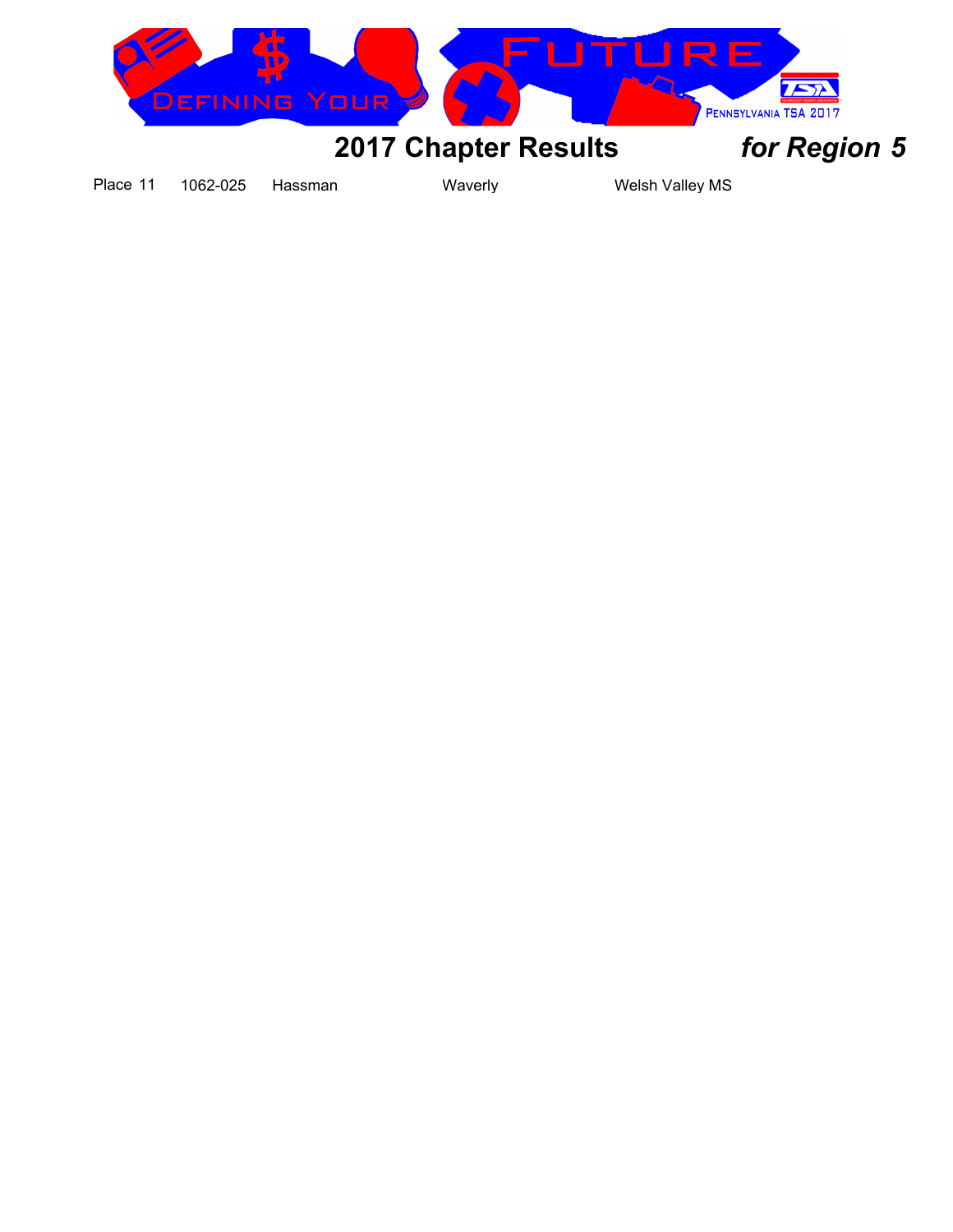

| 1095 |         |                               | <b>Phoenixville Area MS</b> |        |                             |             |    |
|------|---------|-------------------------------|-----------------------------|--------|-----------------------------|-------------|----|
| 104  |         | Catapult Design               |                             |        |                             | State Max   | 1  |
|      | Place 5 | 1095-904                      | Team D                      |        | <b>Phoenixville Area MS</b> |             |    |
|      | Place 6 | 1095-901                      | Team A                      |        | Phoenixville Area MS        |             |    |
| 119  |         | <b>Junior Solar Sprint</b>    |                             |        |                             | State Max 2 |    |
|      | Place 3 | 1095-902                      | Team B                      |        | Phoenixville Area MS        |             |    |
| 127. |         | <b>STEM Animation</b>         |                             |        |                             | State Max 2 |    |
|      | Place 1 | 1095-902                      | Team B                      |        | Phoenixville Area MS        |             |    |
| 151  |         | <b>PA</b> - Calculator Robots |                             |        |                             | State Max 3 |    |
|      | Place 2 | 1095-902                      | Team B                      |        | Phoenixville Area MS        |             |    |
| 152  |         | PA - Delta Dart               |                             |        |                             | State Max   | -5 |
|      | Place 2 | 1095-006                      | Agnihotri                   | Yash   | Phoenixville Area MS        |             |    |
|      | Place 3 | 1095-012                      | Xu                          | Xandro | Phoenixville Area MS        |             |    |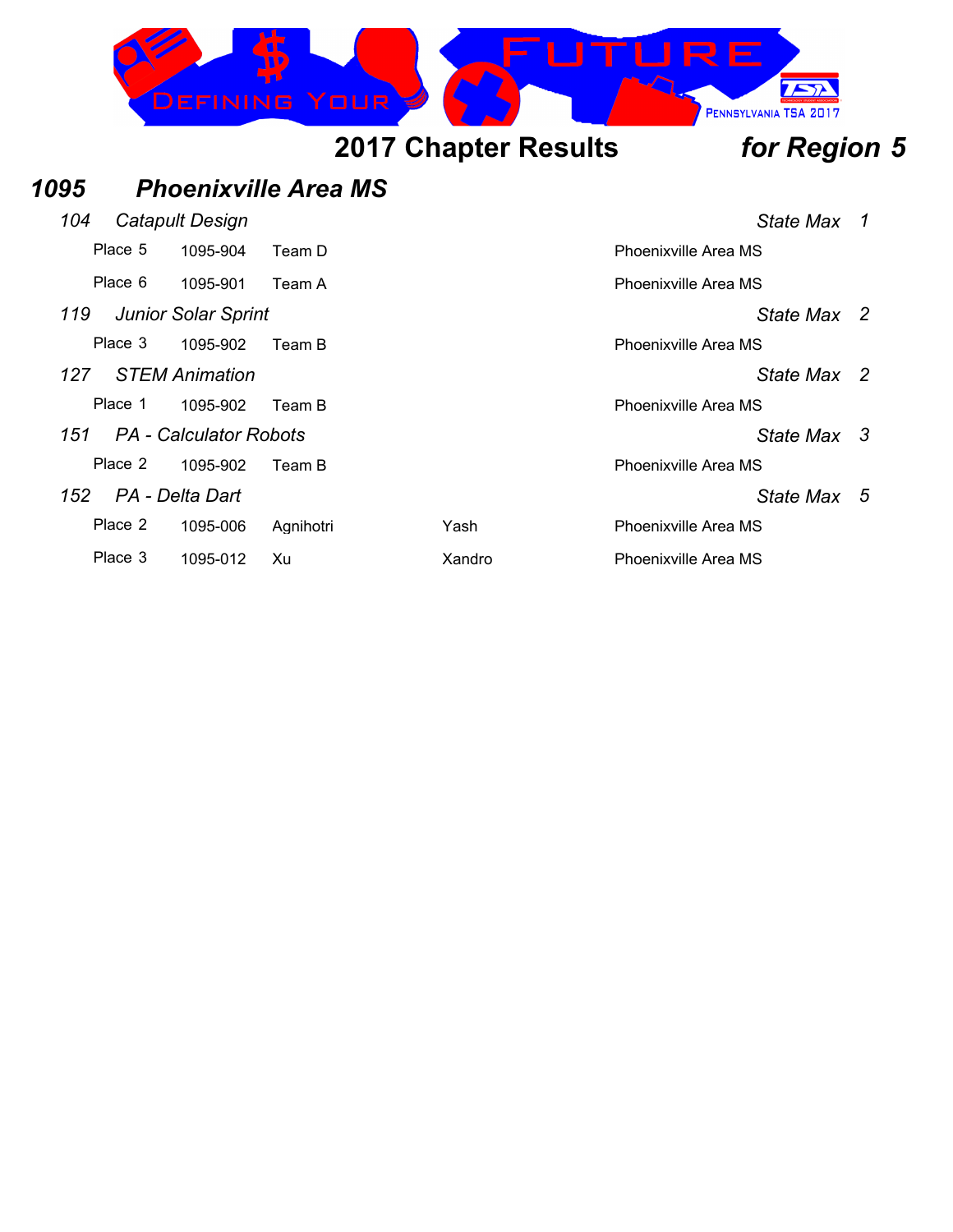

### *1113 The Baldwin School 105 Challenging Technology Issues State Max Q* Place 4 1113-910 Team J The Baldwin School *118 Inventions and Innovations State Max 2* Place 6 1113-909 Team I The Baldwin School *121 Mass Production State Max 1* Place 1 1113-904 Team D The Baldwin School *125 Problem Solving State Max Q* Place 4 1113-907 Team G The Baldwin School *159 PA - Snapshot State Max 4* Place 9 1113-005 Emami Elina Elina The Baldwin School *183 R5 - Engineering Math State Max 0* Place 6 1113-012 Shah Niya Niya The Baldwin School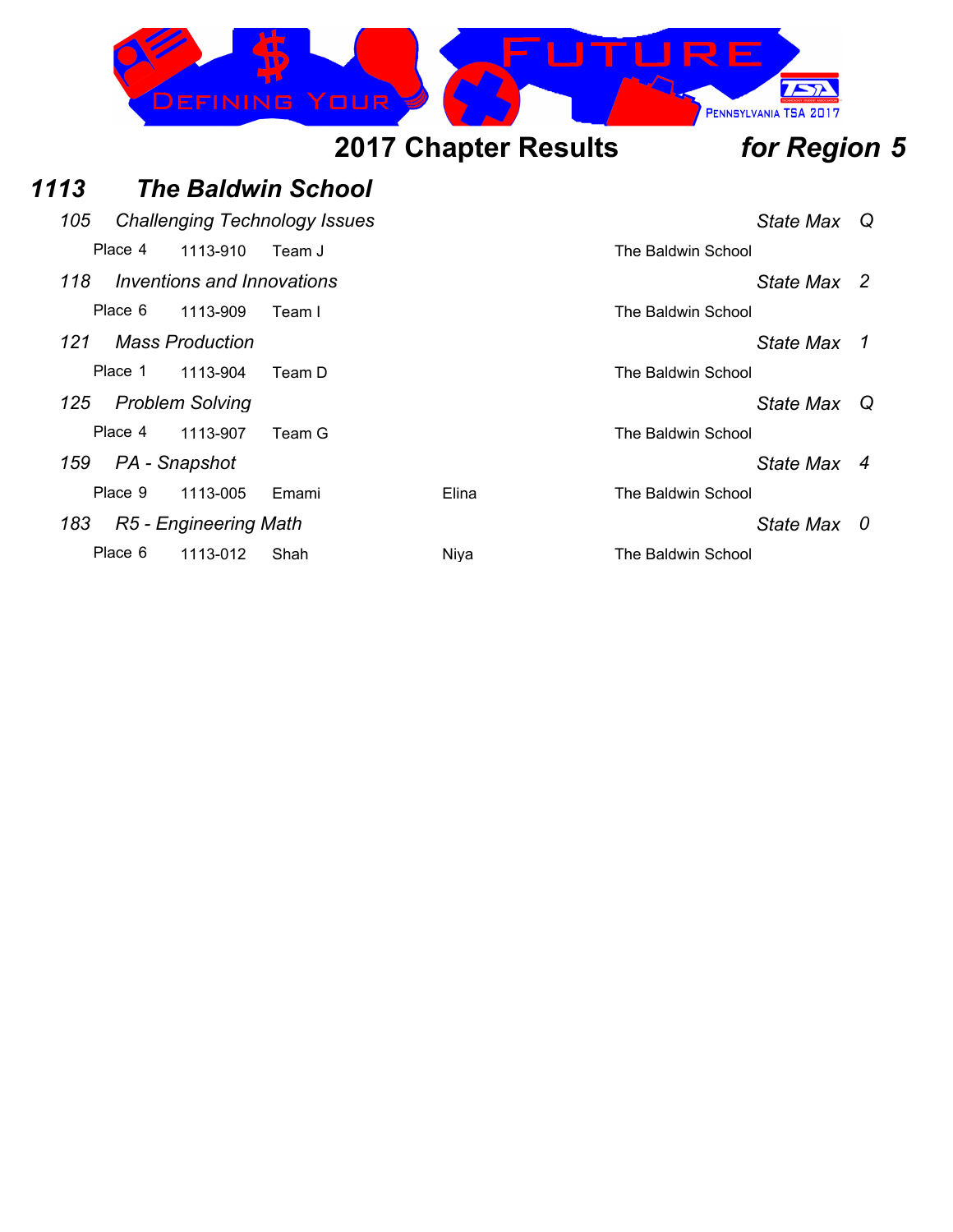## *2036 Pennridge HS*

| 213 |               | <b>Dragster Design</b>           |                                            |                |              | <b>State Max</b> | Q  |
|-----|---------------|----------------------------------|--------------------------------------------|----------------|--------------|------------------|----|
|     | Place 3       | 2036-013                         | Schaeffer                                  | Chad           | Pennridge HS |                  |    |
|     | Place 4       | 2036-027                         | Marcanello                                 | Eric           | Pennridge HS |                  |    |
|     | Place 5       | 2036-007                         | Phy                                        | <b>Brandon</b> | Pennridge HS |                  |    |
|     | Place 6       | 2036-006                         | Grourke                                    | Riley          | Pennridge HS |                  |    |
|     | Place 7       | 2036-024                         | Fowler                                     | Marshall       | Pennridge HS |                  |    |
|     | Place 8       | 2036-022                         | Olindo                                     | Vincent        | Pennridge HS |                  |    |
|     | Place 11      | 2036-018                         | Sauers                                     | Tim            | Pennridge HS |                  |    |
| 219 |               | <b>Future Technology Teacher</b> |                                            |                |              | <b>State Max</b> | -2 |
|     | Place 4       | 2036-016                         | Swartz                                     | Jeff           | Pennridge HS |                  |    |
| 228 |               |                                  | <b>Structural Design &amp; Engineering</b> |                |              | <b>State Max</b> | Q  |
|     | Place 1       | 2036-905                         | Team E                                     |                | Pennridge HS |                  |    |
|     | Place 2       | 2036-901                         | Team A                                     |                | Pennridge HS |                  |    |
|     | Place 3       | 2036-902                         | Team B                                     |                | Pennridge HS |                  |    |
|     | Place 7       | 2036-903                         | Team C                                     |                | Pennridge HS |                  |    |
|     | Place 10      | 2036-904                         | Team D                                     |                | Pennridge HS |                  |    |
| 256 | PA - Robotics |                                  |                                            |                |              | State Max 3      |    |
|     | Place 2       | 2036-901                         | Team A                                     |                | Pennridge HS |                  |    |
|     | Place 3       | 2036-902                         | Team B                                     |                | Pennridge HS |                  |    |
| 281 |               | R5 - Engineering Math            |                                            |                |              | <b>State Max</b> | 0  |
|     | Place 9       | 2036-005                         | Engler                                     | Nathan         | Pennridge HS |                  |    |
| 282 |               | R5 - Design Build Test           |                                            |                |              | <b>State Max</b> | 0  |
|     | Place 8       | 2036-901                         | Team A                                     |                | Pennridge HS |                  |    |

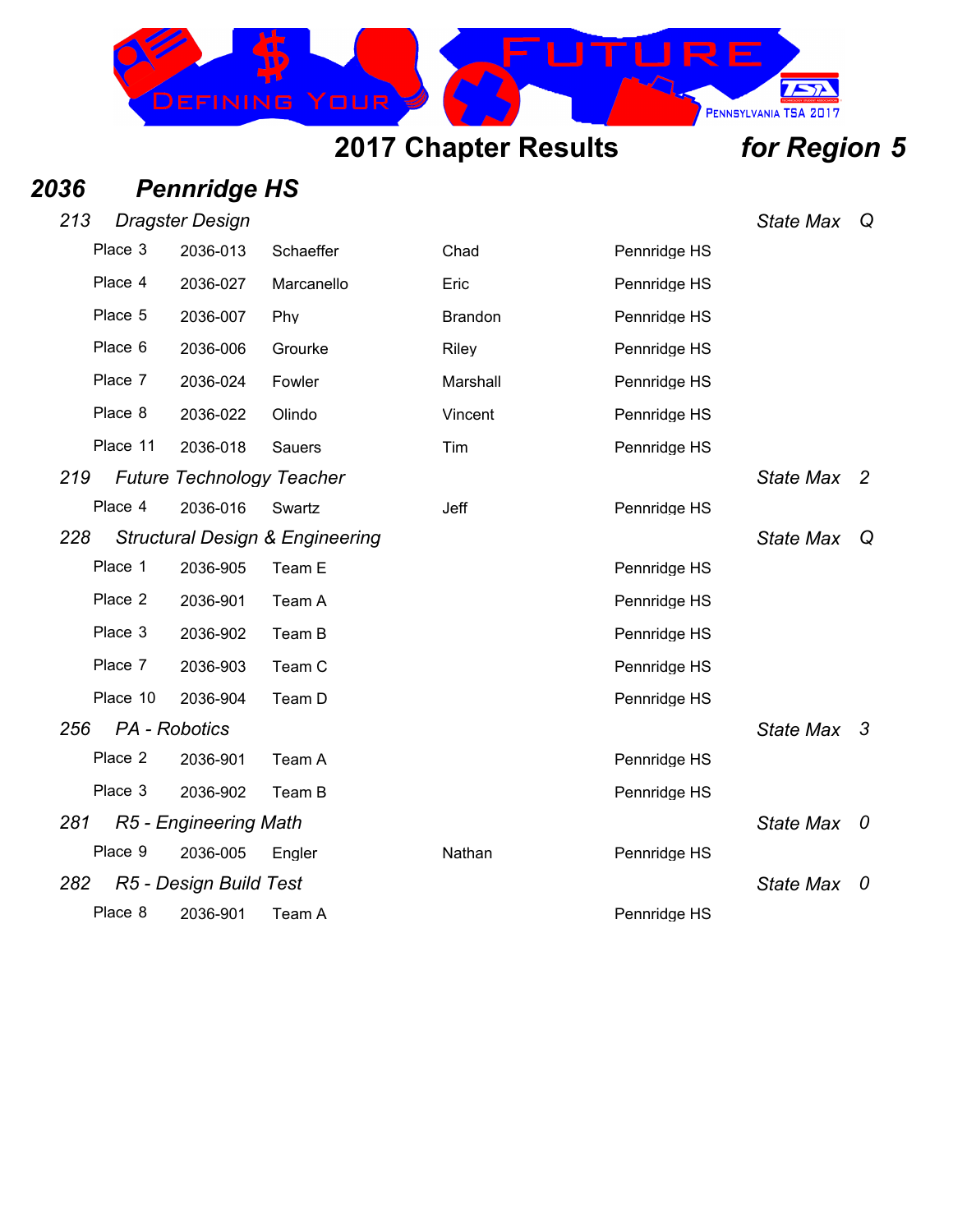

| 2039 |          | <b>Quakertown HS</b>           |                                             |           |                      |                  |    |
|------|----------|--------------------------------|---------------------------------------------|-----------|----------------------|------------------|----|
| 203  |          | <b>Architectural Design</b>    |                                             |           |                      | <b>State Max</b> | Q  |
|      | Place 2  | 2039-902                       | Team B                                      |           | Quakertown HS        |                  |    |
| 204  |          | <b>Biotechnology Design</b>    |                                             |           |                      | <b>State Max</b> | 1  |
|      | Place 4  | 2039-903                       | Team C                                      |           | Quakertown HS        |                  |    |
| 206  |          | <b>Children's Stories</b>      |                                             |           |                      | <b>State Max</b> | 1  |
|      | Place 7  | 2039-901                       | Team A                                      |           | Quakertown HS        |                  |    |
| 207  | Coding   |                                |                                             |           |                      | <b>State Max</b> | 1  |
|      | Place 4  | 2039-901                       | Team A                                      |           | <b>Quakertown HS</b> |                  |    |
| 208  |          |                                | <b>Computer-Aided Design - Architecture</b> |           |                      | <b>State Max</b> | -3 |
|      | Place 4  | 2039-022                       | Harris                                      | Kaitlin   | Quakertown HS        |                  |    |
| 213  |          | <b>Dragster Design</b>         |                                             |           |                      | <b>State Max</b> | Q  |
|      | Place 1  | 2039-037                       | Ocamb                                       | Benjamin  | Quakertown HS        |                  |    |
|      | Place 9  | 2039-021                       | Halteman                                    | Hunter    | <b>Quakertown HS</b> |                  |    |
|      | Place 12 | 2039-029                       | Le                                          | Nam       | Quakertown HS        |                  |    |
| 214  |          | <b>Engineering Design</b>      |                                             |           |                      | <b>State Max</b> | 1  |
|      | Place 5  | 2039-903                       | Team C                                      |           | Quakertown HS        |                  |    |
| 215  |          | <b>Essays on Technology</b>    |                                             |           |                      | <b>State Max</b> | 1  |
|      | Place 1  | 2039-043                       | Shourds                                     | Samantha  | Quakertown HS        |                  |    |
| 216  |          | <b>Extemporaneous Speech</b>   |                                             |           |                      | <b>State Max</b> | Q  |
|      | Place 3  | 2039-004                       | Bernabei                                    | Leo       | Quakertown HS        |                  |    |
| 217  |          |                                | <b>Fashion Design and Technology</b>        |           |                      | <b>State Max</b> | 1  |
|      | Place 3  | 2039-902                       | Team B                                      |           | <b>Quakertown HS</b> |                  |    |
|      | Place 6  | 2039-901                       | Team A                                      |           | Quakertown HS        |                  |    |
| 218  |          | <b>Flight Endurance</b>        |                                             |           |                      | State Max 2      |    |
|      | Place 2  | 2039-019                       | Gagliano                                    | Christian | <b>Quakertown HS</b> |                  |    |
|      | Place 7  | 2039-036                       | Miller                                      | Rebecca   | Quakertown HS        |                  |    |
|      | Place 8  | 2039-028                       | Kreuz                                       | Nicholas  | Quakertown HS        |                  |    |
| 221  |          | <b>On Demand Video</b>         |                                             |           |                      | <b>State Max</b> | 1  |
|      | Place 8  | 2039-901                       | Team A                                      |           | Quakertown HS        |                  |    |
| 222  |          | <b>Photographic Technology</b> |                                             |           |                      | <b>State Max</b> | Q  |
|      | Place 2  | 2039-017                       | Fowler                                      | Sadie     | Quakertown HS        |                  |    |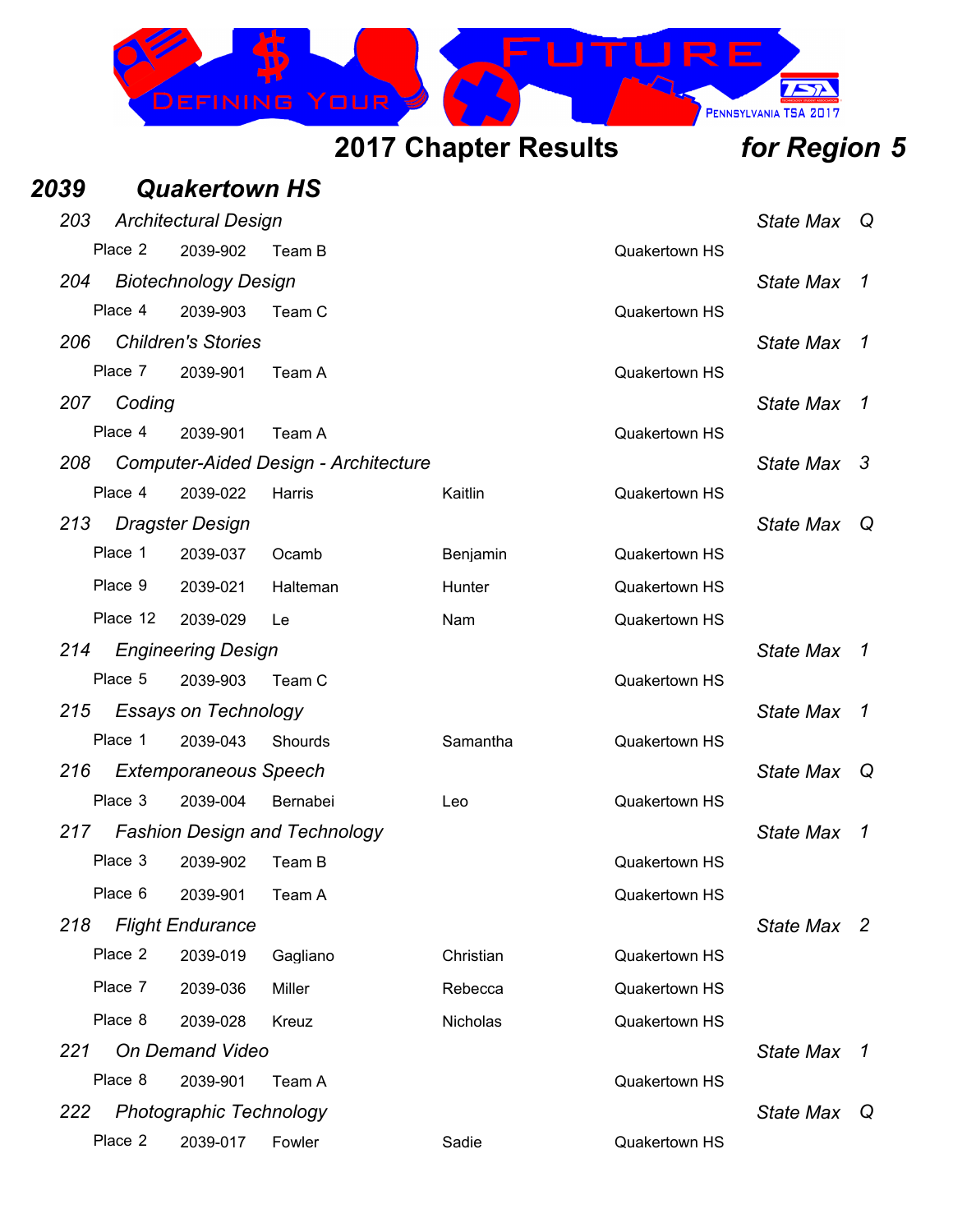### IRE  $\sqrt{2}$ DEFINING PENNSYLVANIA TSA 2017

|     | Place 6                                    | 2039-033                         | MacMullen                               | Sarabeth  | Quakertown HS        |                  |                |
|-----|--------------------------------------------|----------------------------------|-----------------------------------------|-----------|----------------------|------------------|----------------|
| 223 |                                            | <b>Prepared Presentation</b>     |                                         |           |                      | State Max        | Q              |
|     | Place 1                                    | 2039-004                         | Bernabei                                | Leo       | <b>Quakertown HS</b> |                  |                |
| 224 |                                            | <b>Promotional Design</b>        |                                         |           |                      | <b>State Max</b> | 1              |
|     | Place 6                                    | 2039-037                         | Ocamb                                   | Benjamin  | <b>Quakertown HS</b> |                  |                |
| 228 | <b>Structural Design &amp; Engineering</b> |                                  | State Max                               | Q         |                      |                  |                |
|     | Place 4                                    | 2039-902                         | Team B                                  |           | Quakertown HS        |                  |                |
| 231 | <b>Technology Problem Solving</b>          |                                  | State Max                               | Q         |                      |                  |                |
|     | Place 1                                    | 2039-901                         | Team A                                  |           | Quakertown HS        |                  |                |
| 233 |                                            | <b>Video Game Design</b>         |                                         |           |                      | State Max 2      |                |
|     | Place 1                                    | 2039-902                         | Team B                                  |           | <b>Quakertown HS</b> |                  |                |
|     |                                            |                                  | 257 PA - Safety Illustration - Computer |           |                      | <b>State Max</b> | $\overline{1}$ |
|     | Place 12                                   | 2039-005                         | <b>Besch</b>                            | Nathaniel | Quakertown HS        |                  |                |
| 272 |                                            | <b>Technology Bowl - Written</b> |                                         |           |                      | <b>State Max</b> | 0              |
|     | Place 1                                    | 2039-018                         | Fowler                                  | Trevor    | <b>Quakertown HS</b> |                  |                |
|     | Place 8                                    | 2039-020                         | Graham                                  | Jacob     | Quakertown HS        |                  |                |
|     |                                            | 281 R5 - Engineering Math        |                                         |           |                      | State Max 0      |                |
|     | Place 2                                    | 2039-018                         | Fowler                                  | Trevor    | <b>Quakertown HS</b> |                  |                |
|     | Place 4                                    | 2039-044                         | <b>Stainer</b>                          | Ryan      | Quakertown HS        |                  |                |
|     | Place 11                                   | 2039-020                         | Graham                                  | Jacob     | <b>Quakertown HS</b> |                  |                |
|     |                                            | 282 R5 - Design Build Test       |                                         |           |                      | <b>State Max</b> | 0              |
|     | Place 7                                    | 2039-901                         | Team A                                  |           | <b>Quakertown HS</b> |                  |                |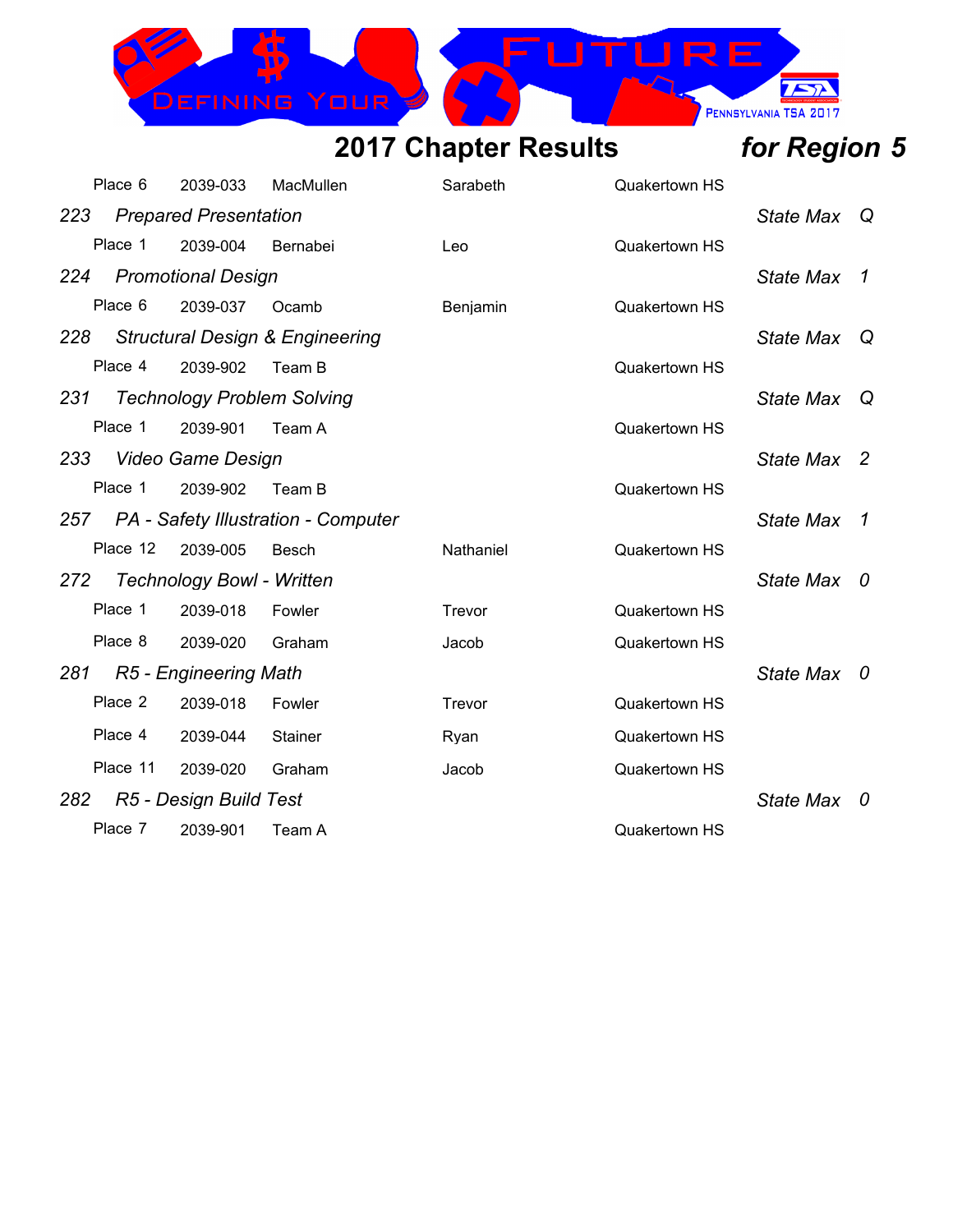

### *2061 Lower Merion HS 203 Architectural Design State Max Q* Place 1 2061-901 Team A Lower Merion HS Place 6 2061-902 Team B Lower Merion HS *204 Biotechnology Design State Max 1* Place 3 2061-903 Team C Lower Merion HS *206 Children's Stories State Max 1* Place 1 2061-902 Team B Lower Merion HS Place 4 2061-901 Team A Lower Merion HS *207 Coding State Max 1* Place 1 2061-901 Team A Lower Merion HS *208 Computer-Aided Design - Architecture State Max 3* Place 1 2061-009 Schatz **Ben Ben** Lower Merion HS Place 7 2061-068 Gaier Mason Lower Merion HS *209 Computer-Aided Design - Engineering State Max 3* Place 4 2061-030 Lipson Jeffrey Lower Merion HS Place 5 2061-031 Litvin Joey Joey Lower Merion HS *212 Digital Video Production State Max 1* Place 1 2061-902 Team B Lower Merion HS Place 5 2061-901 Team A Lower Merion HS Place 9 2061-903 Team C Lower Merion HS *213 Dragster Design State Max Q* Place 10 2061-044 Gordon Max Lower Merion HS *214 Engineering Design State Max 1* Place 2 2061-902 Team B 2008 Contract 2008 Contract 2 2061-902 Place 3 2061-901 Team A Lower Merion HS Place 7 2061-903 Team C Lower Merion HS *216 Extemporaneous Speech State Max Q* Place 4 2061-046 Hua **Michael Michael** Lower Merion HS *217 Fashion Design and Technology State Max 1* Place 1 2061-903 Team C Lower Merion HS Place 2 2061-902 Team B Lower Merion HS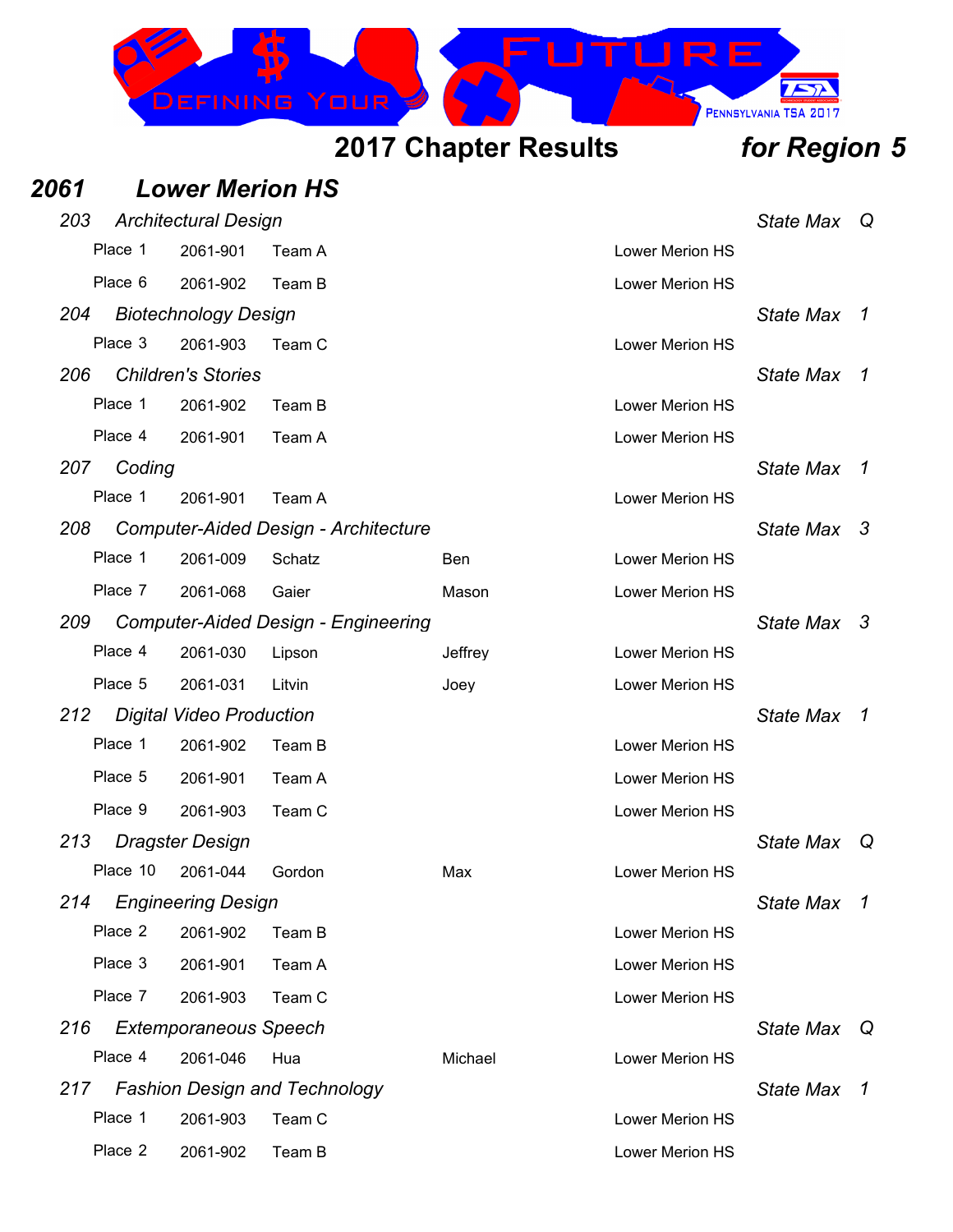

*218 Flight Endurance State Max 2*

|     | Place 4  | 2061-041                         | Holgado                                    | Lauryn    | Lower Merion HS |                  |              |
|-----|----------|----------------------------------|--------------------------------------------|-----------|-----------------|------------------|--------------|
|     | Place 9  | 2061-026                         | Morgenstern                                | Haley     | Lower Merion HS |                  |              |
|     | Place 10 | 2061-044                         | Gordon                                     | Max       | Lower Merion HS |                  |              |
| 219 |          | <b>Future Technology Teacher</b> |                                            |           |                 | State Max 2      |              |
|     | Place 1  | 2061-034                         | Ginzburg                                   | Julian    | Lower Merion HS |                  |              |
|     | Place 5  | 2061-037                         | Lockwood                                   | Kathryn   | Lower Merion HS |                  |              |
| 220 |          | <b>Music Production</b>          |                                            |           |                 | State Max 2      |              |
|     | Place 4  | 2061-901                         | Team A                                     |           | Lower Merion HS |                  |              |
|     | Place 6  | 2061-902                         | Team B                                     |           | Lower Merion HS |                  |              |
| 221 |          | <b>On Demand Video</b>           |                                            |           |                 | <b>State Max</b> | 1            |
|     | Place 5  | 2061-901                         | Team A                                     |           | Lower Merion HS |                  |              |
| 222 |          | <b>Photographic Technology</b>   |                                            |           |                 | <b>State Max</b> | Q            |
|     | Place 4  | 2061-008                         | Alonzo                                     | Ben       | Lower Merion HS |                  |              |
| 224 |          | <b>Promotional Design</b>        |                                            |           |                 | <b>State Max</b> | $\mathcal I$ |
|     | Place 3  | 2061-063                         | Roser                                      | Vanessa   | Lower Merion HS |                  |              |
|     | Place 7  | 2061-038                         | Yao                                        | Kathy     | Lower Merion HS |                  |              |
|     | Place 9  | 2061-070                         | Blumencweig                                | Josephine | Lower Merion HS |                  |              |
| 225 |          |                                  | Scientific Visualization (SciVis)          |           |                 | <b>State Max</b> | -2           |
|     | Place 3  | 2061-901                         | Team A                                     |           | Lower Merion HS |                  |              |
| 227 |          | <b>STEM Career</b>               |                                            |           |                 | <b>State Max</b> | $\mathcal I$ |
|     | Place 1  | 2061-046                         | Hua                                        | Michael   | Lower Merion HS |                  |              |
|     | Place 2  | 2061-022                         | <b>Bruckman</b>                            | Fiona     | Lower Merion HS |                  |              |
| 228 |          |                                  | <b>Structural Design &amp; Engineering</b> |           |                 | State Max        | Q            |
|     | Place 9  | 2061-901                         | Team A                                     |           | Lower Merion HS |                  |              |
| 231 |          |                                  | <b>Technology Problem Solving</b>          |           |                 | <b>State Max</b> | Q            |
|     | Place 3  | 2061-901                         | Team A                                     |           | Lower Merion HS |                  |              |
| 233 |          | <b>Video Game Design</b>         |                                            |           |                 | State Max 2      |              |
|     | Place 3  | 2061-902                         | Team B                                     |           | Lower Merion HS |                  |              |
|     | Place 4  | 2061-903                         | Team C                                     |           | Lower Merion HS |                  |              |
|     | Place 5  | 2061-901                         | Team A                                     |           | Lower Merion HS |                  |              |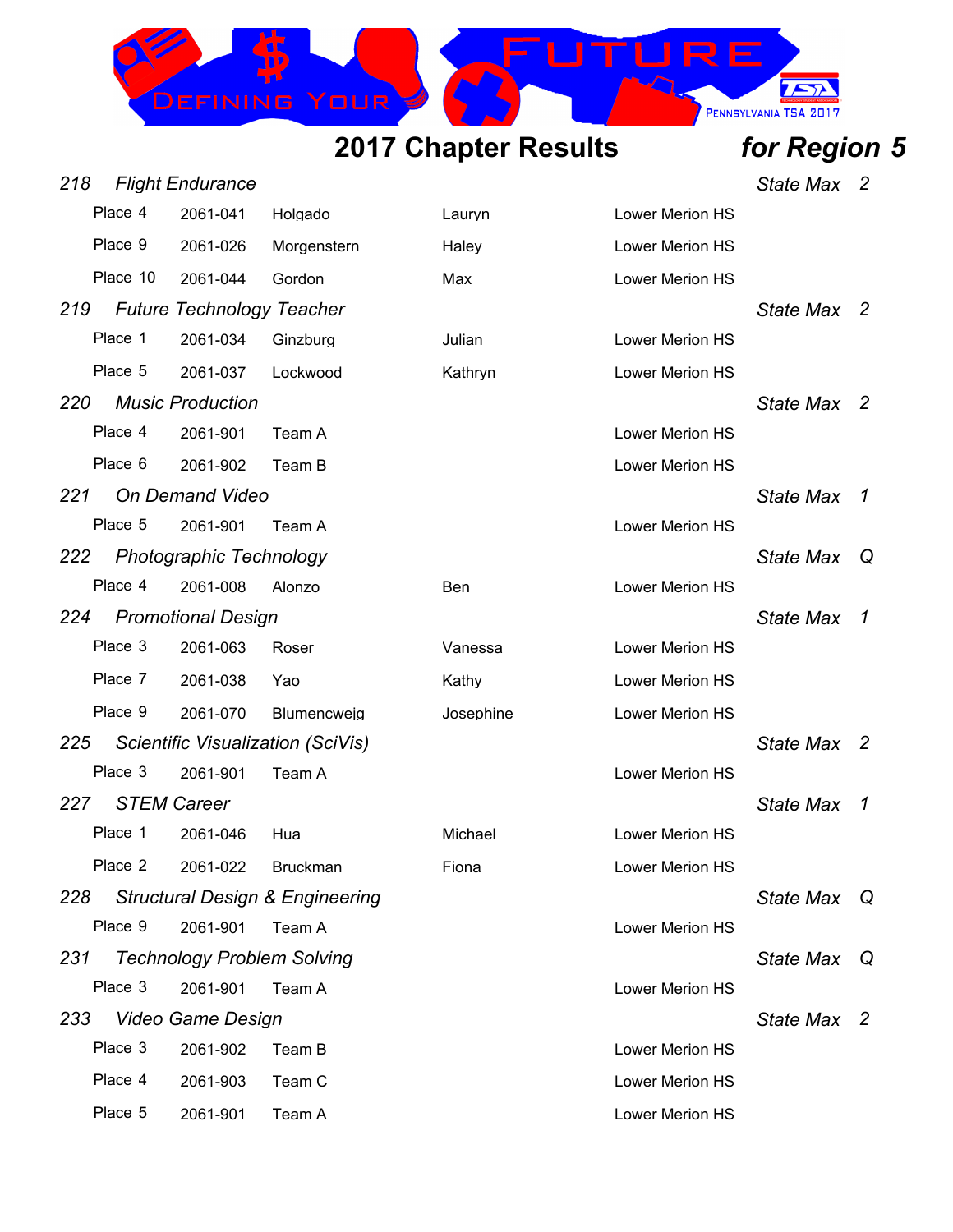

| 234 | Webmaster     |                                  |                                     |           |                 | <b>State Max</b> | 1                    |
|-----|---------------|----------------------------------|-------------------------------------|-----------|-----------------|------------------|----------------------|
|     | Place 1       | 2061-901                         | Team A                              |           | Lower Merion HS |                  |                      |
| 256 | PA - Robotics |                                  |                                     |           |                 | <b>State Max</b> | -3                   |
|     | Place 4       | 2061-901                         | Team A                              |           | Lower Merion HS |                  |                      |
| 257 |               |                                  | PA - Safety Illustration - Computer |           |                 | <b>State Max</b> | $\boldsymbol{\beta}$ |
|     | Place 1       | 2061-034                         | Ginzburg                            | Julian    | Lower Merion HS |                  |                      |
| 271 |               | <b>Chapter Team - Written</b>    |                                     |           |                 | <b>State Max</b> | U                    |
|     | Place 3       | 2061-006                         | Hail                                | Andri     | Lower Merion HS |                  |                      |
|     | Place 6       | 2061-023                         | Farah                               | Freddy    | Lower Merion HS |                  |                      |
|     | Place 8       | 2061-034                         | Ginzburg                            | Julian    | Lower Merion HS |                  |                      |
|     | Place 9       | 2061-040                         | Stanton                             | Kelsey    | Lower Merion HS |                  |                      |
|     | Place 10      | 2061-063                         | Roser                               | Vanessa   | Lower Merion HS |                  |                      |
| 272 |               | <b>Technology Bowl - Written</b> |                                     |           |                 | State Max 0      |                      |
|     | Place 3       | 2061-049                         | Lewis                               | Paul      | Lower Merion HS |                  |                      |
|     | Place 7       | 2061-052                         | Zorc                                | Robbie    | Lower Merion HS |                  |                      |
|     | Place 9       | 2061-045                         | Serota                              | Max       | Lower Merion HS |                  |                      |
|     | Place 10      | 2061-005                         | Levinson                            | Alexander | Lower Merion HS |                  |                      |
| 281 |               | R5 - Engineering Math            |                                     |           |                 | <b>State Max</b> | - 0                  |
|     | Place 5       | 2061-052                         | Zorc                                | Robbie    | Lower Merion HS |                  |                      |
|     | Place 8       |                                  |                                     |           |                 |                  |                      |
|     |               | 2061-016                         | Lu                                  | David     | Lower Merion HS |                  |                      |
|     | Place 10      | 2061-024                         | Koo                                 | George    | Lower Merion HS |                  |                      |
| 282 |               | R5 - Design Build Test           |                                     |           |                 | <b>State Max</b> | 0                    |
|     | Place 1       | 2061-901                         | Team A                              |           | Lower Merion HS |                  |                      |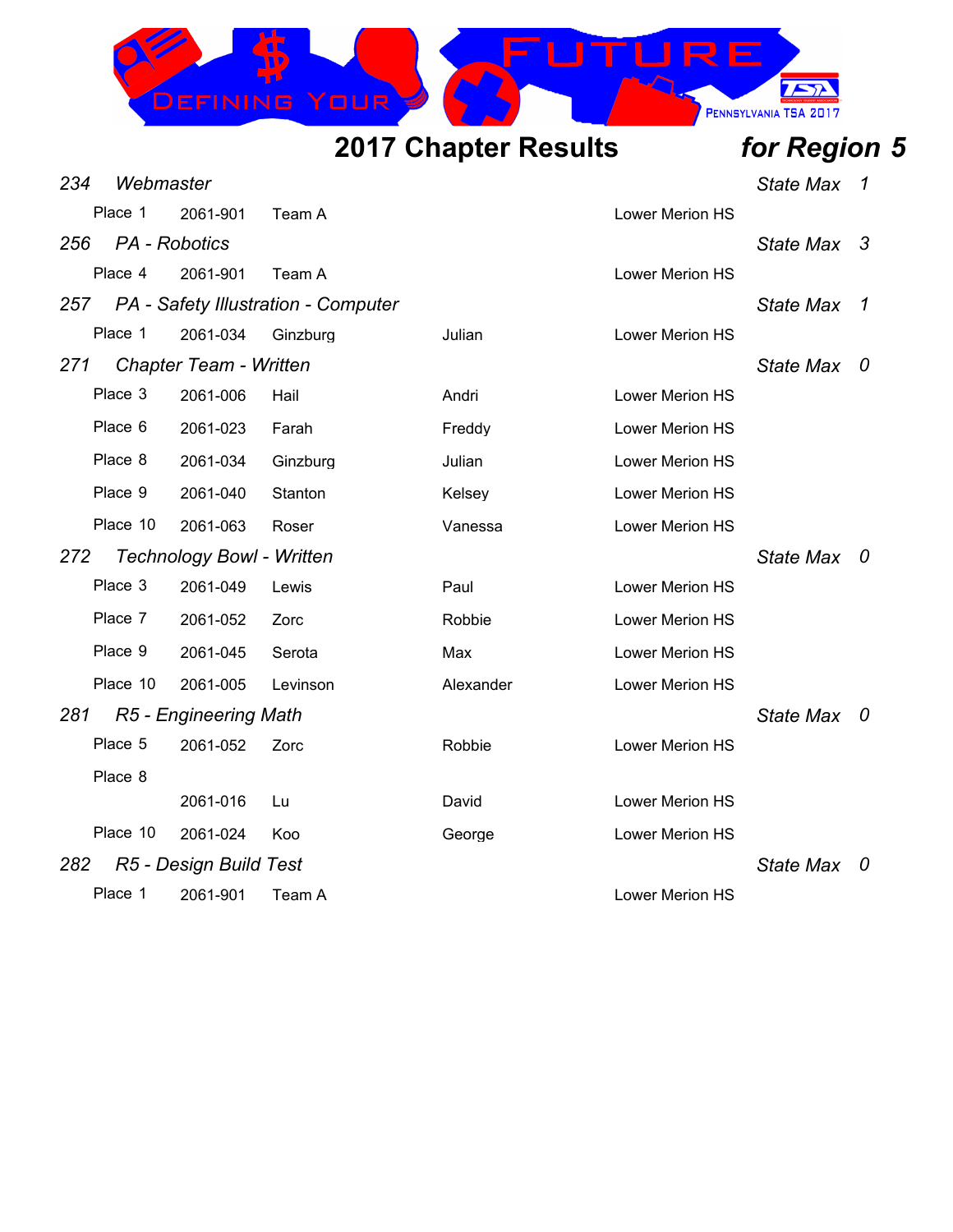

| 2082 |          | <b>Harriton HS</b>              |                                                |        |                    |                  |                |
|------|----------|---------------------------------|------------------------------------------------|--------|--------------------|------------------|----------------|
| 203  |          | <b>Architectural Design</b>     |                                                |        |                    | <b>State Max</b> | ⊇ Q            |
|      | Place 3  | 2082-902                        | Team B                                         |        | <b>Harriton HS</b> |                  |                |
|      | Place 8  | 2082-901                        | Team A                                         |        | <b>Harriton HS</b> |                  |                |
| 204  |          | <b>Biotechnology Design</b>     |                                                |        |                    | <b>State Max</b> | 1              |
|      | Place 5  | 2082-901                        | Team A                                         |        | <b>Harriton HS</b> |                  |                |
| 206  |          | <b>Children's Stories</b>       |                                                |        |                    | <b>State Max</b> | 1              |
|      | Place 2  | 2082-901                        | Team A                                         |        | <b>Harriton HS</b> |                  |                |
|      | Place 10 | 2082-902                        | Team B                                         |        | <b>Harriton HS</b> |                  |                |
| 207  | Coding   |                                 |                                                |        |                    | <b>State Max</b> | $\overline{1}$ |
|      | Place 3  | 2082-901                        | Team A                                         |        | <b>Harriton HS</b> |                  |                |
|      | Place 5  | 2082-902                        | Team B                                         |        | <b>Harriton HS</b> |                  |                |
| 208  |          |                                 | <b>Computer-Aided Design - Architecture</b>    |        |                    | <b>State Max</b> | - 3            |
|      | Place 6  | 2082-012                        | Haist                                          | Will   | <b>Harriton HS</b> |                  |                |
| 209  |          |                                 | <b>Computer-Aided Design - Engineering</b>     |        |                    | State Max 3      |                |
|      | Place 3  | 2082-027                        | Nafshi                                         | Ron    | <b>Harriton HS</b> |                  |                |
|      | Place 6  | 2082-006                        | Catania                                        | Sam    | <b>Harriton HS</b> |                  |                |
|      | Place 8  | 2082-024                        | Masterman                                      | Zack   | <b>Harriton HS</b> |                  |                |
| 210  |          |                                 | <b>Computer Integrated Manufacturing (CIM)</b> |        |                    | <b>State Max</b> | $\overline{1}$ |
|      | Place 3  | 2082-901                        | Team A                                         |        | <b>Harriton HS</b> |                  |                |
|      | Place 4  | 2082-902                        | Team B                                         |        | <b>Harriton HS</b> |                  |                |
| 212  |          | <b>Digital Video Production</b> |                                                |        |                    | <b>State Max</b> | 1              |
|      | Place 7  | 2082-901                        | Team A                                         |        | <b>Harriton HS</b> |                  |                |
| 213  |          | <b>Dragster Design</b>          |                                                |        |                    | <b>State Max</b> | Q              |
|      | Place 2  | 2082-021                        | Majid                                          | Kareem | <b>Harriton HS</b> |                  |                |
| 215  |          | <b>Essays on Technology</b>     |                                                |        |                    | <b>State Max</b> | $\overline{1}$ |
|      | Place 4  | 2082-010                        | Ginsberg                                       | Shaina | <b>Harriton HS</b> |                  |                |
| 216  |          | <b>Extemporaneous Speech</b>    |                                                |        |                    | <b>State Max</b> | Q              |
|      | Place 2  | 2082-009                        | Ginsberg                                       | Etan   | <b>Harriton HS</b> |                  |                |
| 217  |          |                                 | <b>Fashion Design and Technology</b>           |        |                    | <b>State Max</b> | $\mathcal{I}$  |
|      | Place 5  | 2082-901                        | Team A                                         |        | <b>Harriton HS</b> |                  |                |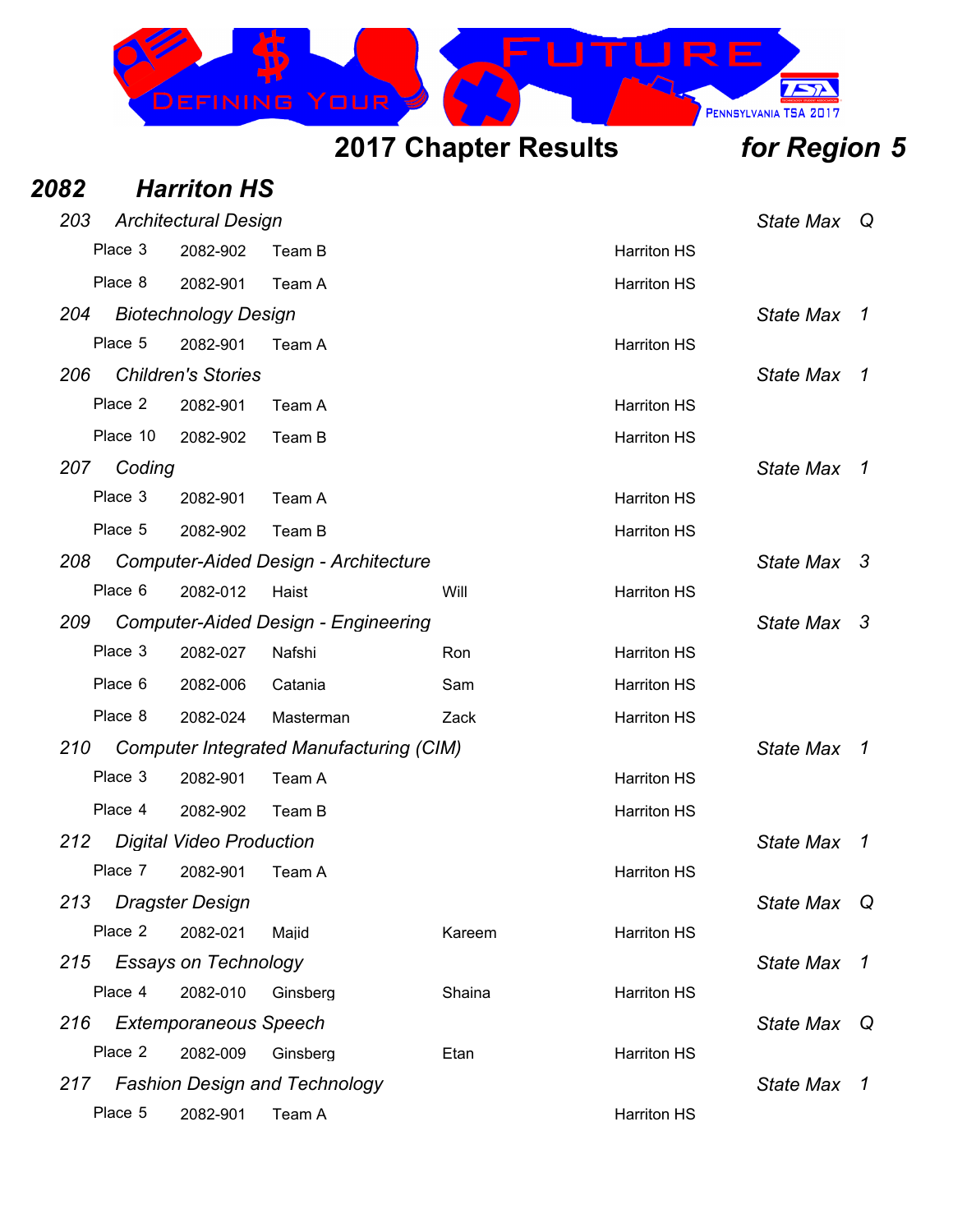

| 218 |          | <b>Flight Endurance</b>          |                                            |          |                    | <b>State Max</b> | $\overline{2}$           |
|-----|----------|----------------------------------|--------------------------------------------|----------|--------------------|------------------|--------------------------|
|     | Place 5  | 2082-016                         | Kreiser                                    | Ryan     | <b>Harriton HS</b> |                  |                          |
|     | Place 11 | 2082-028                         | Reck                                       | Anna     | <b>Harriton HS</b> |                  |                          |
| 219 |          | <b>Future Technology Teacher</b> |                                            |          |                    | <b>State Max</b> | $\overline{2}$           |
|     | Place 6  | 2082-013                         | Harris                                     | Max      | <b>Harriton HS</b> |                  |                          |
| 220 |          | <b>Music Production</b>          |                                            |          |                    | <b>State Max</b> | $\overline{2}$           |
|     | Place 5  | 2082-902                         | Team B                                     |          | <b>Harriton HS</b> |                  |                          |
| 221 |          | <b>On Demand Video</b>           |                                            |          |                    | <b>State Max</b> | $\overline{1}$           |
|     | Place 2  | 2082-901                         | Team A                                     |          | <b>Harriton HS</b> |                  |                          |
| 222 |          | Photographic Technology          |                                            |          |                    | <b>State Max</b> | Q                        |
|     | Place 1  | 2082-003                         | Abt                                        | Ben      | <b>Harriton HS</b> |                  |                          |
|     | Place 8  | 2082-026                         | Meziani                                    | Yasmine  | <b>Harriton HS</b> |                  |                          |
|     | Place 10 | 2082-006                         | Catania                                    | Sam      | <b>Harriton HS</b> |                  |                          |
| 223 |          | <b>Prepared Presentation</b>     |                                            |          |                    | <b>State Max</b> | - Q                      |
|     | Place 2  | 2082-009                         | Ginsberg                                   | Etan     | <b>Harriton HS</b> |                  |                          |
| 224 |          | <b>Promotional Design</b>        |                                            |          |                    | <b>State Max</b> | $\overline{1}$           |
|     | Place 1  | 2082-040                         | Xi                                         | Sarah    | <b>Harriton HS</b> |                  |                          |
|     | Place 4  | 2082-007                         | Chalissery                                 | Francis  | <b>Harriton HS</b> |                  |                          |
|     | Place 5  | 2082-011                         | Gowda                                      | Samarth  | <b>Harriton HS</b> |                  |                          |
| 225 |          |                                  | Scientific Visualization (SciVis)          |          |                    | <b>State Max</b> | $\overline{\phantom{a}}$ |
|     | Place 1  | 2082-901                         | Team A                                     |          | <b>Harriton HS</b> |                  |                          |
| 226 |          | Software Development             |                                            |          |                    | <b>State Max</b> | $\overline{1}$           |
|     | Place 1  | 2082-901                         | Team A                                     |          | <b>Harriton HS</b> |                  |                          |
| 227 |          | <b>STEM Career</b>               |                                            |          |                    | <b>State Max</b> | $\overline{1}$           |
|     | Place 4  | 2082-014                         | Hasan                                      | Charisma | <b>Harriton HS</b> |                  |                          |
| 228 |          |                                  | <b>Structural Design &amp; Engineering</b> |          |                    | <b>State Max</b> | Q                        |
|     | Place 6  | 2082-902                         | Team B                                     |          | <b>Harriton HS</b> |                  |                          |
|     | Place 8  | 2082-901                         | Team A                                     |          | <b>Harriton HS</b> |                  |                          |
| 231 |          |                                  | <b>Technology Problem Solving</b>          |          |                    | <b>State Max</b> | - Q                      |
|     | Place 7  | 2082-901                         | Team A                                     |          | <b>Harriton HS</b> |                  |                          |
|     | Place 10 | 2082-902                         | Team B                                     |          | <b>Harriton HS</b> |                  |                          |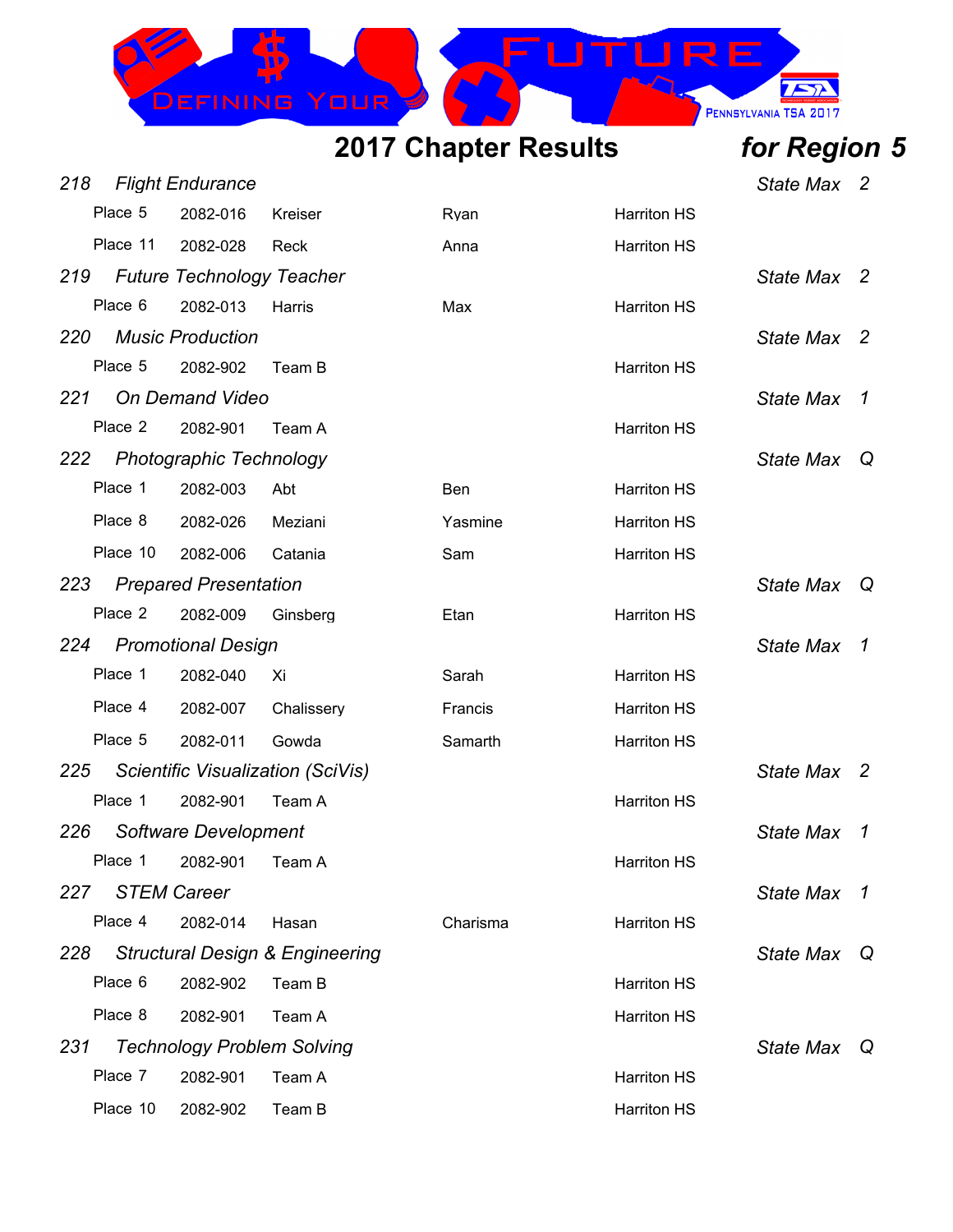

| 233 |           | <b>Video Game Design</b>         |                                     |         |                    | State Max 2      |   |
|-----|-----------|----------------------------------|-------------------------------------|---------|--------------------|------------------|---|
|     | Place 2   | 2082-901                         | Team A                              |         | <b>Harriton HS</b> |                  |   |
| 234 | Webmaster |                                  |                                     |         |                    | <b>State Max</b> | 1 |
|     | Place 2   | 2082-901                         | Team A                              |         | <b>Harriton HS</b> |                  |   |
|     | Place 3   | 2082-903                         | Team C                              |         | <b>Harriton HS</b> |                  |   |
| 257 |           |                                  | PA - Safety Illustration - Computer |         |                    | <b>State Max</b> | 1 |
|     | Place 9   | 2082-023                         | Marg-Bracken                        | Ariadne | <b>Harriton HS</b> |                  |   |
| 271 |           | <b>Chapter Team - Written</b>    |                                     |         |                    | State Max        | 0 |
|     | Place 1   | 2082-009                         | Ginsberg                            | Etan    | <b>Harriton HS</b> |                  |   |
|     | Place 2   | 2082-010                         | Ginsberg                            | Shaina  | <b>Harriton HS</b> |                  |   |
|     | Place 4   | 2082-040                         | Xi                                  | Sarah   | <b>Harriton HS</b> |                  |   |
|     | Place 5   | 2082-039                         | Wright                              | Emily   | <b>Harriton HS</b> |                  |   |
|     | Place 7   | 2082-007                         | Chalissery                          | Francis | <b>Harriton HS</b> |                  |   |
|     | Place 11  | 2082-016                         | Kreiser                             | Ryan    | <b>Harriton HS</b> |                  |   |
| 272 |           | <b>Technology Bowl - Written</b> |                                     |         |                    | State Max 0      |   |
|     | Place 2   | 2082-009                         | Ginsberg                            | Etan    | <b>Harriton HS</b> |                  |   |
|     | Place 4   | 2082-033                         | Siderowf                            | Ben     | <b>Harriton HS</b> |                  |   |
|     | Place 5   | 2082-016                         | Kreiser                             | Ryan    | <b>Harriton HS</b> |                  |   |
|     | Place 6   | 2082-021                         | Majid                               | Kareem  | <b>Harriton HS</b> |                  |   |
| 281 |           | R5 - Engineering Math            |                                     |         |                    | State Max 0      |   |
|     | Place 1   | 2082-040                         | Xi                                  | Sarah   | <b>Harriton HS</b> |                  |   |
|     | Place 6   | 2082-007                         | Chalissery                          | Francis | <b>Harriton HS</b> |                  |   |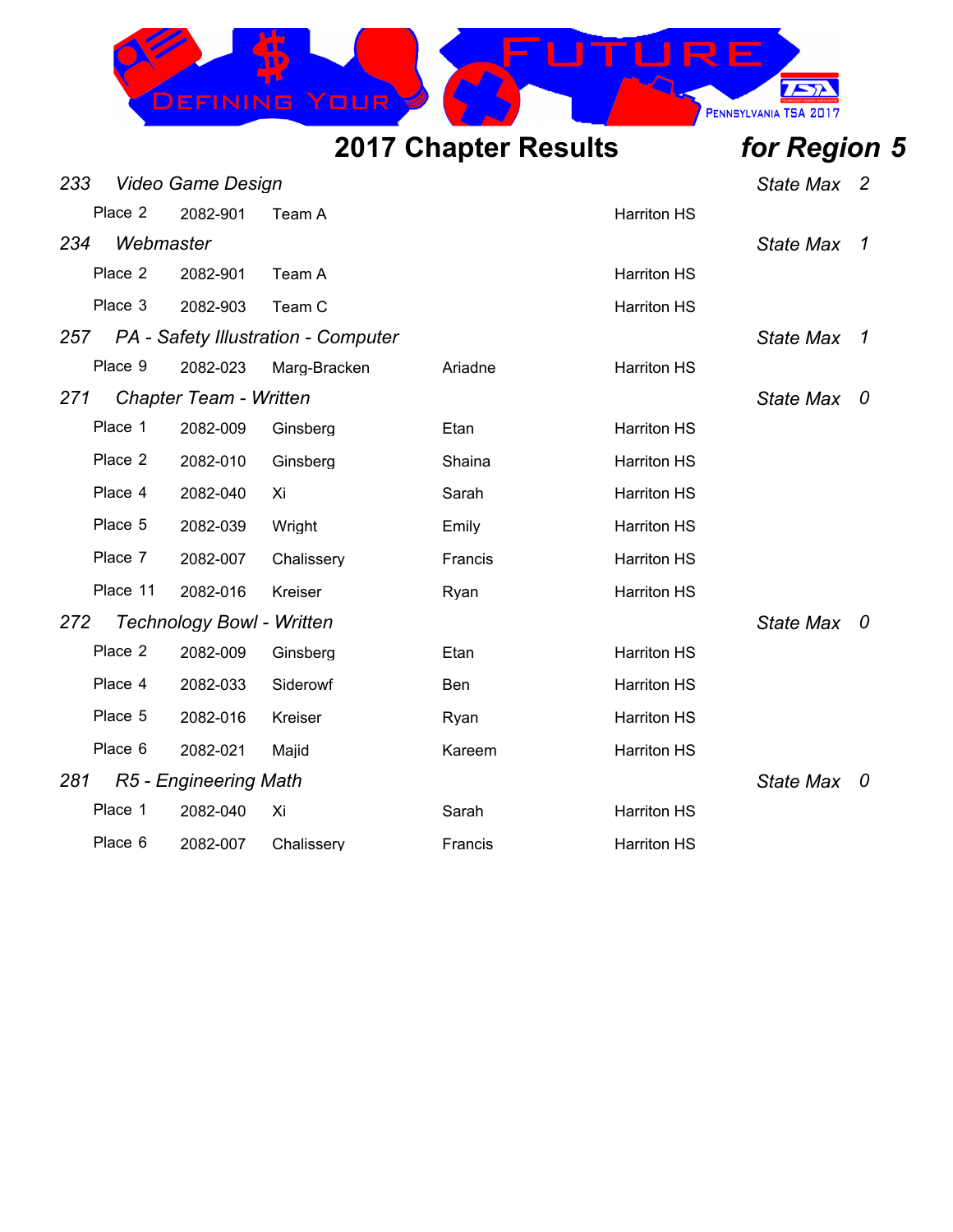

## *2084 Plymouth Whitemarsh HS*

| 204 |         | <b>Biotechnology Design</b>      |                                                |         | <b>State Max</b>              | $\mathcal I$        |
|-----|---------|----------------------------------|------------------------------------------------|---------|-------------------------------|---------------------|
|     | Place 1 | 2084-901                         | Team A                                         |         | <b>Plymouth Whitemarsh HS</b> |                     |
|     | Place 2 | 2084-902                         | Team B                                         |         | Plymouth Whitemarsh HS        |                     |
|     | Place 6 | 2084-903                         | Team C                                         |         | Plymouth Whitemarsh HS        |                     |
| 208 |         |                                  | <b>Computer-Aided Design - Architecture</b>    |         | State Max 3                   |                     |
|     | Place 2 | 2084-003                         | Amon                                           | Kyle    | <b>Plymouth Whitemarsh HS</b> |                     |
|     | Place 8 | 2084-036                         | Krizner                                        | Caleb   | Plymouth Whitemarsh HS        |                     |
| 209 |         |                                  | <b>Computer-Aided Design - Engineering</b>     |         | State Max 3                   |                     |
|     | Place 2 | 2084-025                         | Phair                                          | James   | Plymouth Whitemarsh HS        |                     |
| 210 |         |                                  | <b>Computer Integrated Manufacturing (CIM)</b> |         | <b>State Max</b>              | $\boldsymbol{\tau}$ |
|     | Place 1 | 2084-901                         | Team A                                         |         | Plymouth Whitemarsh HS        |                     |
| 214 |         | <b>Engineering Design</b>        |                                                |         | <b>State Max</b>              | 1                   |
|     | Place 1 | 2084-902                         | Team B                                         |         | <b>Plymouth Whitemarsh HS</b> |                     |
|     | Place 6 | 2084-901                         | Team A                                         |         | Plymouth Whitemarsh HS        |                     |
|     | Place 8 | 2084-903                         | Team C                                         |         | Plymouth Whitemarsh HS        |                     |
| 215 |         | <b>Essays on Technology</b>      |                                                |         | State Max                     | 1                   |
|     | Place 3 | 2084-021                         | Kim                                            | Lauren  | Plymouth Whitemarsh HS        |                     |
| 217 |         |                                  | <b>Fashion Design and Technology</b>           |         | <b>State Max</b>              | 1                   |
|     | Place 7 | 2084-901                         | Team A                                         |         | Plymouth Whitemarsh HS        |                     |
|     | Place 8 | 2084-902                         | Team B                                         |         | Plymouth Whitemarsh HS        |                     |
| 219 |         | <b>Future Technology Teacher</b> |                                                |         | <b>State Max</b>              | -2                  |
|     | Place 2 | 2084-006                         | <b>Bhutani</b>                                 | Shreya  | <b>Plymouth Whitemarsh HS</b> |                     |
| 222 |         | <b>Photographic Technology</b>   |                                                |         | State Max                     | Q                   |
|     | Place 3 | 2084-006                         | <b>Bhutani</b>                                 | Shreya  | <b>Plymouth Whitemarsh HS</b> |                     |
|     | Place 5 | 2084-019                         | Helferty                                       | Allison | <b>Plymouth Whitemarsh HS</b> |                     |
| 225 |         |                                  | <b>Scientific Visualization (SciVis)</b>       |         | State Max 2                   |                     |
|     | Place 2 | 2084-901                         | Team A                                         |         | Plymouth Whitemarsh HS        |                     |
| 227 |         | <b>STEM Career</b>               |                                                |         | State Max                     | 1                   |
|     | Place 3 | 2084-006                         | Bhutani                                        | Shreya  | Plymouth Whitemarsh HS        |                     |
| 228 |         |                                  | <b>Structural Design &amp; Engineering</b>     |         | State Max Q                   |                     |
|     | Place 5 | 2084-901                         | Team A                                         |         | Plymouth Whitemarsh HS        |                     |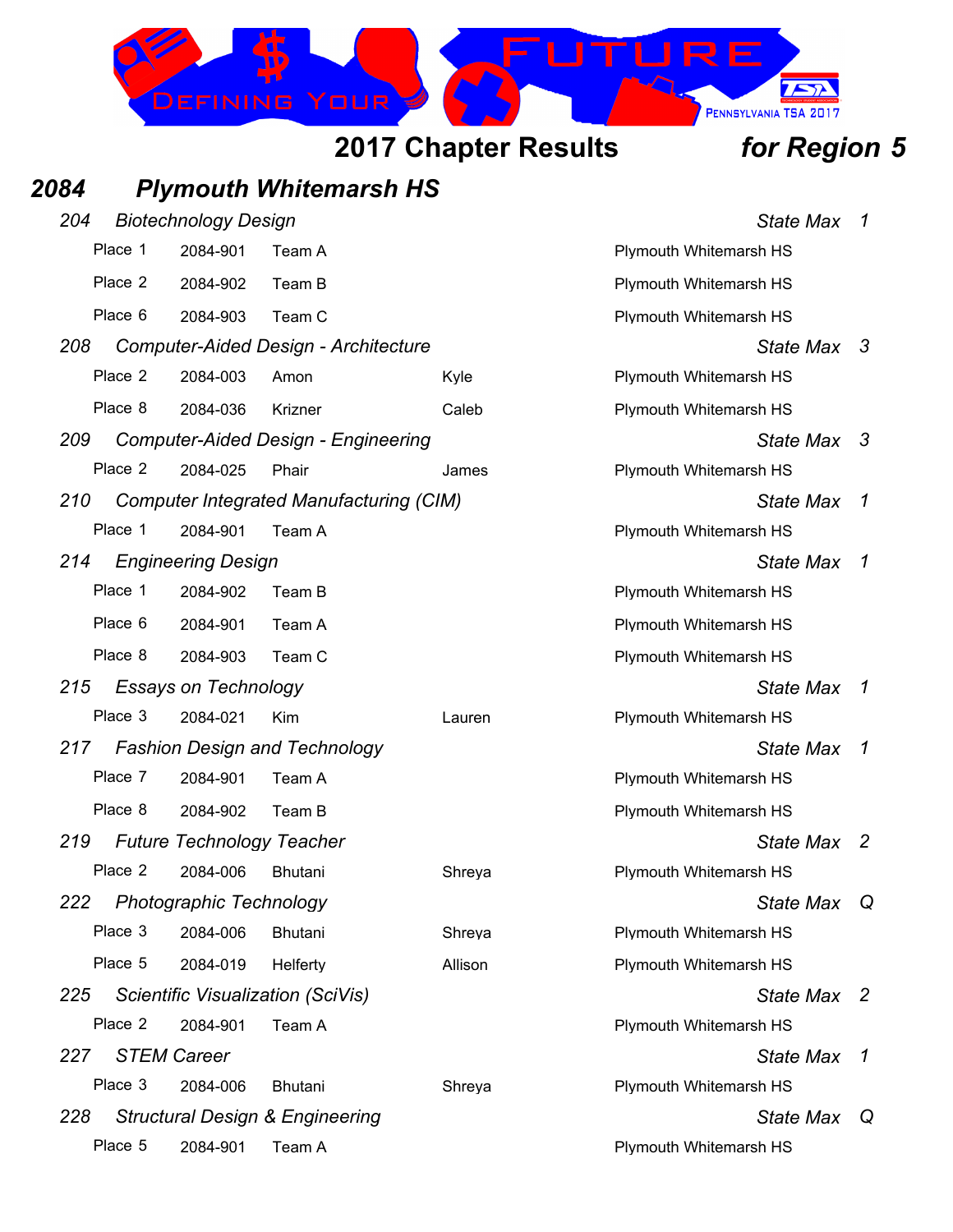

|     | Place 4  | 2084-901                         | Team A                              |        | Plymouth Whitemarsh HS |             |  |
|-----|----------|----------------------------------|-------------------------------------|--------|------------------------|-------------|--|
| 257 |          |                                  | PA - Safety Illustration - Computer |        |                        | State Max 1 |  |
|     | Place 8  | 2084-006                         | <b>Bhutani</b>                      | Shreva | Plymouth Whitemarsh HS |             |  |
| 272 |          | <b>Technology Bowl - Written</b> |                                     |        |                        | State Max 0 |  |
|     | Place 13 | 2084-026                         | Prusky                              | Alex   | Plymouth Whitemarsh HS |             |  |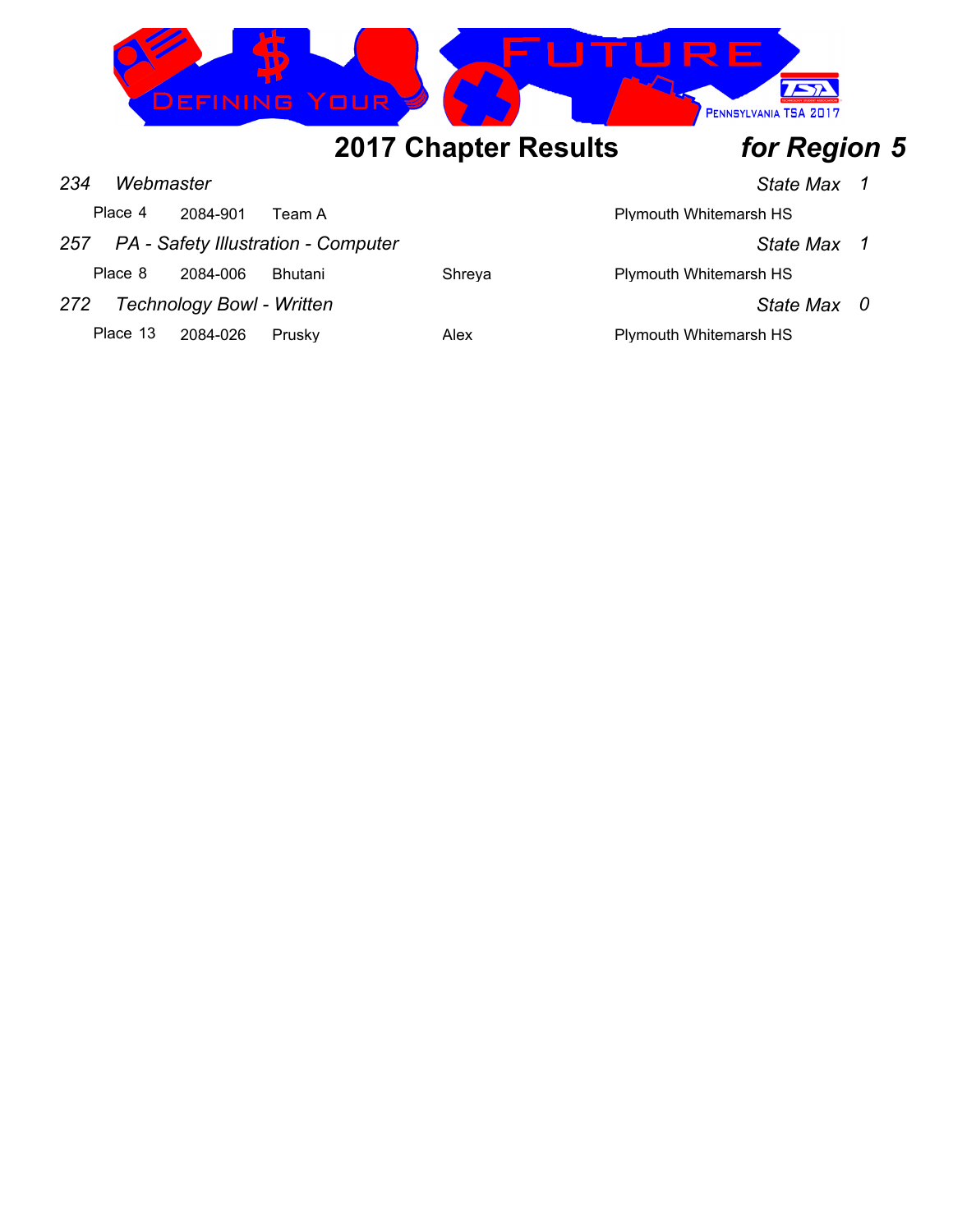

### *2096 Quakertown Freshman Center*

### *213 Dragster Design State Max Q*

|     | Place 13 2096-004 | Derr                              | Matthew | <b>Quakertown Freshman Center</b> |  |
|-----|-------------------|-----------------------------------|---------|-----------------------------------|--|
| 231 |                   | <b>Technology Problem Solving</b> |         | State Max Q                       |  |

| Place 6 | 2096-902 | Team B |
|---------|----------|--------|
|         |          |        |

Place 11 2096-901 Team A Contract Contract Contract Contract Center Center

# Quakertown Freshman Center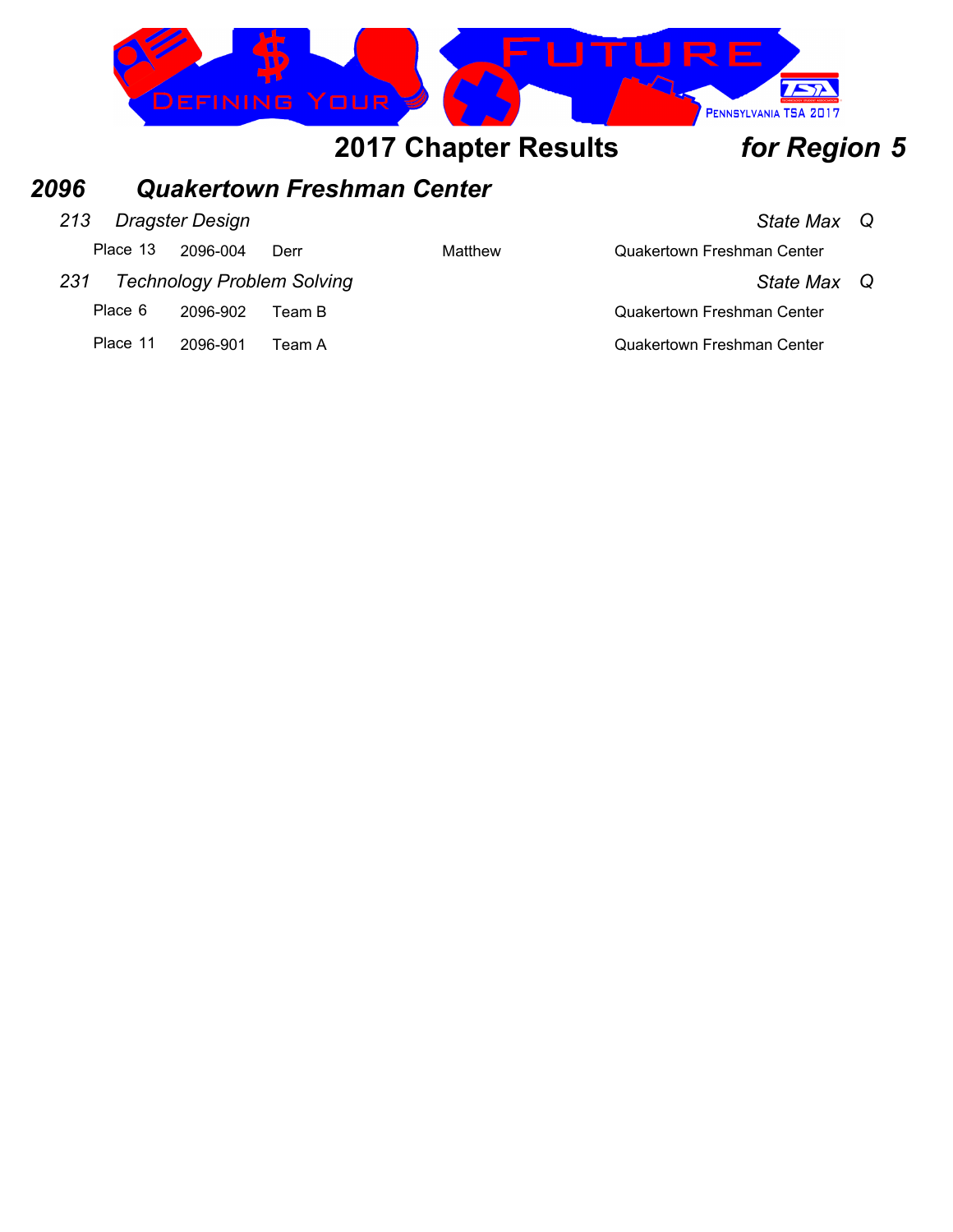

### *2099 Hatboro Horsham HS*

*206 Children's Stories State Max 1*

Place 6 2099-901 Team A Hatboro Horsham HS

*226 Software Development State Max 1*

Place 2 2099-904 Team D Hatboro Horsham HS

- *282 R5 Design Build Test State Max 0*
	- Place 3 2099-906 Team F Hatboro Horsham HS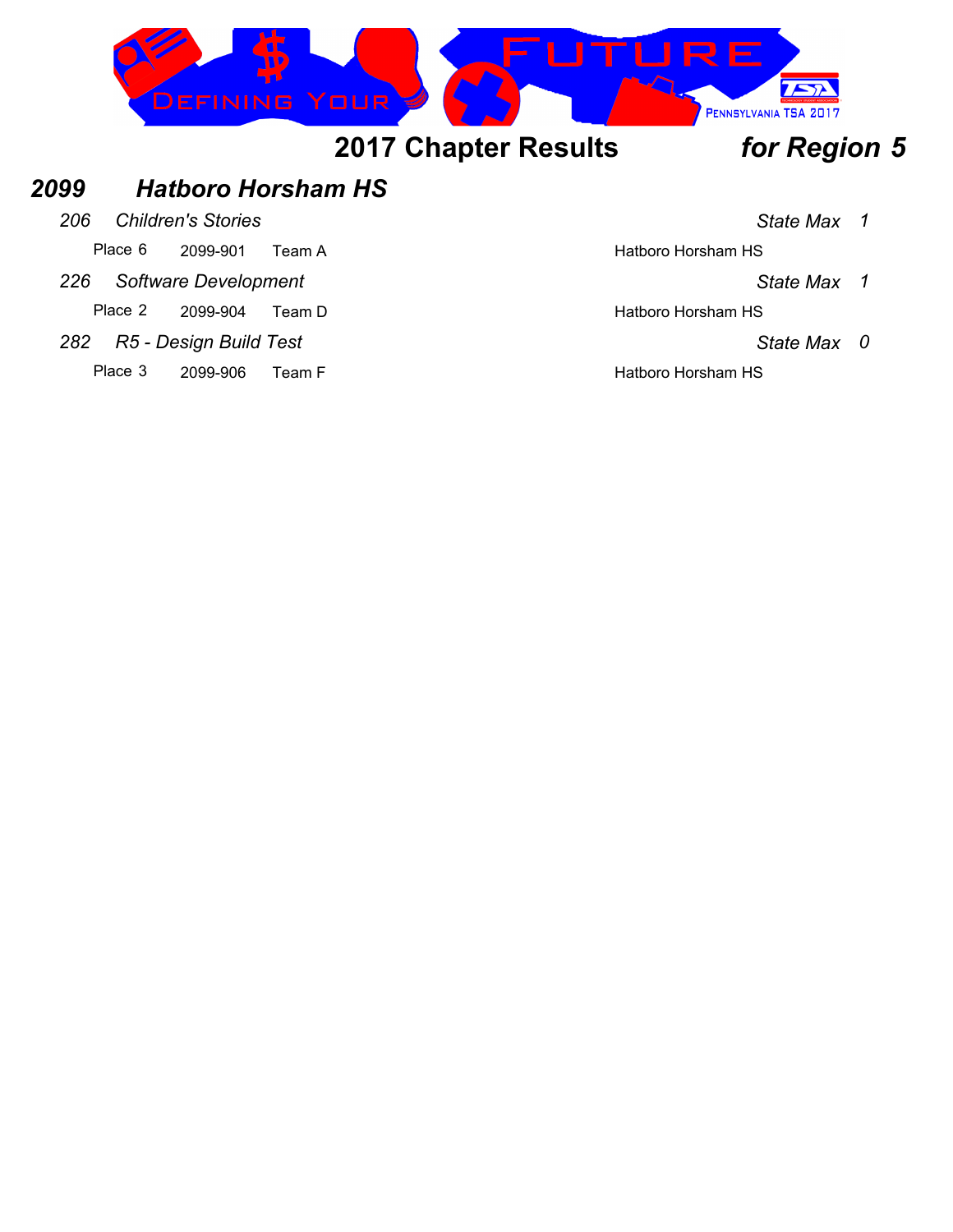

### *2106 Edison/Fareria HS*

*257 PA - Safety Illustration - Computer State Max 1*

Place 5 2106-004 Ramos Zachary Zachary Edison/Fareria HS

Place 7 2106-003 Duran Byron Byron Edison/Fareria HS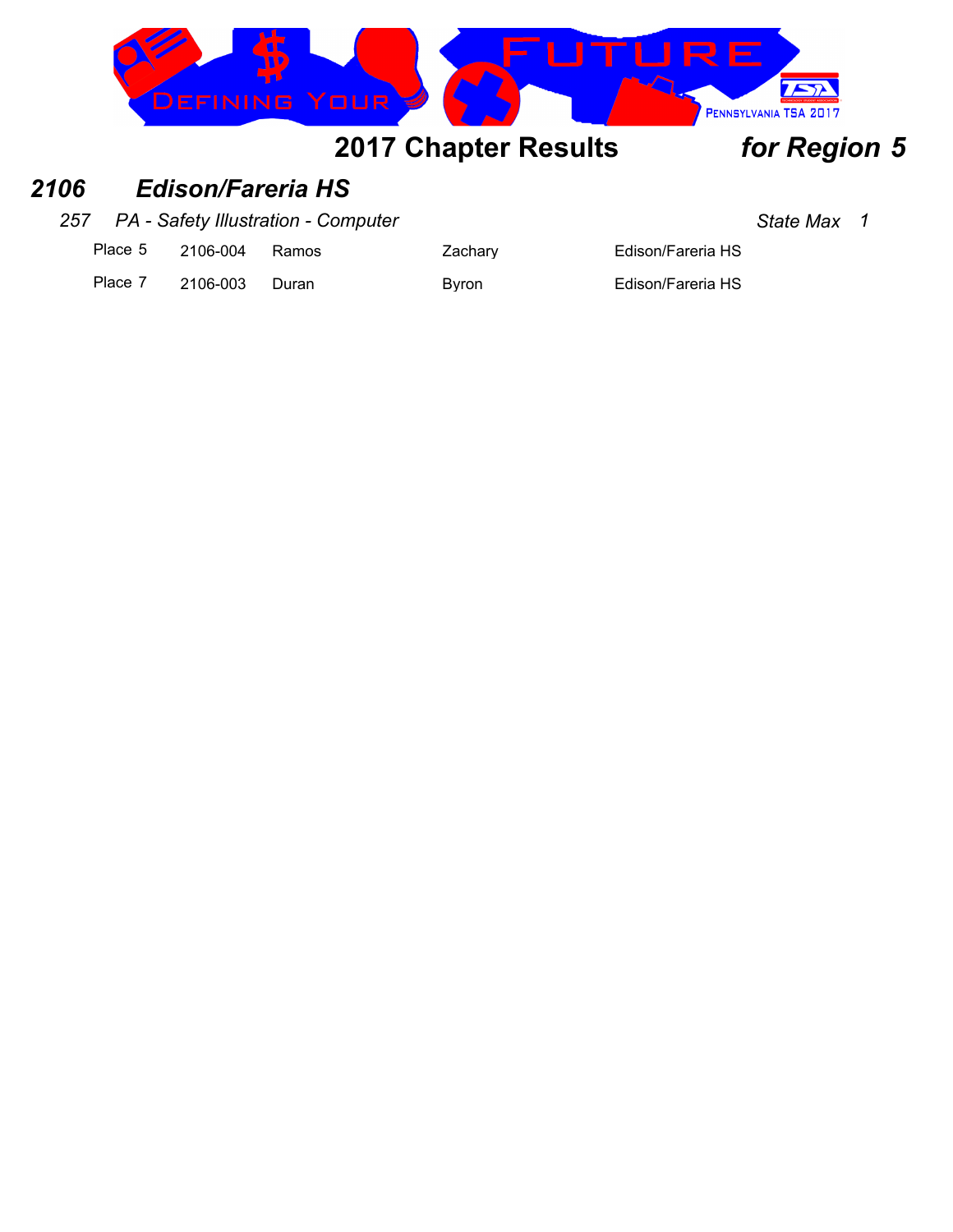

### *2127 G.W. Carver HS*

| 209 | <b>Computer-Aided Design - Engineering</b> | State Max 3 |
|-----|--------------------------------------------|-------------|
|-----|--------------------------------------------|-------------|

| Place 1 2127-002 Rodriguez<br>Carlos |  |  |  |  |  | G.W. Carver HS |
|--------------------------------------|--|--|--|--|--|----------------|
|--------------------------------------|--|--|--|--|--|----------------|

### *256 PA - Robotics State Max 3*

Place 1 2127-901 Team A G.W. Carver HS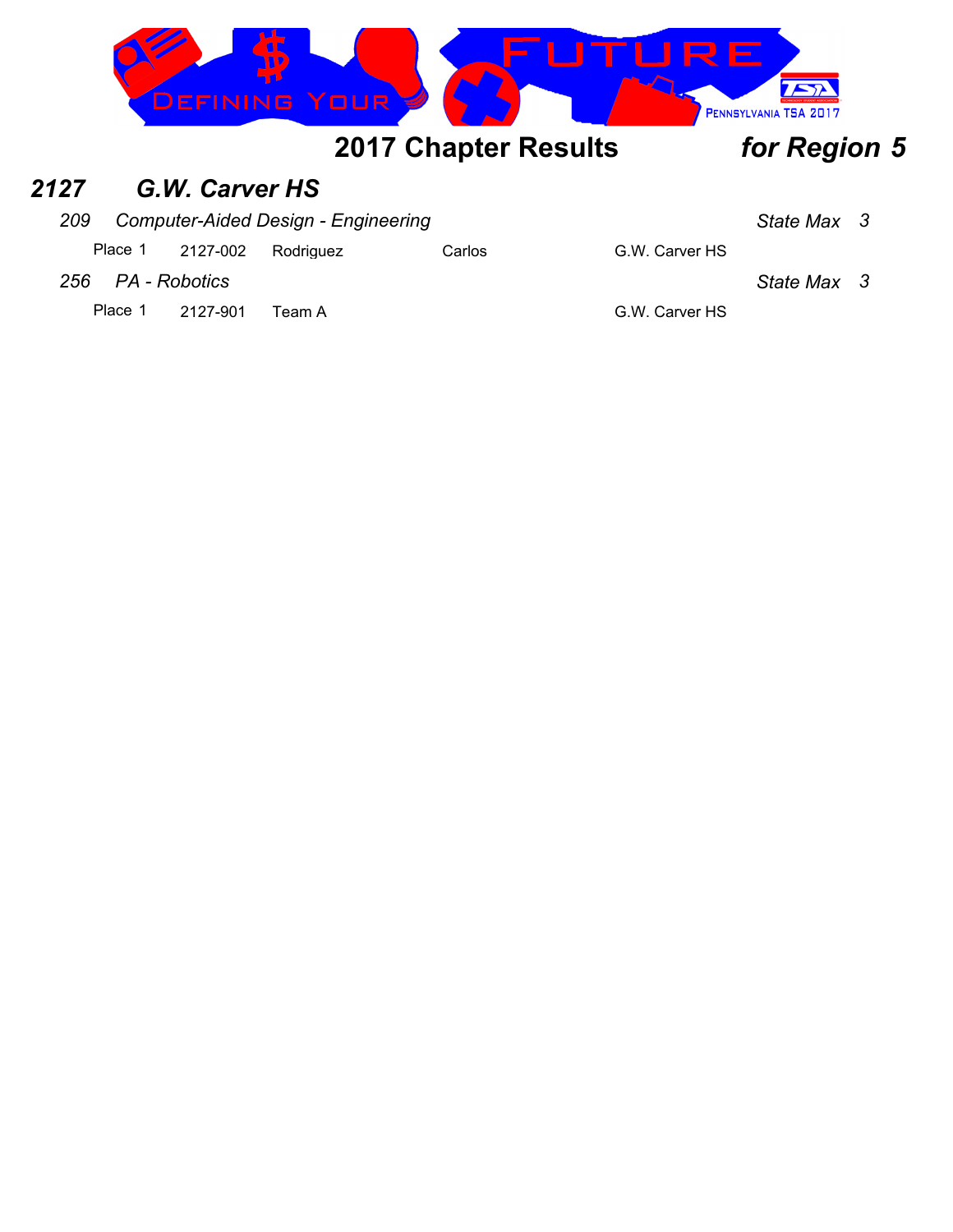

### *2146 Upper Merion Area HS 206 Children's Stories State Max 1* Place 8 2146-901 Team A Contract Contract Contract Contract Contract Contract Contract Place 3 2146-901 Team A *216 Extemporaneous Speech State Max Q* Place 1 2146-003 Reddi Sierra Sierra Upper Merion Area HS *218 Flight Endurance State Max 2* Place 6 2146-017 Rosato Ava Ava Upper Merion Area HS *219 Future Technology Teacher State Max 2* Place 3 2146-012 Ram Sarika Upper Merion Area HS *220 Music Production State Max 2* Place 1 2146-901 Team A Contract Contract Contract Contract Contract Contract Contract Contract Contract Contract Contract Contract Contract Contract Contract Contract Contract Contract Contract Contract Contract Contract *222 Photographic Technology State Max Q* Place 11 2146-014 Chaturvedi Roma Nepper Merion Area HS *224 Promotional Design State Max 1* Place 10 2146-018 PIke Edward Edward Upper Merion Area HS Place 11 2146-004 Segireddy Ritika Upper Merion Area HS *226 Software Development State Max 1* Place 3 2146-901 Team A Contract Contract Contract Contract Contract Contract Contract Contract Contract Contract Contract Contract Contract Contract Contract Contract Contract Contract Contract Contract Contract Contract *231 Technology Problem Solving State Max Q* Place 5 2146-902 Team B Note 1 2008 and the Upper Merion Area HS Place 8 2146-901 Team A Contract Contract Contract Contract Contract Contract Contract Contract Contract Contract Contract Contract Contract Contract Contract Contract Contract Contract Contract Contract Contract Contract *257 PA - Safety Illustration - Computer State Max 1* Place 4 2146-015 Muddasani Sindhu Sindhu Upper Merion Area HS Place 6 2146-013 Patel Rahi Rahi Upper Merion Area HS *272 Technology Bowl - Written State Max 0* Place 11 2146-008 Shanehsazzadeh Amir Upper Merion Area HS *281 R5 - Engineering Math State Max 0* Place 3 2146-008 Shanehsazzadeh Amir Upper Merion Area HS *282 R5 - Design Build Test State Max 0* Place 2 2146-901 Team A New York Charles Company Upper Merion Area HS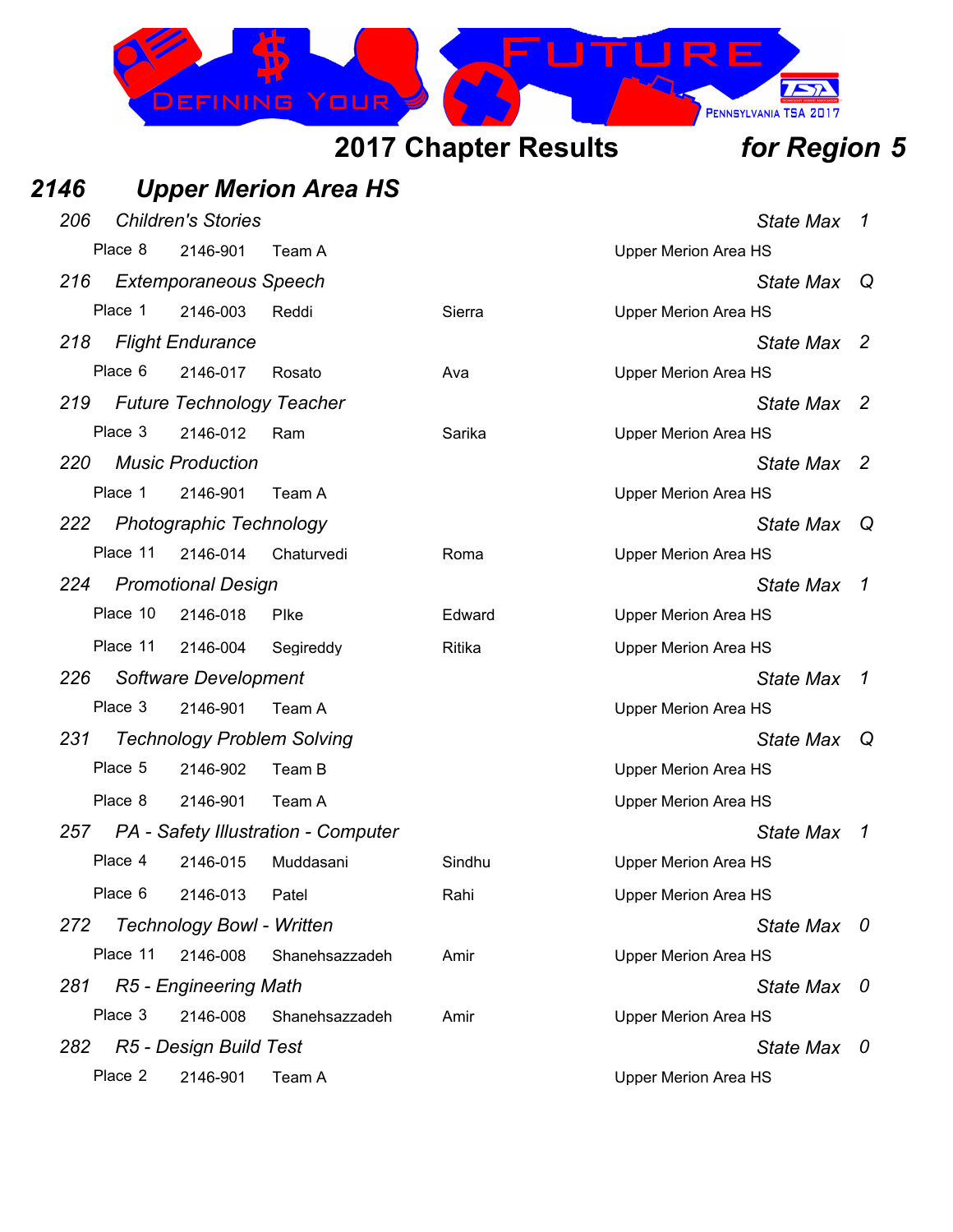

## *2152 Downingtown STEM Academy*

| 203 |          | <b>Architectural Design</b>     | <b>State Max</b>                               | Q        |                          |    |
|-----|----------|---------------------------------|------------------------------------------------|----------|--------------------------|----|
|     | Place 4  | 2152-902                        | Team B                                         |          | Downingtown STEM Academy |    |
|     | Place 5  |                                 |                                                |          |                          |    |
|     |          | 2152-901                        | Team A                                         |          | Downingtown STEM Academy |    |
| 204 |          | <b>Biotechnology Design</b>     |                                                |          | <b>State Max</b>         | 1  |
|     | Place 7  | 2152-901                        | Team A                                         |          | Downingtown STEM Academy |    |
| 206 |          | <b>Children's Stories</b>       |                                                |          | <b>State Max</b>         | 1  |
|     | Place 3  | 2152-901                        | Team A                                         |          | Downingtown STEM Academy |    |
| 207 | Coding   |                                 |                                                |          | <b>State Max</b>         | 1  |
|     | Place 6  | 2152-901                        | Team A                                         |          | Downingtown STEM Academy |    |
| 208 |          |                                 | <b>Computer-Aided Design - Architecture</b>    |          | <b>State Max</b>         | 3  |
|     | Place 3  | 2152-023                        | Sharma                                         | Kanika   | Downingtown STEM Academy |    |
|     | Place 5  | 2152-010                        | Jacob                                          | Amanda   | Downingtown STEM Academy |    |
| 209 |          |                                 | <b>Computer-Aided Design - Engineering</b>     |          | State Max                | -3 |
|     | Place 7  | 2152-009                        | Frain                                          | Theodore | Downingtown STEM Academy |    |
|     | Place 9  | 2152-004                        | <b>Boudrie</b>                                 | James    | Downingtown STEM Academy |    |
|     | Place 10 | 2152-003                        | <b>Beers</b>                                   | Kameron  | Downingtown STEM Academy |    |
| 210 |          |                                 | <b>Computer Integrated Manufacturing (CIM)</b> |          | <b>State Max</b>         | 1  |
|     | Place 2  | 2152-901                        | Team A                                         |          | Downingtown STEM Academy |    |
| 212 |          | <b>Digital Video Production</b> |                                                |          | <b>State Max</b>         | 1  |
|     | Place 10 | 2152-901                        | Team A                                         |          | Downingtown STEM Academy |    |
| 214 |          | <b>Engineering Design</b>       |                                                |          | <b>State Max</b>         | 1  |
|     | Place 4  | 2152-901                        | Team A                                         |          | Downingtown STEM Academy |    |
| 215 |          | <b>Essays on Technology</b>     |                                                |          | <b>State Max</b>         | 1  |
|     | Place 2  | 2152-028                        | Yovel                                          | Noa      | Downingtown STEM Academy |    |
| 216 |          | <b>Extemporaneous Speech</b>    |                                                |          | <b>State Max</b>         | Q  |
|     | Place 6  | 2152-027                        | Wanner                                         | Annelise | Downingtown STEM Academy |    |
| 221 |          | <b>On Demand Video</b>          |                                                |          | <b>State Max</b>         | 1  |
|     | Place 7  | 2152-901                        | Team A                                         |          | Downingtown STEM Academy |    |
| 222 |          | <b>Photographic Technology</b>  |                                                |          | <b>State Max</b>         | Q  |
|     | Place 7  | 2152-022                        | Quraishi                                       | Meysoon  | Downingtown STEM Academy |    |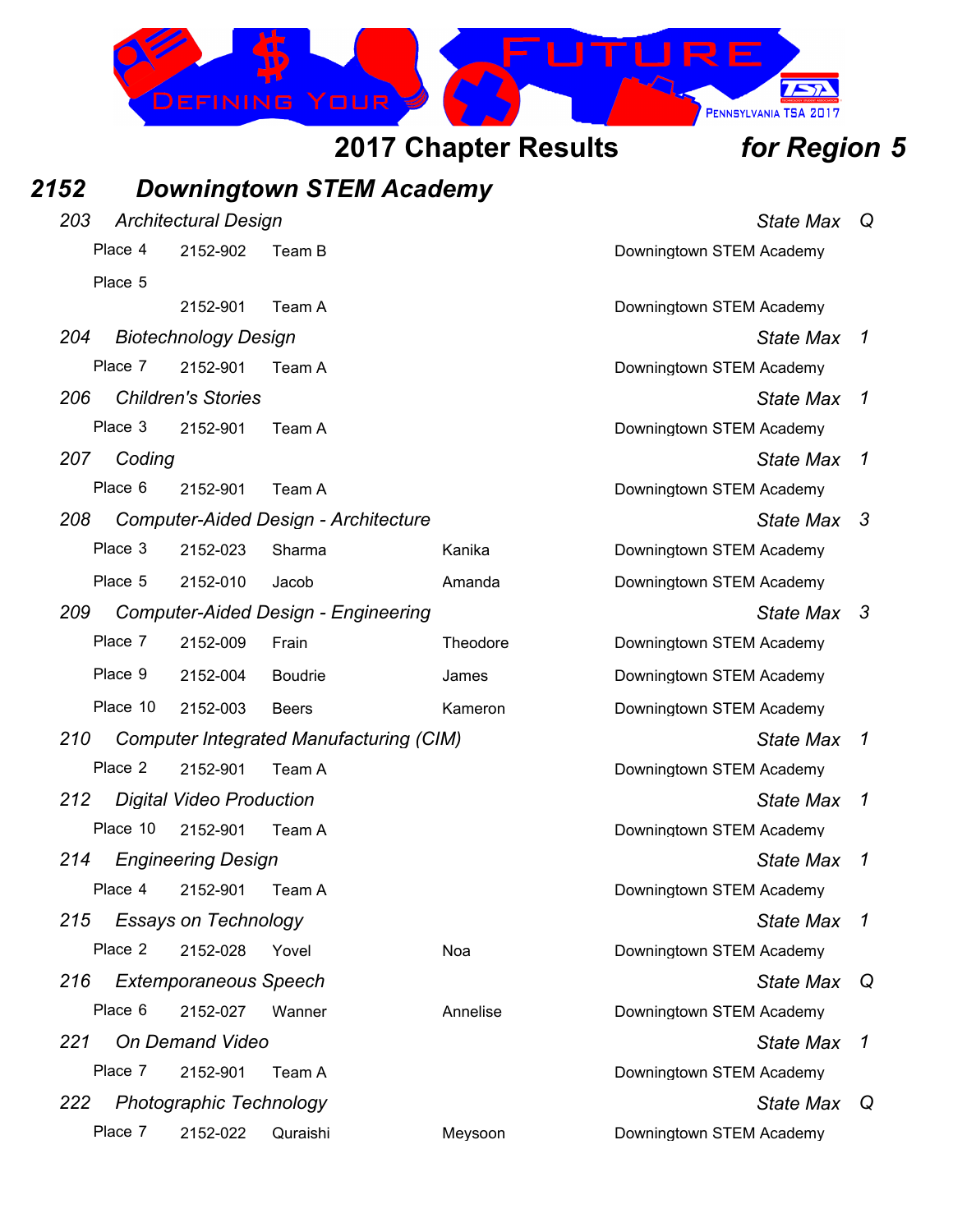

| Place 12 | 2152-014                     | Klingen                           | Annika   | Downingtown STEM Academy |             |  |
|----------|------------------------------|-----------------------------------|----------|--------------------------|-------------|--|
| 223      | <b>Prepared Presentation</b> |                                   |          |                          | State Max Q |  |
| Place 3  | 2152-027                     | Wanner                            | Annelise | Downingtown STEM Academy |             |  |
| 224      | <b>Promotional Design</b>    |                                   |          |                          | State Max 1 |  |
| Place 2  | 2152-021                     | Quraishi                          | Marvam   | Downingtown STEM Academy |             |  |
| 231      |                              | <b>Technology Problem Solving</b> |          |                          | State Max Q |  |
| Place 4  | 2152-901                     | Team A                            |          | Downingtown STEM Academy |             |  |
| 233      | Video Game Design            |                                   |          |                          | State Max 2 |  |
| Place 6  | 2152-901                     | Team A                            |          | Downingtown STEM Academy |             |  |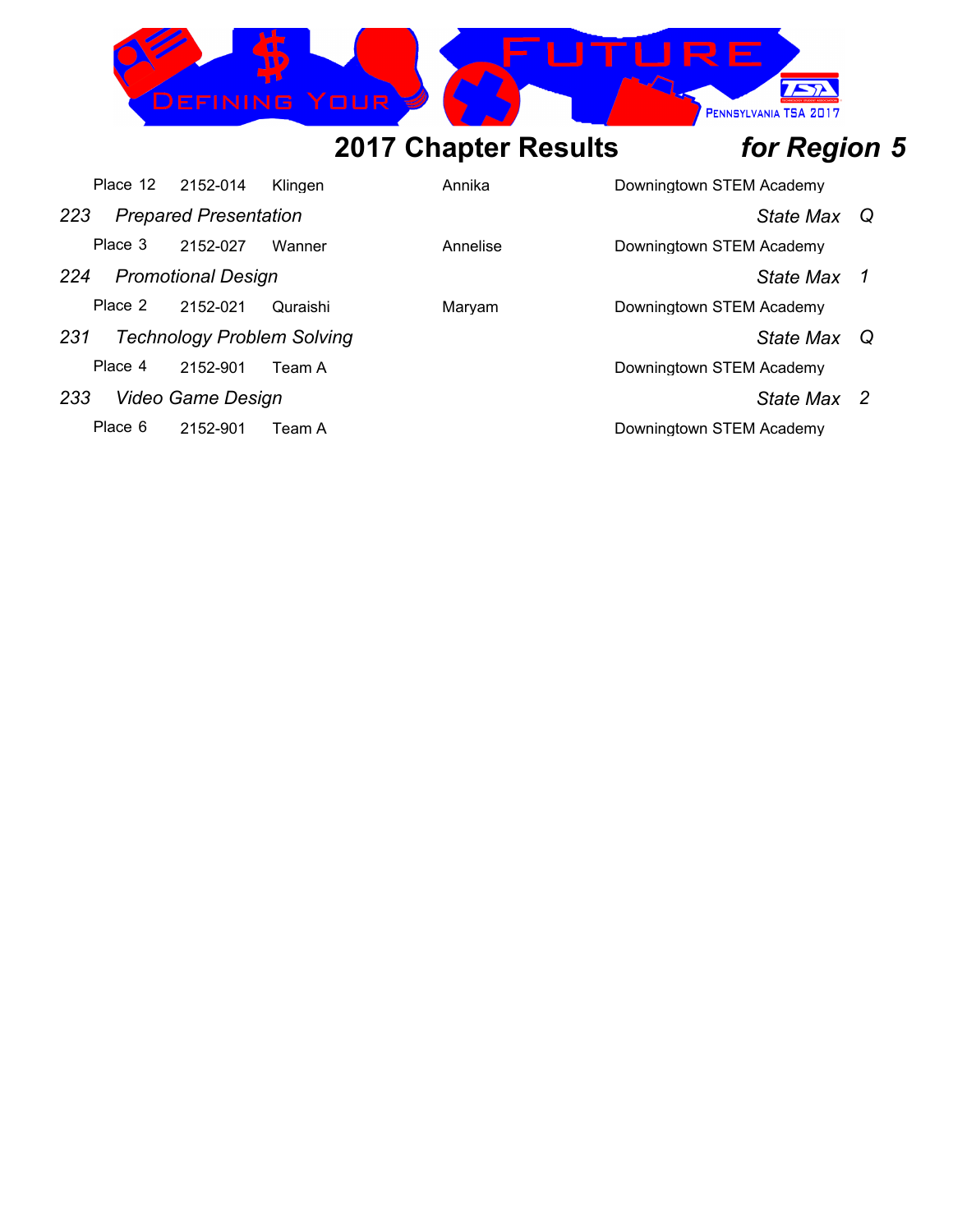

Place 9 2158-907 Team G Place 9 2158-907 Team G

Place 2 2158-906 Team F Place 2 2158-906 Team F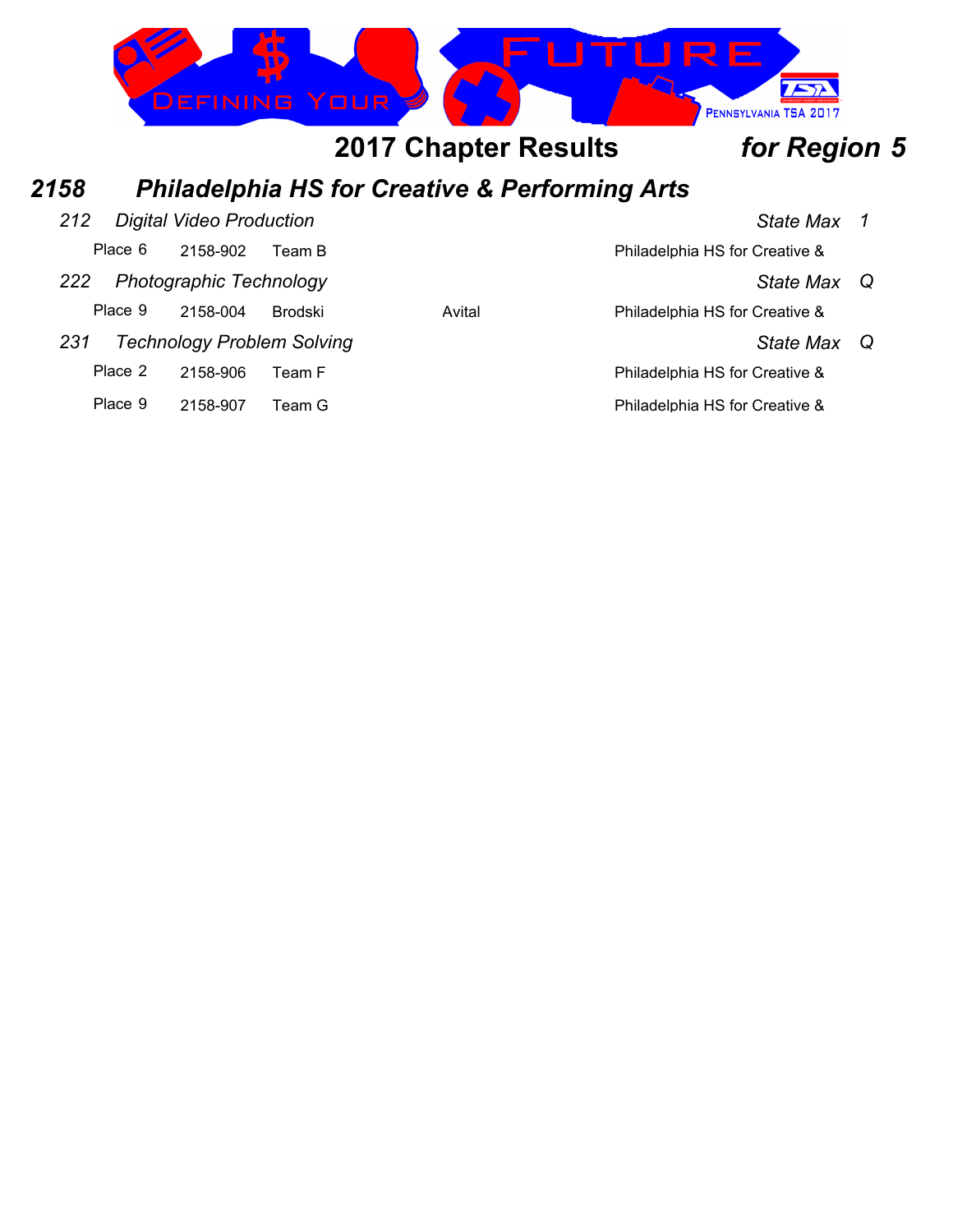|      |         | <b>DEFINING YOUR</b>    |        |                             | R F.         | PENNSYLVANIA TSA 2017 |  |
|------|---------|-------------------------|--------|-----------------------------|--------------|-----------------------|--|
|      |         |                         |        | <b>2017 Chapter Results</b> |              | for Region 5          |  |
| 2159 |         | <b>Pennsbury HS</b>     |        |                             |              |                       |  |
| 218  |         | <b>Flight Endurance</b> |        |                             |              | State Max 2           |  |
|      | Place 1 | 2159-013                | Farkas | Alyson                      | Pennsbury HS |                       |  |

*281 R5 - Engineering Math State Max 0*

*282 R5 - Design Build Test State Max 0*

Place 7 2159-018 Tosh Jake Jake Pennsbury HS

Place 4 2159-901 Team A Pennsbury HS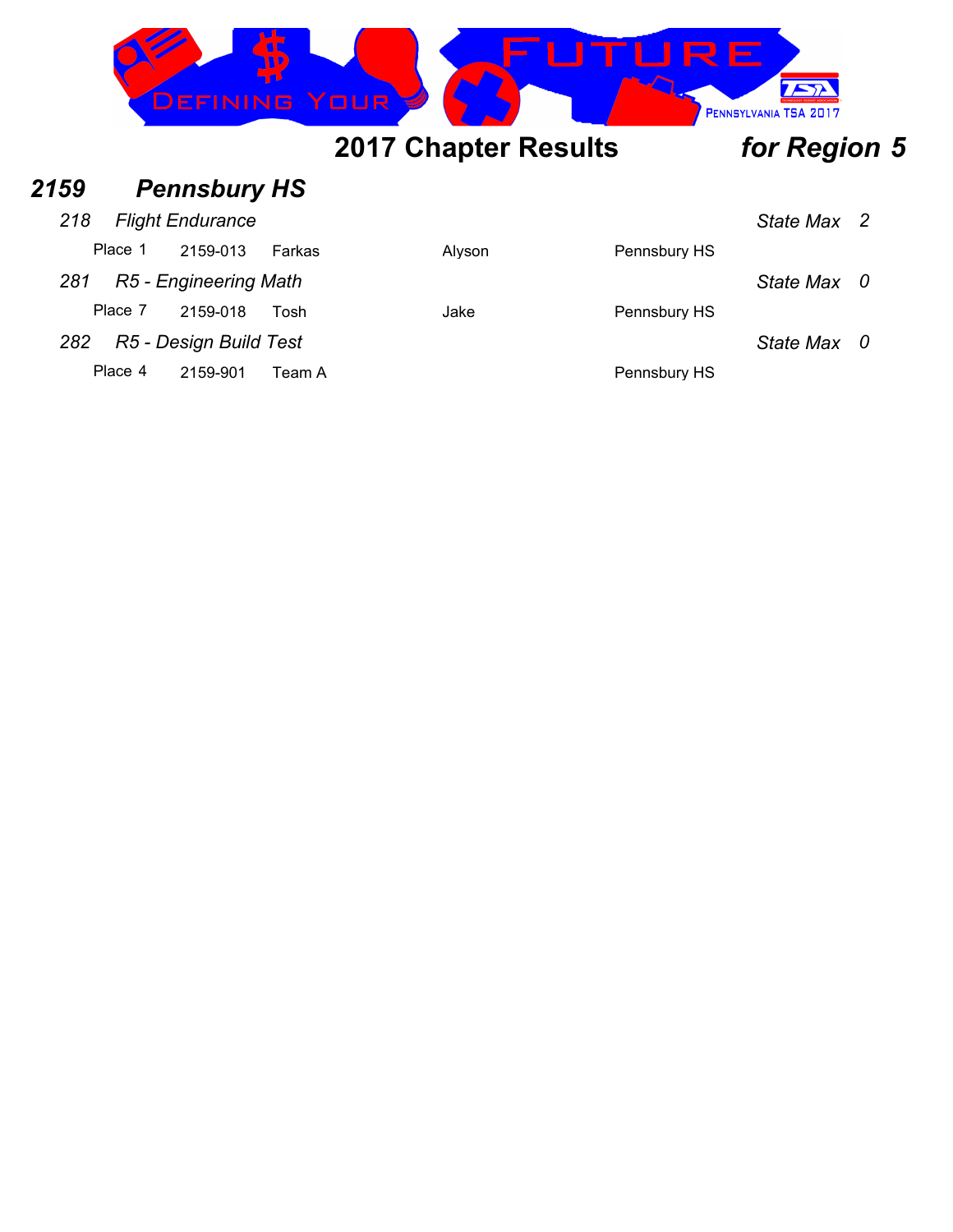|      |         | DEFINING                        |        | RE<br>YOUR                  | PENNSYLVANIA TSA 2017 |   |
|------|---------|---------------------------------|--------|-----------------------------|-----------------------|---|
|      |         |                                 |        | <b>2017 Chapter Results</b> | for Region 5          |   |
| 2162 |         | <b>Northeast HS</b>             |        |                             |                       |   |
| 206  |         | <b>Children's Stories</b>       |        |                             | State Max             | 1 |
|      | Place 5 | 2162-908                        | Team H | Northeast HS                |                       |   |
| 212  |         | <b>Digital Video Production</b> |        |                             | <b>State Max</b>      | 1 |
|      | Place 8 | 2162-902                        | Team B | Northeast HS                |                       |   |
| 221  |         | On Demand Video                 |        |                             | <b>State Max</b>      | 1 |
|      | Place 6 | 2162-907                        | Team G | Northeast HS                |                       |   |
| 233  |         | <b>Video Game Design</b>        |        |                             | State Max 2           |   |
|      | Place 7 | 2162-906                        | Team F | Northeast HS                |                       |   |

*257 PA - Safety Illustration - Computer State Max 1*

Place 3 2162-014 Quiles Jazzlin Jazzlin Northeast HS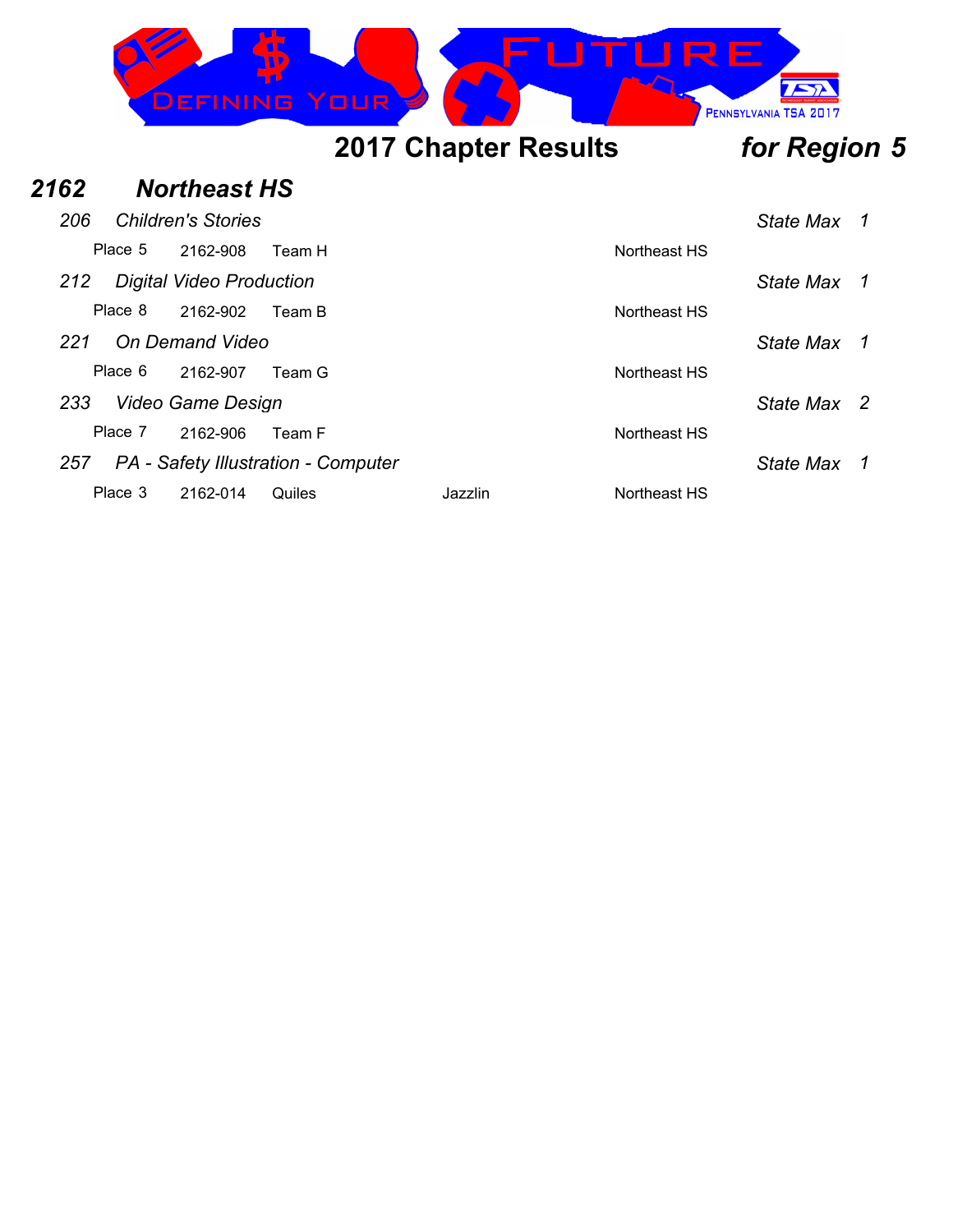

### *2165 Roxborough HS 204 Biotechnology Design State Max 1* Place 8 2165-901 Team A Roxborough HS *212 Digital Video Production State Max 1* Place 2 2165-904 Team D Roxborough HS *216 Extemporaneous Speech State Max Q* Place 5 2165-003 Garner Markajia Roxborough HS *220 Music Production State Max 2* Place 2 2165-908 Team H Roxborough HS *224 Promotional Design State Max 1* Place 12 2165-011 Santiago Tamia Tamia Roxborough HS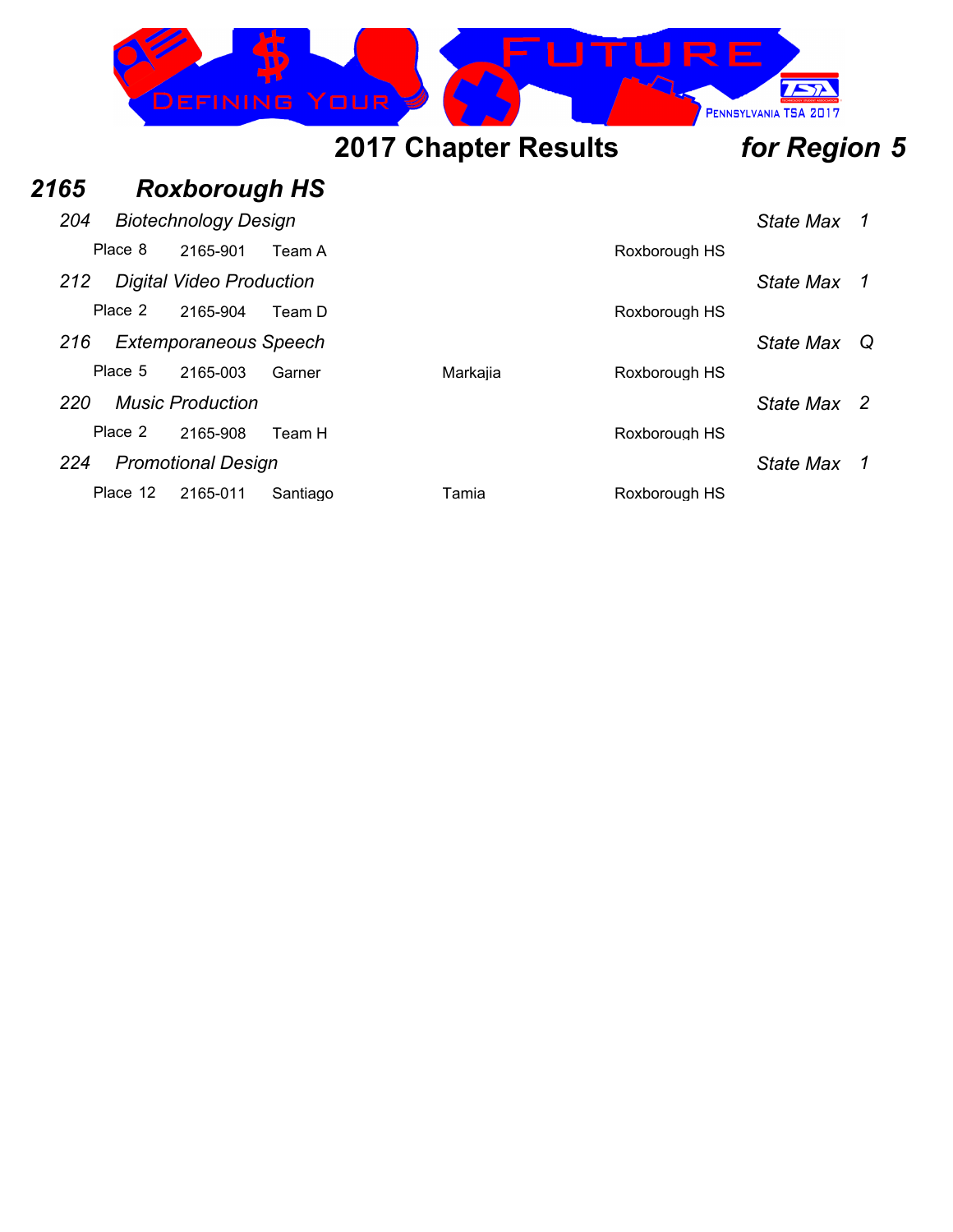



### *2167 John Bartram HS*

*257 PA - Safety Illustration - Computer State Max 1*

Place 2 2167-005 Reeves Jalisa Jalisa John Bartram HS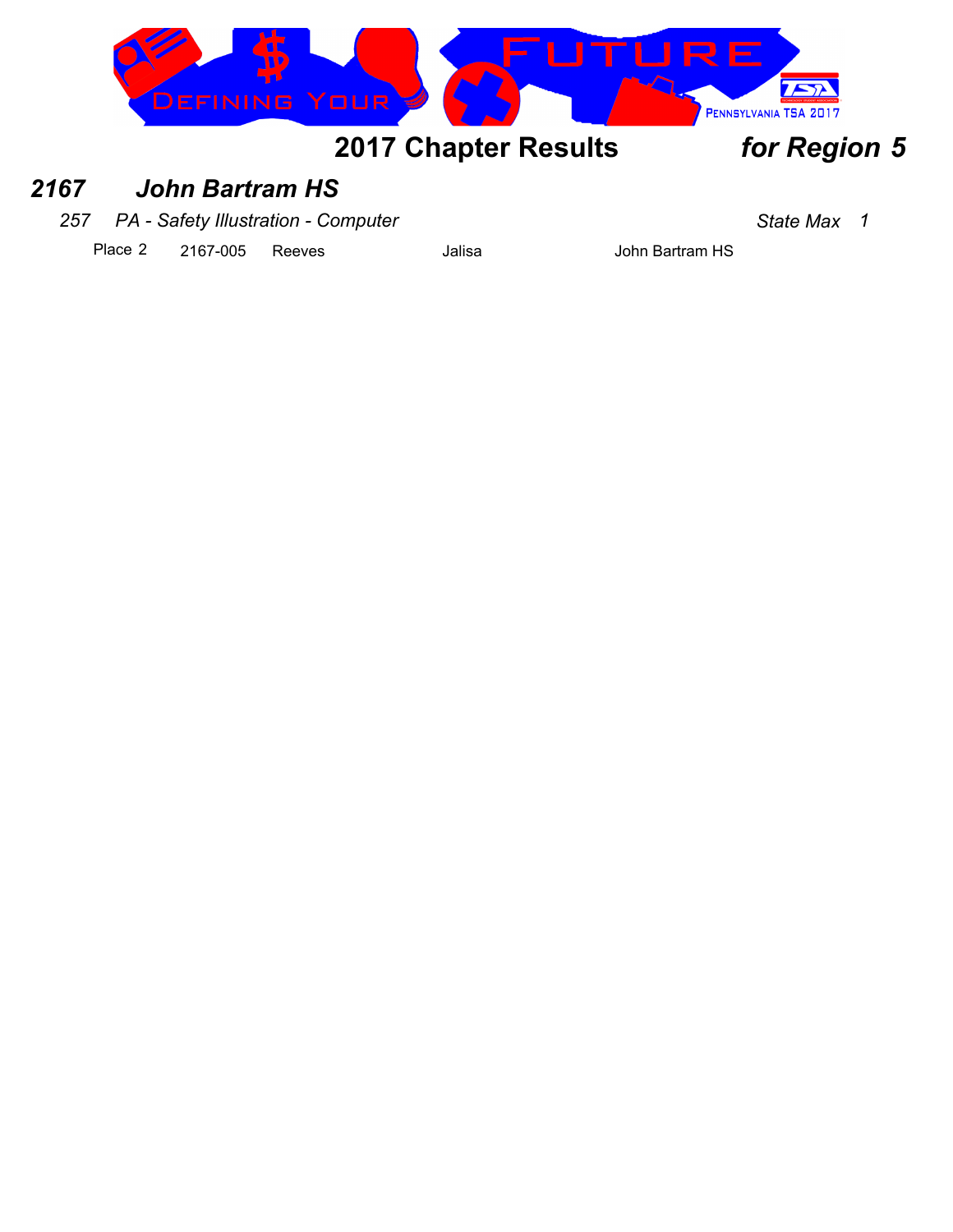

## *2176 Swenson Arts and Technology HS*

| 222 |          | <b>Photographic Technology</b> |                                     | State Max Q |                                |  |
|-----|----------|--------------------------------|-------------------------------------|-------------|--------------------------------|--|
|     | Place 13 | 2176-007                       | Rahman                              | Sadia       | Swenson Arts and Technology HS |  |
| 224 |          | <b>Promotional Design</b>      |                                     |             | State Max 1                    |  |
|     | Place 8  | 2176-004                       | Santiago                            | Armanni     | Swenson Arts and Technology HS |  |
| 257 |          |                                | PA - Safety Illustration - Computer |             | State Max 1                    |  |
|     | Place 10 | 2176-005                       | Santiago                            | Nathan      | Swenson Arts and Technology HS |  |
|     | Place 11 | 2176-003                       | Rosado                              | Jose        | Swenson Arts and Technology HS |  |
|     |          |                                |                                     |             |                                |  |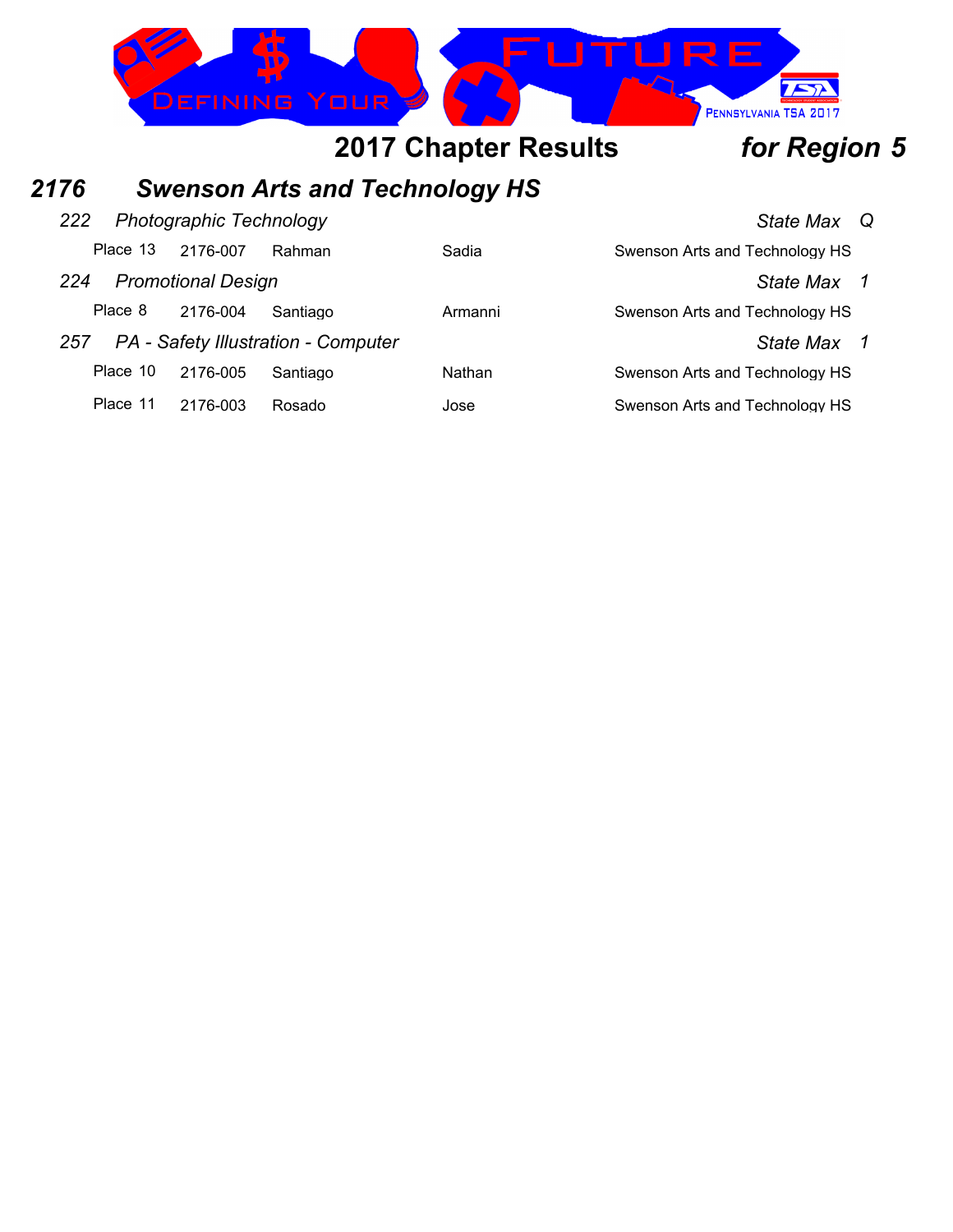

### *2179 West Philadelphia HS*

- *203 Architectural Design State Max Q*
	- Place 7 2179-903 Team C West Philadelphia HS
- *220 Music Production State Max 2*
	- Place 3 2179-901 Team A West Philadelphia HS
- *221 On Demand Video State Max 1*
	- Place 4 2179-906 Team F West Philadelphia HS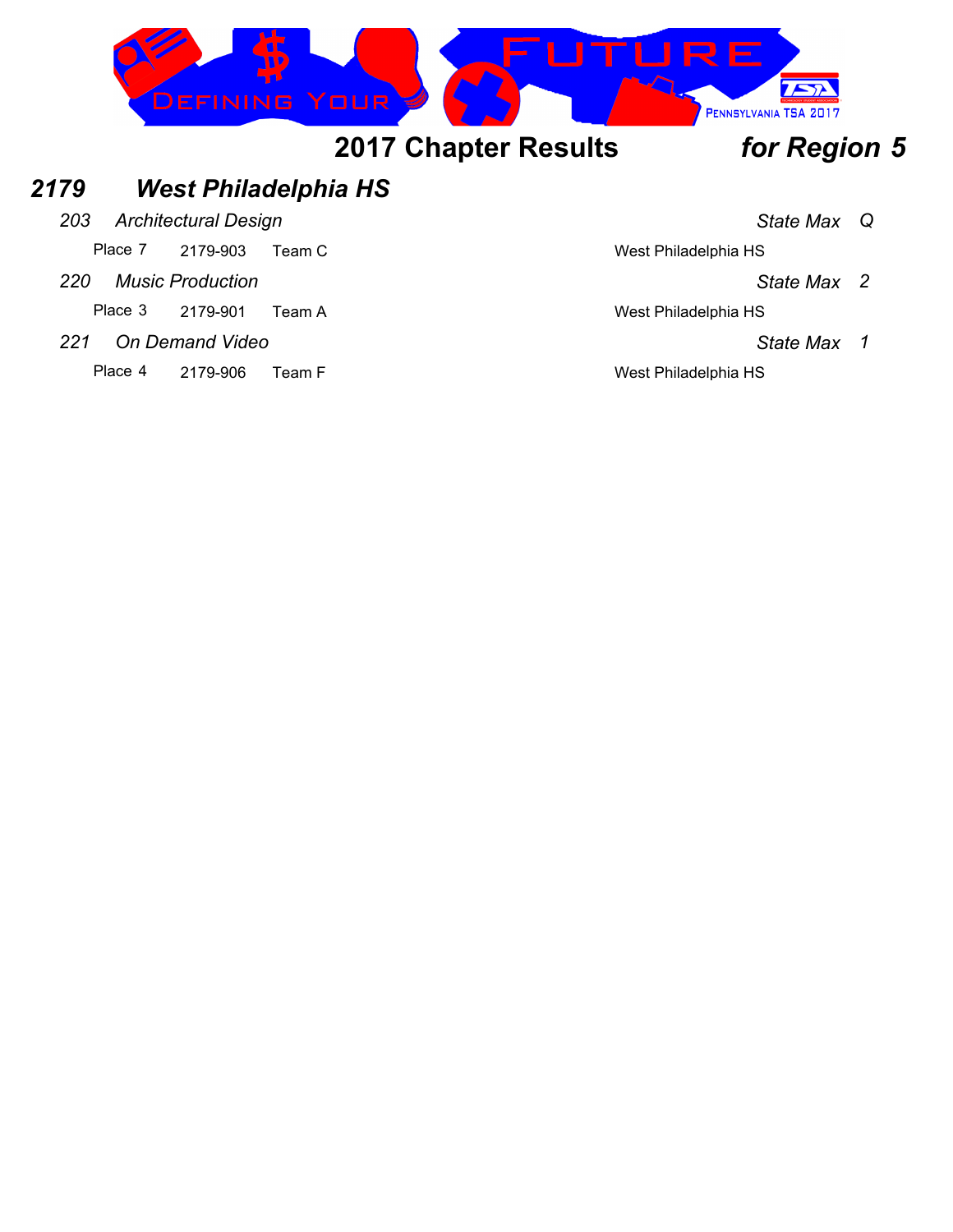

### *2186 Science Leadership Academy*

*212 Digital Video Production State Max 1*

Place 3 2186-901 Team A Science Leadership Academy

*221 On Demand Video State Max 1*

Place 1 2186-901 Team A Science Leadership Academy

- *282 R5 Design Build Test State Max 0*
	- Place 5 2186-901 Team A Science Leadership Academy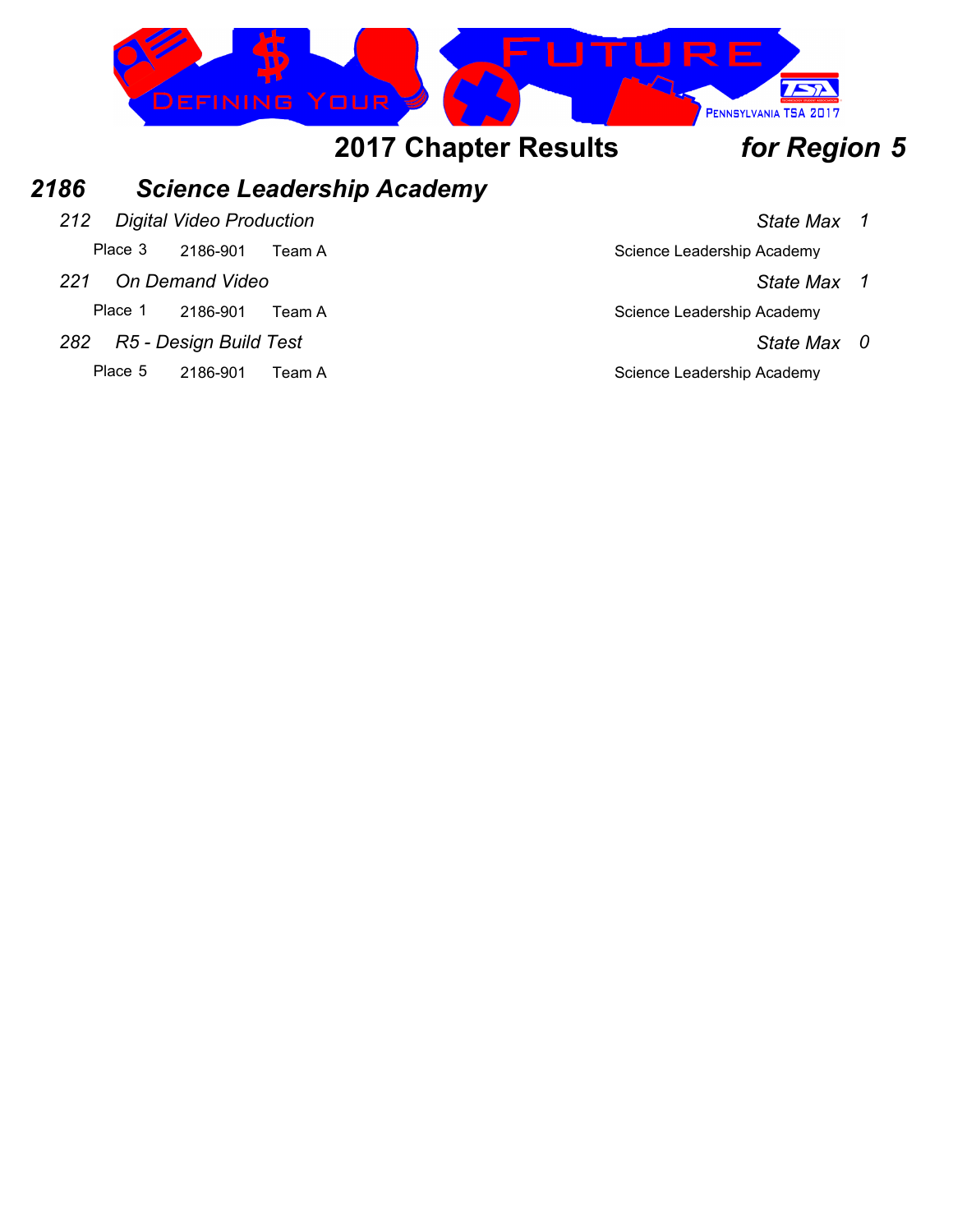

### *2190 Church Farm School*

*212 Digital Video Production State Max 1*

Place 4 2190-903 Team C Church Farm School

*217 Fashion Design and Technology State Max 1*

Place 4 2190-905 Team E Church Farm School

*218 Flight Endurance State Max 2*

Place 3 2190-005 Lybrand Cameron Cameron Church Farm School

*221 On Demand Video State Max 1*

Place 3 2190-904 Team D Church Farm School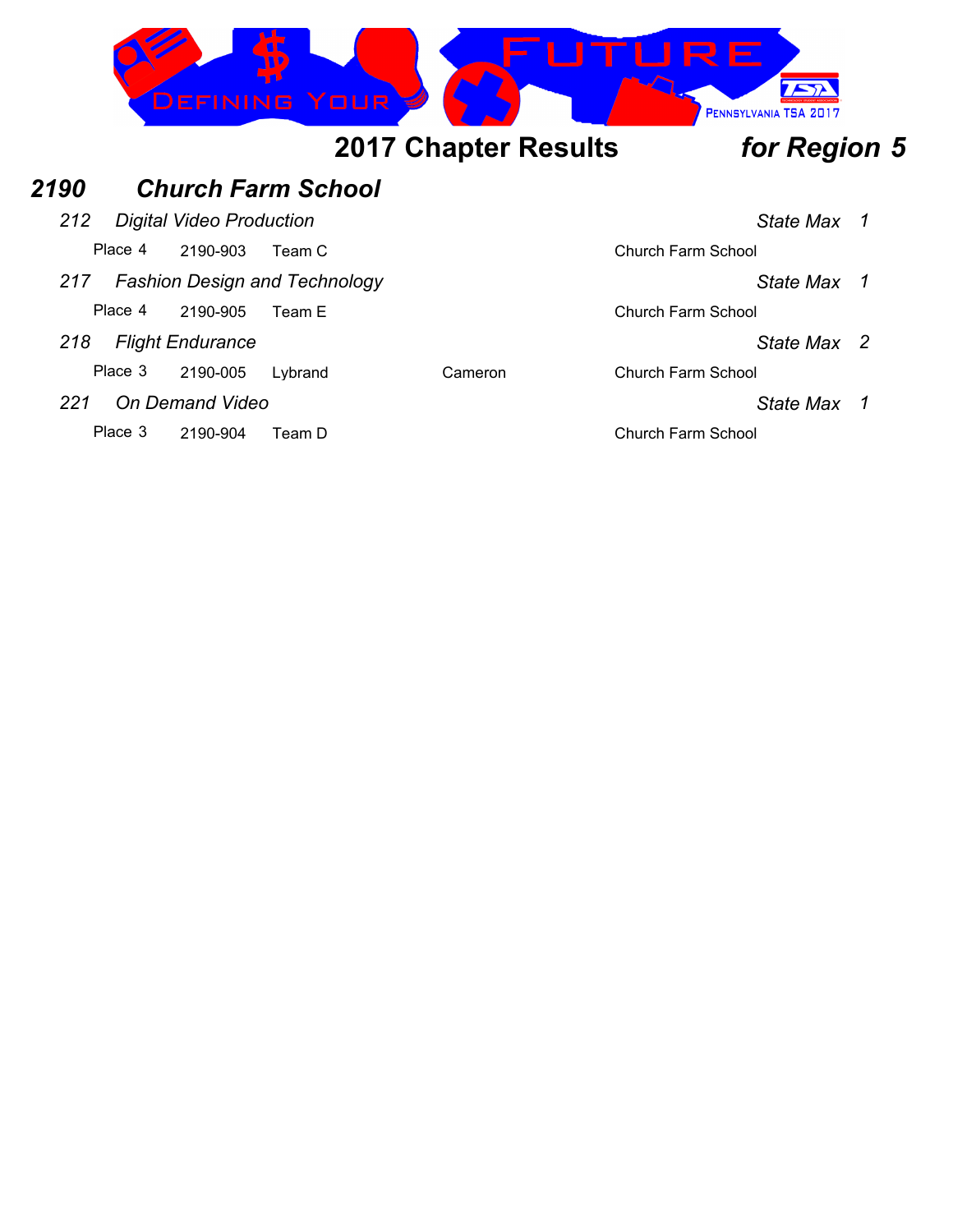|      |         | <b>JEFINING</b>     |        | YOUR                        |              | PENNSYLVANIA TSA 2017 |  |
|------|---------|---------------------|--------|-----------------------------|--------------|-----------------------|--|
|      |         |                     |        | <b>2017 Chapter Results</b> |              | for Region 5          |  |
| 2191 |         | <b>Conestoga HS</b> |        |                             |              |                       |  |
| 207  | Coding  |                     |        |                             |              | State Max 1           |  |
|      | Place 2 | 2191-902            | Team B |                             | Conestoga HS |                       |  |

*272 Technology Bowl - Written State Max 0*

Place 12 2191-003 Bellam Tei Tei Conestoga HS